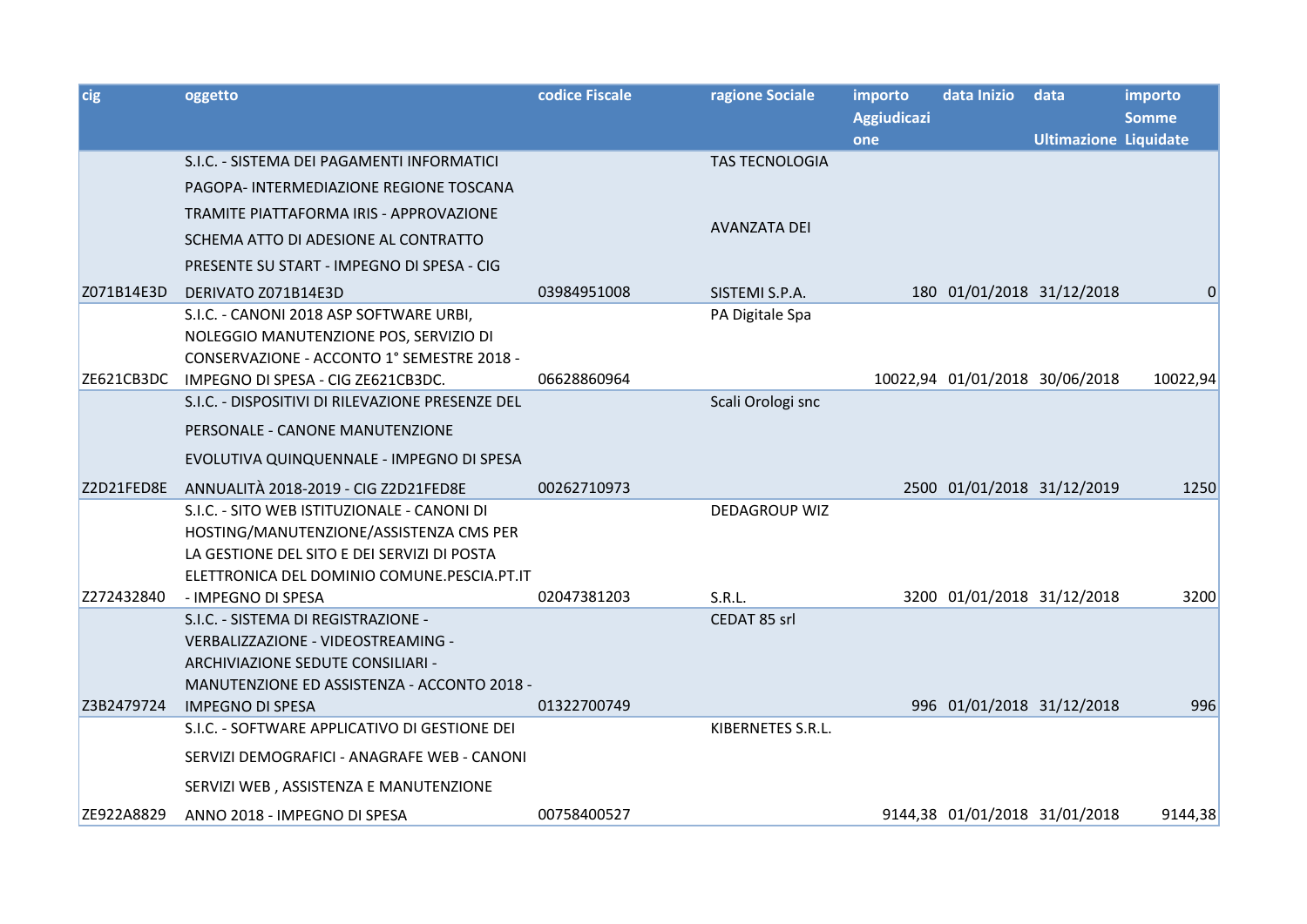|            | S.I.C. - IT SECURITY - LICENZE ANTIVIRUS ANNO    |                  | ALCIONE SAS DI         |                                |                |
|------------|--------------------------------------------------|------------------|------------------------|--------------------------------|----------------|
| Z6D2426174 | 2018 - IMPEGNO DI SPESA                          | 01665900476      | <b>BOSIO</b>           | 2921 01/01/2018 30/12/2018     | 2921           |
|            | S.I.C. - CANONI 2018 ASP SOFTWARE URBI,          |                  | PA Digitale Spa di     |                                |                |
|            | NOLEGGIO MANUTENZIONE POS, SERVIZIO DI           |                  |                        |                                |                |
|            | CONSERVAZIONE - SALDO 2018 - IMPEGNO DI          |                  |                        |                                |                |
| ZA123B3262 | <b>SPESA</b>                                     | 06628860964      | Pieve Fissiraga        | 10022,93 01/01/2018 30/12/2018 | 10022,93       |
|            | S.I.C. - GESTIONE CONTRATTI - CANONE SERVIZI     |                  | SAPES S.r.l.           |                                |                |
|            | ASP - ASSISTENZA E MANUTENZIONE DEL              |                  |                        |                                |                |
|            | SOFTWARE APPLICATIVO - ANNO 2018 - IMPEGNO       |                  |                        |                                |                |
| Z9C23F067C | <b>DI SPESA</b>                                  | 06664300586      |                        | 1800 01/01/2018 30/12/2018     | 1800           |
|            | S.I.C. - SOFTWARE APPLICATIVO GESTIONE TRIBUTI - |                  | ETRURIA PA SRL         |                                |                |
|            | SERVIZI DI ASSISTENZA E MANUTENZIONE -           |                  |                        |                                |                |
|            | CANONI ANNI 2018/2019/2020 - IMPEGNO DELLA       |                  |                        |                                |                |
| Z0A24018E2 | <b>SPESA</b>                                     | 05883740481      |                        | 11700 01/01/2018 30/12/2020    | 3900           |
|            | S.I.C. - ACQUISTO N.8 SIM FONIA/DATI - TIM       |                  | TIM Spa                |                                |                |
|            | EUROPA UNLIMITED PER SISTEMI DI SICUREZZA        |                  |                        |                                |                |
|            | ASCENSORI E SISTEMI DI EMERGENZA LOCALI          |                  |                        |                                |                |
|            | DELLA STRUTTURA AZIENDA SPECIALE ME.FI.T -       |                  |                        |                                |                |
| Z4D246F746 | <b>IMPEGNO DI SPESA</b>                          | 00488410010      |                        | 3536 01/01/2018 31/12/2020     |                |
|            | S.I.C. - SOFTWARE APPLICATIVO GESTIONE           |                  | DEDAGROUP              |                                |                |
|            | PRATICHE EDILIZIE "CIVILIA OPEN" - SERVIZI DI    |                  | <b>PUBLIC SERVICES</b> |                                |                |
|            | ASSISTENZA/ MANUTENZIONE/FORMAZIONE              |                  |                        |                                |                |
| ZB9240A437 | ANNO 2018 - IMPEGNO DI SPESA                     | 01727860221      | S.r.l.                 | 5149,06 01/01/2018 30/12/2018  | 5149,06        |
|            | CONVENZIONE PER L'ATTIVITA' DI SUPPORTO          |                  | CO.SE.A.               |                                |                |
| Z8F212E6EC | ACCERTAMENTO E RISCOSSIONE ANNO 2017             | 02460390376      |                        | 38850 01/01/2018 31/12/2018    | 38850          |
|            | VISITE MEDICHE MEDICINA DEL LAVORO ANNO          |                  | NUCERA CARMELO         |                                |                |
| Z8D1E78B7A | 2018                                             | NRCCML56B07H959V |                        | 2000 01/01/2018 31/12/2019     | $\overline{0}$ |
|            | ISCRIZIONE SEMINARIO DI AGGIORNAMENTO U.O.       |                  | SOFIS DI MICHELE       |                                |                |
|            | ZD62196C30 SVILUPPO ECONOMICO                    | 04994851212      | MAJETTA VIA A.         | 430 05/01/2018 02/03/2018      | 430            |
|            | MANUTENZIONE IMPIANTO ELEVATORE SCUOLA           |                  | <b>SCHINDLER SPA</b>   |                                |                |
| Z4C2199473 | ELEMENTARE COLLODI                               | 00842990152      |                        | 1281 05/01/2018 28/05/2018     | 1281           |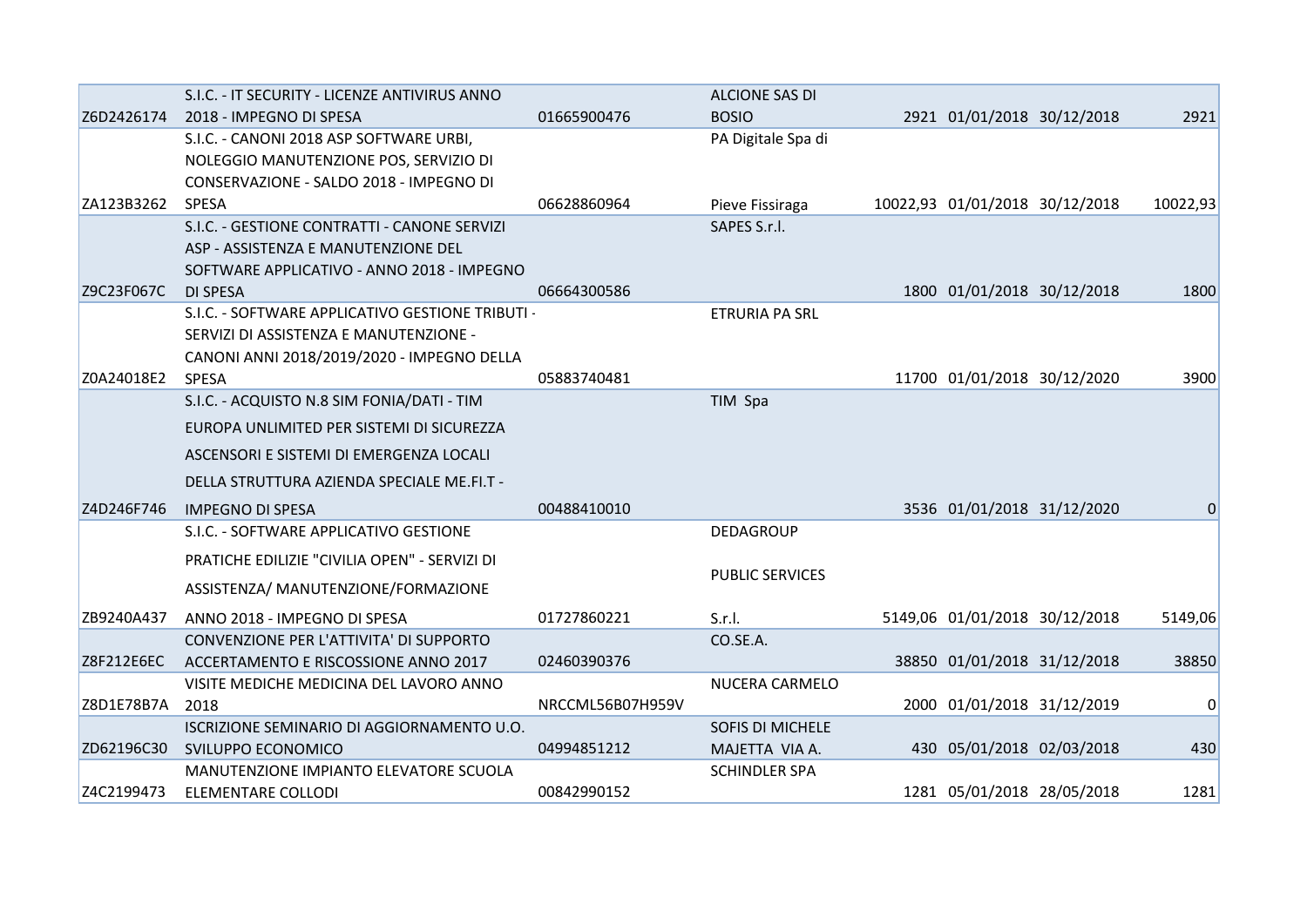|            | ABBONAMENTO ENTI ON LINE 2018 SOCIETA'       |                  | ETRURIA P.A. SRL        |                               |                  |
|------------|----------------------------------------------|------------------|-------------------------|-------------------------------|------------------|
| Z7821A0356 | ETRURIA P.A. SRL                             | 05883740481      |                         | 610 09/01/2018 12/03/2018     | 610              |
| Z9B219C532 | NOLEGGIO VEICOLO PIAGGIO PORTER              | 07978810583      | ALD AUTOMOTIVE          | 19224 09/01/2018              | 0                |
|            | FORNITURA E POSA IN OPERA RADIATORE C/O      |                  | <b>DIDDI SRL</b>        |                               |                  |
| ZA921A7588 | SCUOLA PRIMARIA COLLODI                      | 00473850477      |                         | 926,96 10/01/2018 28/05/2018  | 926,6            |
|            | BENEFICI CONTRATTUALI - LIQUIDAZIONE RUOLI   |                  | <b>INPS</b>             |                               |                  |
| Z2D21A5226 | <b>INPDAP</b>                                | 80078750587      |                         | 1253,86 10/01/2018 11/01/2018 | 1253,86          |
|            | BENEFICI CONTRATTUALI - LIQUIDAZIONE RUOLI   |                  | <b>INPS di Pistoia</b>  |                               |                  |
| Z2D21A5226 | <b>INPDAP</b>                                | 02121151001      |                         | 1253,86 11/01/2018 11/01/2018 | 1253,86          |
|            | FORNITURA GAS METANO PER AUTOMEZZI           |                  | <b>G.S. SERVICE SRL</b> |                               |                  |
| Z2721AC630 | COMUNE - SOCIETA' GS SERVICE SRL             | 01552250472      |                         | 3524,59 11/01/2018 31/01/2019 | 3524,59          |
| Z2316FFB11 | FORNITURA CARBURANTE ITALIANA PETROLI        | 00051570893      | <b>ITALIANA PETROLI</b> | 8000 15/01/2018               | $\boldsymbol{0}$ |
|            | <b>GESTIONE INFORMATICA PRESENZE DEL</b>     |                  | PA DIGITALE SPA         |                               |                  |
|            | PERSONALE DIPENDENTE - FORMAZIONE MODULO     |                  |                         |                               |                  |
| ZCD21B62B4 | DENOMINATO "BACHECA ON LINE"                 | 06628860964      |                         | 2080 15/01/2018 15/01/2018    | 2080             |
|            | SERVIZIO MENSA MESI DI MAGGIO GIUGNO         |                  | <b>GOBBI MARA</b>       |                               |                  |
| Z4D253892C | <b>AGOSTOGOBBI MARA</b>                      | GBBMRA66B60C573P |                         | 49,18 19/01/2018 19/01/2018   | 49,18            |
|            | SERVIZIO MENSA MESI DI SETTEMBRE BENVENUTI   |                  | <b>BENVENUTI</b>        |                               |                  |
| Z43258A949 | GIANFRANCO                                   | BNVGFR41E29A559K | <b>GIANFRANCO</b>       | 93,44 19/01/2018 30/10/2018   | 93,44            |
|            | SERVIZIO MENSA MESI DI MAGGIO SETTEMBRE      |                  | <b>GOBBI MARA</b>       |                               |                  |
| Z2526EC44F | <b>OTTOBRE GOBBI MARA</b>                    | GBBMRA66B60C573P |                         | 108,2 19/01/2018 29/01/2019   | 108,2            |
|            | SERVIZIO MENSA MESE DI GIUGNO CAFFE' SOTTO I |                  | <b>INCERPI</b>          |                               |                  |
| ZDF246635B | PORTICI SIMONETTA INCERPI                    | NCRSNT44B46L522U | <b>SIMONETTA</b>        | 403,41 19/01/2018 18/07/2018  | 403,41           |
|            | SERVIZIO MENSA MESI DI NOVEMBRE BENVENUTI    |                  | <b>BENVENUTI</b>        |                               |                  |
| Z112667A16 | <b>GIANFRANCO</b>                            | BNVGFR41E29A559K | <b>GIANFRANCO</b>       | 83,61 19/01/2018 09/01/2019   | 83,61            |
|            | SERVIZIO MENSA MESE DI LUGLIO CAFFE' SOTTO I |                  | <b>INCERPI</b>          |                               |                  |
| Z9024788CB | PORTICI SIMONETTA INCERPI                    | NCRSNT44B46L522U | <b>SIMONETTA</b>        | 55,37 19/01/2018 25/07/2018   | 55,37            |
|            | SERVIZIO MENSA MESE DI APRILE CAFFE' SOTTO I |                  | <b>INCERPI</b>          |                               |                  |
| ZC6239E531 | PORTICI SIMONETTA INCERPI                    | NCRSNT44B46L522U | <b>SIMONETTA</b>        | 522,06 19/01/2018 17/05/2018  | 522,06           |
|            | SERVIZIO MENSA DIPENDENTI AFFIDAMENTO        |                  | <b>SIMONETTA</b>        |                               |                  |
|            | CAFFE SOTTO I PORTICI DI INCERPI SIMONETTA.  |                  | INCERPI "CAFFE'         |                               |                  |
| Z1C2278DFD | LIQUIDAZIONE FATTURA 1/1 DEL 31/01/2018      | NCRSNT44B46L522U | SOTTO I PORTICI"        | 719,81 19/01/2018 27/02/2018  | 719,81           |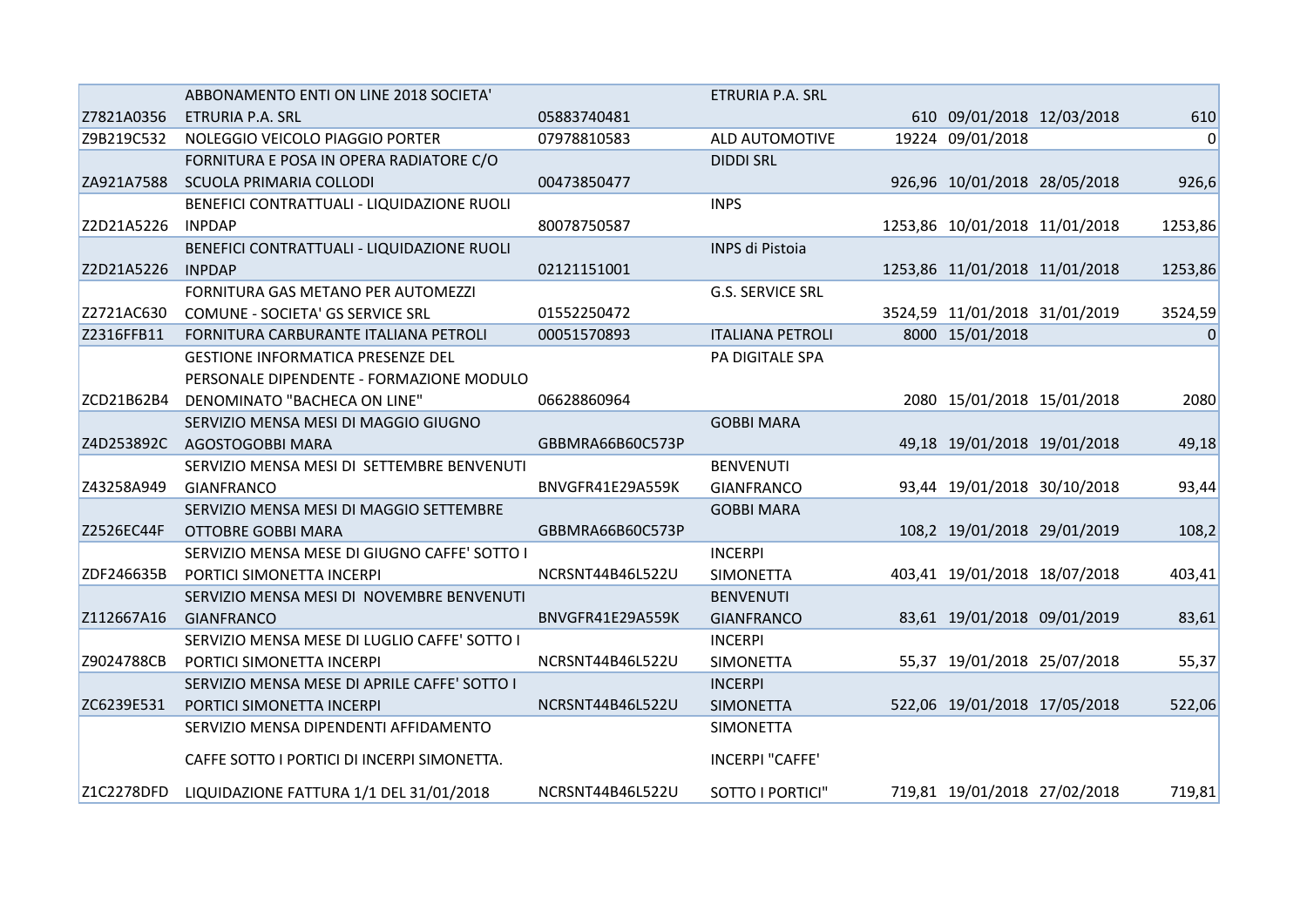|            | SERVIZIO MENSA DIPENDENTI AFFIDAMENTO                       |                  | <b>SIMONETTA</b>       |                               |         |
|------------|-------------------------------------------------------------|------------------|------------------------|-------------------------------|---------|
|            | CAFFE SOTTO I PORTICI DI INCERPI SIMONETTA.                 |                  | <b>INCERPI "CAFFE"</b> |                               |         |
| ZDA231B66B | LIQUIDAZIONE FATTURA 3/1 DEL 31/03/2018                     | NCRSNT44B46L522U | SOTTO I PORTICI"       | 632,8 19/01/2018 17/04/2018   | 632,8   |
|            | SERVIZIO MENSA MESE DI FEBBRAIO MARZO                       |                  | MASSIMILIANO           |                               |         |
| Z70251707C | APRILE E MAGGIO MASSIMILIANO LAVORINI                       | LVRMSM79C02G491Z | <b>LAVORINI</b>        | 162,28 19/01/2018 27/09/2018  | 162,28  |
|            | SERVIZIO MENSA DIPENDENTI AFFIDAMENTO                       |                  | <b>SIMONETTA</b>       |                               |         |
|            | CAFFE SOTTO I PORTICI DI INCERPI SIMONETTA.                 |                  | <b>INCERPI "CAFFE"</b> |                               |         |
| Z5422CD576 | LIQUIDAZIONE FATTURA 21/1 DEL 28/02/2018                    | NCRSNT44B46L522U | SOTTO I PORTICI"       | 529,97 19/01/2018 16/03/2018  | 529,97  |
|            | SERVIZIO MENSA MESE DI MARZO BENVENUTI                      |                  | <b>BENVENUTI</b>       |                               |         |
| Z65239FC12 | <b>GIANFRANCO</b>                                           | BNVGFR41E29A559K | <b>GIANFRANCO</b>      | 108,2 19/01/2018 17/05/2018   | 108,2   |
|            | SERVIZIO MENSA MESE DI APRILE BENVENUTI                     |                  | <b>BENVENUTI</b>       |                               |         |
|            | ZD223A03E1 GIANFRANCO                                       | BNVGFR41E29A559K | <b>GIANFRANCO</b>      | 63,93 19/01/2018 17/05/2018   | 63,93   |
|            | SERVIZIO MENSA MESI DI GENNAIO FEBBRAIO                     |                  | <b>GOBBI MARA</b>      |                               |         |
|            | Z7B23B05D3 MARZO APRILE GOBBI MARA                          | GBBMRA66B60C573P |                        | 108,2 19/01/2018 22/05/2018   | 108,2   |
|            | SERVIZIO MENSA DIPENDENTI AFFIDAMENTO                       |                  | <b>BENVENUTI</b>       |                               |         |
| Z3822CD5C2 | BENVENUTI GIANFRANCO MESE DI FEBBRAIO 2018 BNVGFR41E29A559K |                  | <b>GIANFRANCO</b>      | 108,2 19/01/2018 16/03/2018   | 108,2   |
|            | SEGRETERIA - ABBONAMENTO AI SERVIZI DI BASE                 |                  | <b>ANCITEL SPA</b>     |                               |         |
|            | ANCITEL SPA PER L'ANNO 2018 - IMPEGNO DI                    |                  |                        |                               |         |
| Z4321D0181 | SPESA - CIG: Z4321D0181                                     | 07196850585      |                        | 1199 22/01/2018 01/03/2018    | 1199    |
|            | SEGRETERIA - QUOTA NAZIONALE A.N.C.I.                       |                  | A.N.C.I.               |                               |         |
|            | ASSOCIAZIONE NAZIONALE COMUNI ITALIANI PER                  |                  | <b>ASSOCIAZIONE</b>    |                               |         |
|            | L'ANNO 2018 - IMPEGNO DI SPESA E LIQUIDAZIONE               |                  | <b>NAZIONALE</b>       |                               |         |
|            | - CIG: Z4321CF4C2 - SCADENZA PAGAMENTO                      |                  |                        |                               |         |
| Z4321CF4C2 | 10/02/2018.                                                 | 80118510587      | <b>COMUNI ITALIANI</b> | 5075,75 22/01/2018 10/02/2018 | 5075,75 |
|            | SEGRETERIA - QUOTA ASSOCIATIVA A.I.C.C.R.E. PER             |                  | A.I.C.C.R.E.           |                               |         |
|            | L'ANNO 2018 - IMPEGNO DI SPESA E LIQUIDAZIONE               |                  |                        |                               |         |
|            | - CIG: - ZB921B6C05 - SCADENZA PAGAMENTO                    |                  |                        |                               |         |
| ZB921B6C05 | 28/02/2018.                                                 | 80205530589      |                        | 621,39 22/01/2018 28/02/2018  | 621,39  |
|            | ACQUISTO TONER PER ELEZIONI DEL 04 MARZO                    |                  | <b>MYO SPA</b>         |                               |         |
| Z8921DC9C2 | 2018                                                        | 03222970406      |                        | 308,17 25/01/2018 15/03/2018  | 308,17  |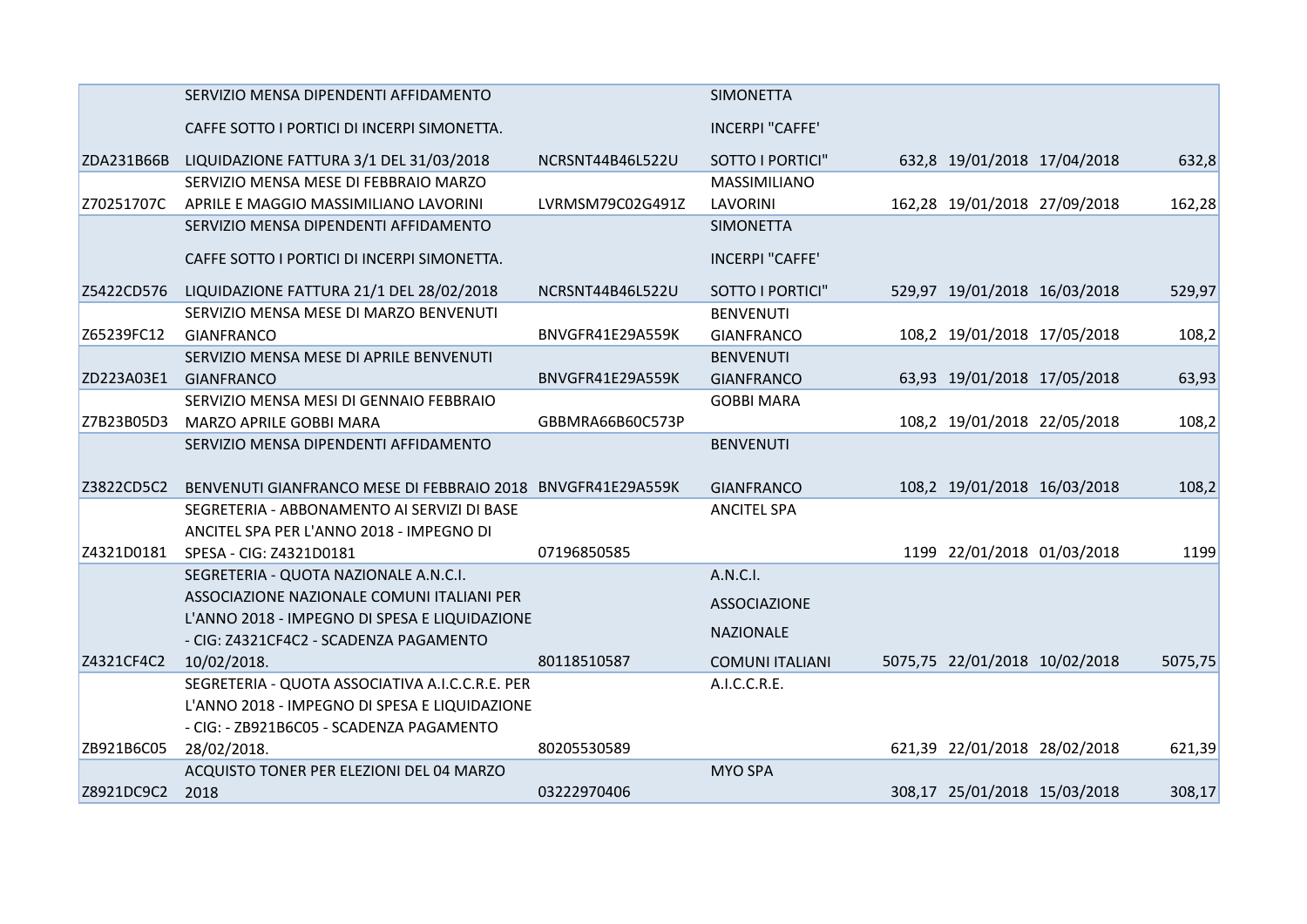|            | ELEZIONI POLITICHE 2018 ACQUISTO SERVIZAIO ON   |                  | ETRURIA P.A. SRL        |                                |          |
|------------|-------------------------------------------------|------------------|-------------------------|--------------------------------|----------|
|            |                                                 |                  |                         |                                |          |
|            | Z3D21DD3AB LINE + MODULI ETRURIA P.A. SRL       | 05883740481      |                         | 1217,8 25/01/2018 16/03/2018   | 1217,8   |
|            | SEGRETERIA - SERVIZIO DI GESTIONE E DEPOSITO DI |                  | <b>ARCHIVI SPA</b>      |                                |          |
|            | DOCUMENTI ARCHIVIATI IN OUTSOURCING             |                  |                         |                                |          |
|            | CANONE ANNO 2018 E PACCHETTO                    |                  |                         |                                |          |
|            | CONSULTAZIONI - DITTA ARCHIVI SPA - IMPEGNO     |                  |                         |                                |          |
|            | ZCC21D3A0A DI SPESA - CIG: ZCC21D3A0A.          | 01849570971      |                         | 1088,12 29/01/2018 31/12/2018  | 1088,12  |
|            | COMPENSO PRESENZA PRESSO COMUNE DI PESCIA       |                  | <b>SPES SRL</b>         |                                |          |
| Z0222210D5 | <b>SPORTELLO SPES</b>                           | 01530000478      |                         | 600 30/01/2018 07/02/2018      | 600      |
| Z8921E95B2 | ENEL SOLE ILLUMINAZIONE PUBBLICA                | 05999811002      | <b>ENEL SOLE SRL</b>    | 450 30/01/2018                 | $\Omega$ |
|            | COMUNE DI PESCIA PROCESSO PENALE PRESSO         |                  | Vito Di Berardino       |                                |          |
|            | PROCURA REPUBBLICA DI PISTOIA RGNR.             |                  |                         |                                |          |
|            | 4462/2012 SENTENZA DEL 20/01/2017- AVV. VITO    |                  |                         |                                |          |
|            | DI BERARDINO ACCONTO SU ATTIVITA'               |                  |                         |                                |          |
| Z6021EC579 | LEGALEIMPEGNO DI SPESA                          | DBRVTI68R18G713L |                         | 6620,43 30/01/2018 30/01/2018  | 6620,43  |
|            | SERVIZIO MENSA DIPENDENTI AFFIADAMENTO A        |                  | <b>BENVENUTI</b>        |                                |          |
|            |                                                 |                  |                         |                                |          |
| Z9521F8F07 | BENVENUTI GIANFRANCO DICEMBRE 2017              | BNVGFR41E29A559K | <b>GIANFRANCO</b>       | 98,36 31/01/2018 31/01/2018    | 98,36    |
|            | ASSISTENZA TECNICA PER FOTOCOPIATORI            |                  | F.T.S. DI FERRI         |                                |          |
| Z1421F607E | AFFIDAMENTO FTS 2018                            | 01577580473      | <b>SERGIO E TIZIANO</b> | 200 01/02/2018 29/03/2018      | 200      |
|            | ESECUZIONE DI PROVE PER LA VALUTAZIONE          |                  | Sistral s.r.l.          |                                |          |
|            | DELLO STATO DI CONSERVAZIONE DEGLI STRALLI DI   |                  |                         |                                |          |
| Z4821FE71B | <b>COPERTURA DEL COMICENT</b>                   | 04305650964      |                         | 37729,23 01/02/2018 08/06/2018 | 37729,23 |
|            | PULIZIE SEGGI ELEZIONI POLITICHE DEL 04.03.2018 |                  | <b>COOPERATIVA</b>      |                                |          |
|            |                                                 |                  | SOCIALE PROD 84         |                                |          |
| ZD921FA351 | AFIDAMENTO ALLA COOPERATIVA PROD.84             | 00932450471      | R.L.                    | 550 01/02/2018 15/03/2018      | 550      |
|            | ABBONAMENTO PRONTUARI DELLE VIOLAZIONI          |                  | <b>MAGGIOLI SPA</b>     |                                |          |
|            |                                                 |                  |                         |                                |          |
| ZC922014A9 | ALLA CIRCOLAZIONE STRADALE ANNO 2018            | 06188330150      |                         | 360 05/02/2018 29/03/2018      | 360      |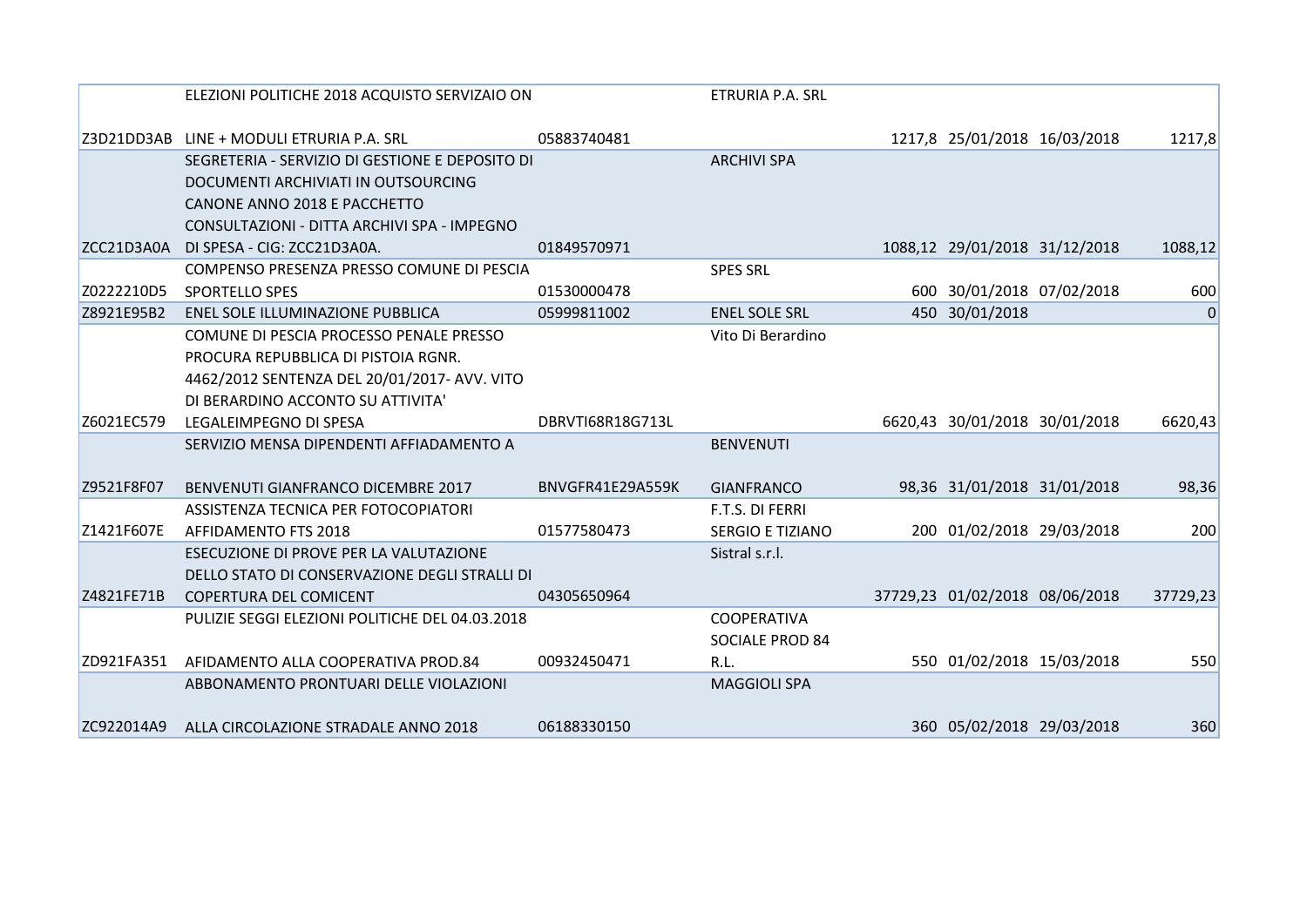|            | S.I.C. - ELEZIONI POLITICHE DEL 04 MARZO 2018 - |                  | <b>KIBERNETES srl</b>   |                               |         |
|------------|-------------------------------------------------|------------------|-------------------------|-------------------------------|---------|
|            | ACQUISIZIONE SOFTWARE PER LA GESTIONE DEI       |                  |                         |                               |         |
|            | RISULTATI ELETTORALI "ELEZIONIONWEB 2018" -     |                  |                         |                               |         |
| Z7D220B590 | IMPEGNO DI SPESA - CIG Z7D220B590               | 00758400527      |                         | 300 05/02/2018 05/02/2018     | 300     |
|            | ATTIVAZIONE TEMPORANEA LINEA TELEFONICA         |                  | <b>TIM SPA</b>          |                               |         |
|            |                                                 |                  |                         |                               |         |
| Z1A220E179 | PONTITO PER ELEZIONI 4 MARZO 2018               | 00488410010      |                         | 174,3 06/02/2018 23/05/2018   | 174,3   |
|            | SENTENZA TRIBUNALE PISTOIA N. 108 E CORTE DEI   |                  | Studio Legale           |                               |         |
|            | CONTI N. 913/2013 E 941/2014 INIZIO PROCEDUTA   |                  |                         |                               |         |
|            | ESECUTIVA UNICA AFFIDAMENTO INCARICO AVV.       |                  |                         |                               |         |
|            | LORENZO MAGRINI DI MONSUMMANO TERME-            |                  |                         |                               |         |
| Z1A22398A0 | NOMINA E IMPEGNO DI SPESA                       | 01634080475      | Magrini & Associati     | 5728,51 12/02/2018 12/02/2018 | 0       |
|            | NOLEGGIO BUS PER TRASPORTO ELETTORI DEL         |                  | <b>CNP CONSORZIO</b>    |                               |         |
| Z2C223E317 | GIORNO 04 MARZO                                 | 01441160478      | <b>NOLEGGIATORI</b>     | 640 12/02/2018 26/03/2018     | 640     |
|            | <b>ACQUISTO BANDIERE E ASTE</b>                 |                  | <b>CENTRO FORNITURE</b> |                               |         |
| Z55223E64C |                                                 | 04960590653      | SNC DI COSTA M. E       | 570 12/02/2018 13/03/2018     | 570     |
|            | <b>INCARICO DIAGNOSI ENERGETICA SUL PLESSO</b>  |                  | <b>ING BARTOLI</b>      |                               |         |
|            | Z7C224112A SCOLASTICO ALBERGHI DI PESCIA        | 01682560477      | <b>FRANCESCO</b>        | 1903,2 12/02/2018 17/08/2018  | 1903,2  |
|            | INCARICO MEDICO COMPETENTE DEL COMUNE DI        |                  | <b>CARMELO NUCERA</b>   |                               |         |
|            | PESCIA (D.LGS. 81/2008 E SUCCESSIVE MODIFICHE   |                  |                         |                               |         |
| ZE01E78B4C | ED INTEGRAZIONI).                               | NCRCML56B07H959V |                         | 2000 13/02/2018 13/02/2018    | 868     |
|            | ESECUZIONE PROVE STRUTTURALI STADIO E           |                  | <b>LABORATORIO</b>      |                               |         |
|            | Z0022480DA PLESSO SCOLASTICO ALBERGHI           | 00667530489      | SIGMA S.R.L.            | 5186,12 13/02/2018 08/06/2018 | 5186,12 |
|            | ACQUISTO CARTA A4 SOCIETA' MISTER WIZARD SRL    |                  | <b>MISTER WIZARD</b>    |                               |         |
| Z0A224F934 |                                                 | 01077280475      | SRL                     | 502,5 15/02/2018 13/03/2018   | 502,5   |
|            | ACQUISTO MATERIALE VARIO PRESSO DITTA           |                  | <b>DITTA CECCHI</b>     |                               |         |
|            | ZED225AE01 CECCHI OTTAVIO                       | 01493130460      | <b>OTTAVIO</b>          | 100 19/02/2018 04/06/2018     | 100     |
|            | ACQUISTO MATERIALE PER CORSO DI FORMAZIONE      |                  | PUBBLIKA S.R.L.         |                               |         |
| ZF12268F9C | SU ASSUNZIONI E SALARIO ACCESSORIO NEL 2018     | 02213820208      |                         | 50 20/02/2018 04/04/2018      | 50      |
| ZD92268D10 | ACQUISTO TESTI PER SERVIZIO FINANZIARIO         | 06188330150      | <b>MAGGIOLI SPA</b>     | 153 20/02/2018 13/09/2018     | 153     |
| ZA92275BC0 | aggio su COSAP e ICP/DPA                        | 02478610583      | I.C.A. Srl              | 11261 23/02/2018 12/03/2018   | 11261   |
|            |                                                 |                  |                         |                               |         |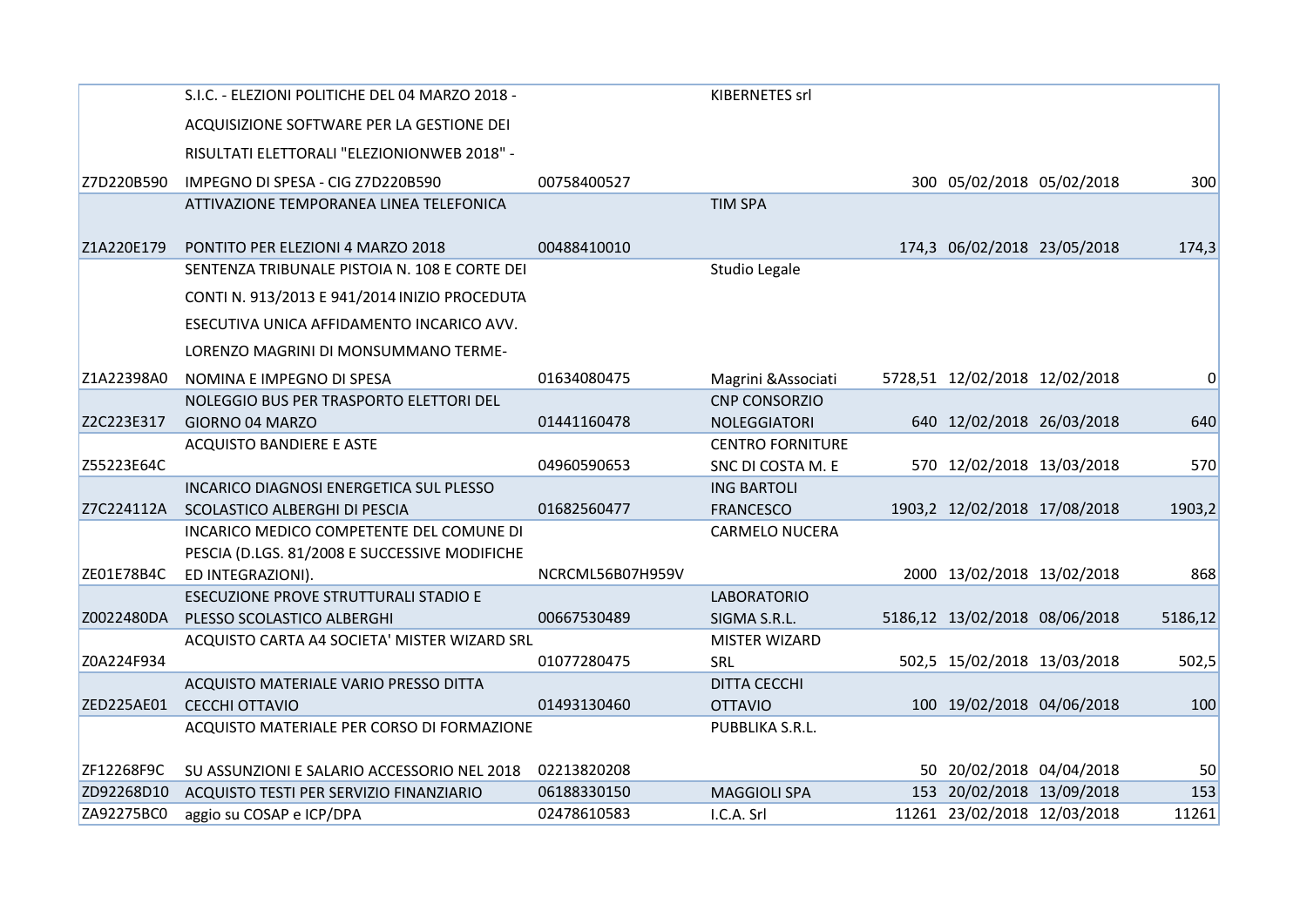|                   | <b>GESTIONE INFORMATICA PRESENZE DEL</b>         |                  | PA Digitale Spa di       |                              |        |
|-------------------|--------------------------------------------------|------------------|--------------------------|------------------------------|--------|
|                   | PERSONALE DIPENDENTE - FORMAZIONE MODULO         |                  |                          |                              |        |
| Z4B2271C2D        | DENOMINATO "BACHECA ON LINE"                     | 06628860964      | Pieve Fissiraga (Lo)     | 1040 23/02/2018 23/02/2018   | 1040   |
|                   | S.I.C. - CASELLE POSTA ELETTRONICA CERTIFICATA - |                  | <b>ACENTRO SERVICES</b>  |                              |        |
|                   | RINNOVO CANONI ANNO 2018 - IMPEGNO DI            |                  |                          |                              |        |
| ZAB227302B        | SPESA - CIG ZAB227302B                           | 03594240966      | SRL                      | 237 23/02/2018 23/02/2019    | 0      |
|                   | ELEZIONI POLITICHE 4 MARZO 2018 ROSI MASSIMO     |                  | <b>ROSI MASSIMO</b>      |                              |        |
| ZB2226A2E8        | SPESE RISCALDAMENTO                              | RSOMSM74R10A561T |                          | 568,44 26/02/2018 15/03/2018 | 568,44 |
|                   | ELEZIONI POLITICHE 4 MARZO 2018 BOTRINI          |                  | <b>FATTORINI DI</b>      |                              |        |
| Z412258682        | CRISTINA SPESE RISCALDAMENTO                     | BRTCST63L59D815S | <b>BROTINI CRISTINA</b>  | 350 26/02/2018 15/03/2018    | 350    |
|                   | FORNITURA MANIFESTI TRICOLORE 25.04/2018         |                  | <b>TIPO-LITO VANNINI</b> |                              |        |
|                   |                                                  |                  |                          |                              |        |
| Z5E226D9B9        | SOCIETA' TIPO LITO VANNINI DI BIAGI E. & C. SNC  | 00942640475      | DI BIAGI E. &            | 146,4 26/02/2018 17/04/2018  | 146,4  |
|                   | ELEZIONI POLITICHE 4 MARZO 2018 GUALANDI         |                  | <b>GUALANDI LUIGI</b>    |                              |        |
| ZBE226A333        | LUIGISPESE RISCALDAMENTO                         | GLNLGU50C09E085B |                          | 950 26/02/2018 15/03/2018    | 950    |
|                   | <b>MANUTENZIONE IMPIANTO ELEVATORE</b>           |                  | <b>KONE SPA</b>          |                              |        |
| <b>ZEA228F08E</b> | <b>COMUNALE</b>                                  | 12899760156      |                          | 888,16 28/02/2018 13/08/2018 | 444,03 |
| ZFA228F0F2        | <b>MANUTENZIONE IMPIANTO ELEVATORE</b>           | 01729590032      | <b>OTIS SERVIZI</b>      | 1244,4 28/02/2018 24/08/2018 | 746,64 |
|                   | MANTENZIONE IMPIANTO ELEVATORE COMUNALE          |                  | <b>SAMA &amp; PRATO</b>  |                              |        |
| A69228F115        |                                                  | 00359760477      | <b>ASCENSORI</b>         | 1390,8 28/02/2018 03/08/2018 | 695,4  |
|                   | MANUTENZIONE IMPIANTI ELEVATORI COMUNALI         |                  | <b>SCHINDLER SPA</b>     |                              |        |
| ZC9228EF81        |                                                  | 00842990152      |                          | 1464 28/02/2018 24/08/2018   | 976    |
|                   | SERVIZIO MANUTENZIONE IMPIANTO ELEVATORE         |                  | <b>NEULIFT</b>           |                              |        |
| ZD3228F138        |                                                  | 02890581206      |                          | 1390,8 28/02/2018            | 0      |
|                   | <b>MANUTENZIONE IMPIANTO ELEVATORE</b>           |                  | MORA & C.                |                              |        |
| ZAD228F0C8        | COMUNALE                                         | 02412910461      |                          | 807,03 28/02/2018 24/08/2018 | 403,52 |
|                   | POLIZZA R.C.T/R.C.O. N.361387076 STIPULATA CON   |                  | Compagnia                |                              |        |
|                   | GENERALI ITALIA SPA CHIUSURA SINISTRI -          |                  | Assicurativa             |                              |        |
|                   | LIQUIDAZIONE FRANCHIGIE IMPEGNO DI SPESA E       |                  |                          |                              |        |
| ZC72278C09        | <b>LIQUIDAZIONE</b>                              | 00409920584      | Generali Italia S.p.A.   | 862,9 02/03/2018 02/03/2018  | 862,9  |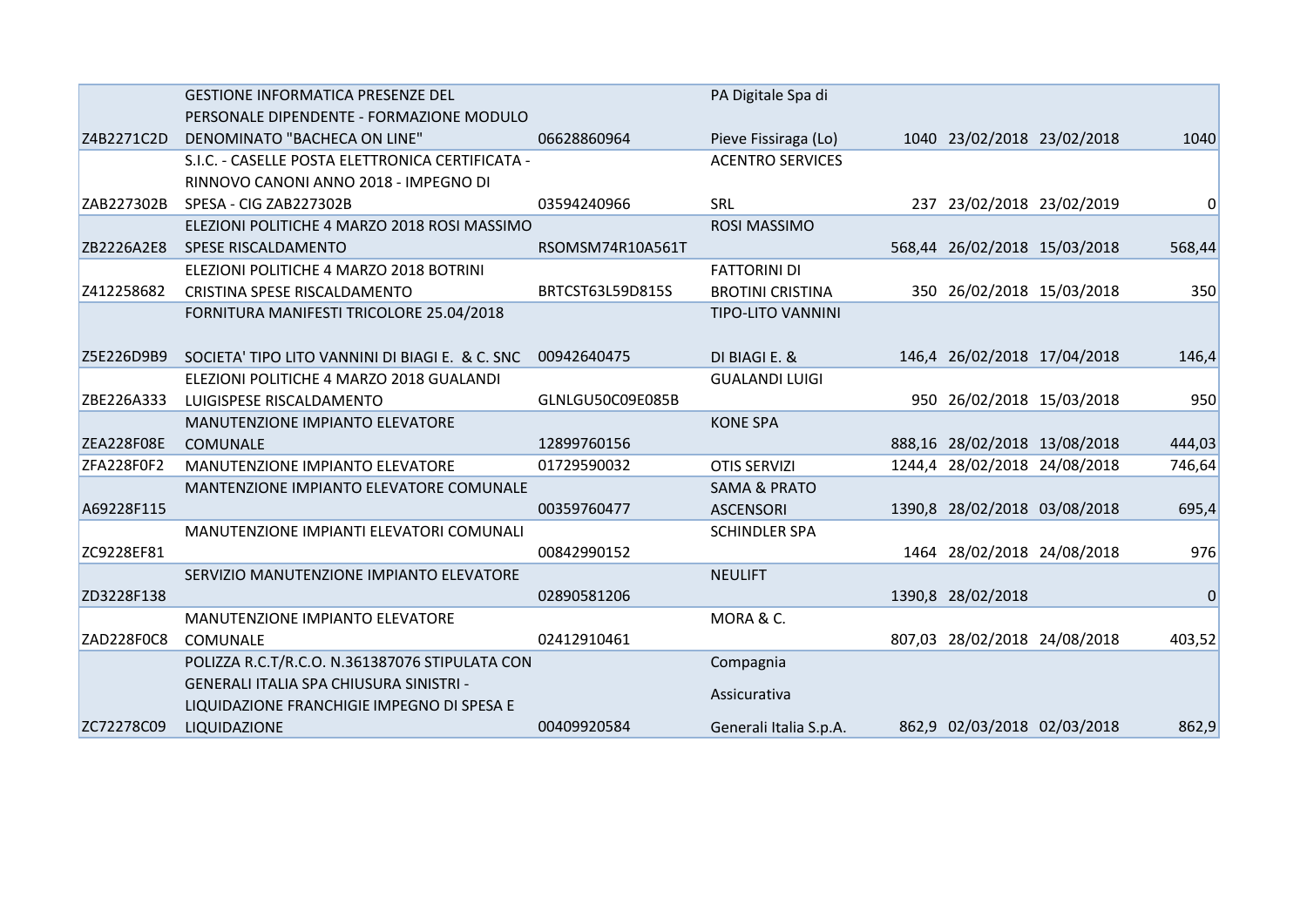|            | SERVIZI CIMITERIALI. ESTUMULAZIONE             |             | Azienda USL            |                                |             |
|------------|------------------------------------------------|-------------|------------------------|--------------------------------|-------------|
|            | STRAORDINARIA SALME TUMULATE IN COLOMBARI      |             |                        |                                |             |
|            | PROVVISORI NEI CIMITERI DI COLLODI -IMPEGNO    |             |                        |                                |             |
|            | DI SPESA IN FAVORE DI AZIENDA USL TOSCANA      |             |                        |                                |             |
| ZEB2278803 | <b>CENTRO</b>                                  | 06593810481 | <b>Toscana Centro</b>  | 399,78 05/03/2018 05/03/2018   | 399,78      |
|            | CORSO TIRO A SEGNO CON ARMA                    |             | TIRO A SEGNO           |                                |             |
| Z2F22A1551 |                                                | 01583020472 | NAZIONALE SEZ.         | 179,96 06/03/2018 31/12/2018   | $\mathbf 0$ |
| Z9422A6F4A | LIQUIDAZIONE FATTURA ANCI TOSCANA              | 01710310978 | <b>ANCI TOSCANA</b>    | 500 07/03/2018 07/03/2018      | 500         |
|            | TELEFONIA - TELECOM ITALIA SPA 2 BIMESTRE      |             | <b>TELECOM ITLAIA</b>  |                                |             |
| Z0A22D2586 | 2018 DICEMBRE - GENNAIO SOLUZIONE PA           | 00488410010 | S.P.A.                 | 163,19 08/03/2018 19/03/2018   | 163,19      |
|            | TELEFONIA MOBILE SOLUZIONE PA MESI AGOSTO -    |             | <b>TIM SPA</b>         |                                |             |
| ZF225D888C | SETTEMBRE 2018                                 | 00488410010 |                        | 236,77 08/03/2018 08/03/2018   | 236,77      |
|            | TELEFONIA FISSA 5 BIMESTRE GIUGNO LUGLIO       |             | <b>TIM SPA</b>         |                                |             |
| ZC1253E53A | 2018                                           | 00488410010 |                        | 5325,48 08/03/2018 09/10/2018  | 5325,48     |
|            | TELEFONIA FISSA 6 BIMESTRE AGOSTO -            |             | <b>TIM SPA</b>         |                                |             |
|            | ZBF25A86DC SETTEMBRE 2018                      | 00488410010 |                        | 5503,88 08/03/2018 08/03/2018  | 5503,88     |
|            | aggio su imposta comunale pubblicità e diritti |             | I.C.A. Srl             |                                |             |
| Z6222AF4E2 | pubbliche affissioni                           | 02478610583 |                        | 20723,74 09/03/2018            | 11224,03    |
|            | aggio su canone occupazione spazi ed aree      |             | I.C.A. Srl             |                                |             |
| Z6922AF4CF | pubbliche                                      | 02478610583 |                        | 27257,49 09/03/2018            | 25482,11    |
| Z6E22A69F3 | FATTURE ACQUE FINO AL 22.02.2018               | 05175700482 | <b>ACQUE SPA</b>       | 14394,29 09/03/2018 09/03/2018 | 14394,29    |
|            | BENEFICI CONTRATTUALI - LIQUIDAZIONE RUOLI     |             | <b>INPS di Pistoia</b> |                                |             |
| Z632295765 | <b>INPS</b>                                    | 02121151001 |                        | 535,88 09/03/2018 09/03/2018   | 535,88      |
|            | SENTENZA N. 108 - CAUSA COMUNE DI PESCIA/L.G-  |             | Studio Legale          |                                |             |
|            | D.M. - ACCONTO SPETTANZE AVV. LORENZO          |             |                        |                                |             |
| Z0322AE70B | MAGRINI IMPEGNO DI SPESA                       | 01634080475 | Magrini & Associati    | 5296,35 12/03/2018 12/03/2018  | 5296,35     |
|            | INCARICO PROFESSIONALE REDAZIONE PROGETTO      |             | arch. Sergio           |                                |             |
|            | EFFICIENTAMENTO ENERGETICO IMMOBILE            |             |                        |                                |             |
| Z1222BEA02 | <b>COMICENT</b>                                | 1300230479  | Martinelli             | 19070,06 13/03/2018 10/05/2018 | 19070,06    |
|            | S.I.C. - ACQUISTO BADGE PER IL PERSONALE       |             | Scali Orologi snc      |                                |             |
|            | DIPENDENTE ED ALTRA COMPONENTISTICA            |             |                        |                                |             |
|            | ELETTRONICA - IMPEGNO DI SPESA - CIG           |             |                        |                                |             |
| Z0C22B5F20 | Z0C22B5F20                                     | 00262710973 |                        | 369 14/03/2018 14/03/2018      | 369         |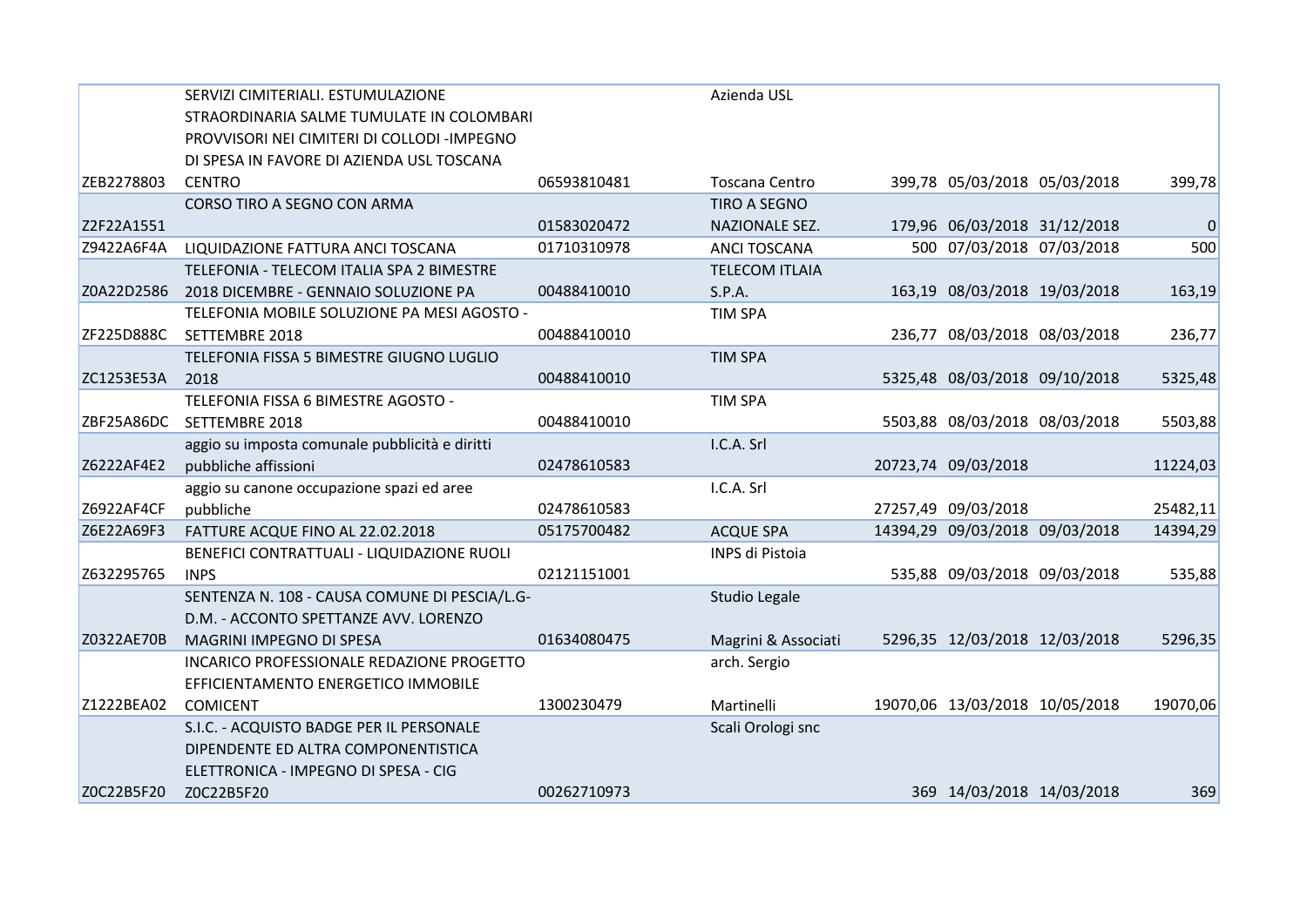|                   | AGENZIA FORMATIVA UNIONE DEI COMUNI DELLA   |                  | Agenzia Formativa        |                                |          |
|-------------------|---------------------------------------------|------------------|--------------------------|--------------------------------|----------|
|                   | VERSILIA - PARTECIPAZIONE AI CORSI DI       |                  | Unione dei Comuni        |                                |          |
|                   | FORMAZIONE DEL 16 E DEL 22 MARZO 2018       |                  |                          |                                |          |
|                   | "NUOVO CCNL DELLE FUNZIONI LOCALI" -        |                  | della Versilia -         |                                |          |
| Z6F22C3805        | <b>IMPEGNO DI SPESA</b>                     | 94009760466      | Seravezza (LU)           | 300 15/03/2018 15/03/2018      | 0        |
| ZBF22E9205        | <b>INCARICHI PSR 2014/2020</b>              | 00295260517      | D.R.E.AM Italia Soc.     | 27189,77 23/03/2018 28/08/2018 | 3337,94  |
| Z0F22F49F9        | FATTURE ACQUE FINO AL 19.03.2018            | 05175700482      | <b>ACQUE SPA</b>         | 1512,15 27/03/2018 27/03/2018  | 1512,15  |
| Z3122FDA71        | VERIFICA PERIODICA IMPIANTI ELEVATORI       | 04991600489      | <b>EUCERT SRL</b>        | 915 29/03/2018 17/08/2018      | 457,5    |
|                   | S.I.C. - ADEGUAMENTO SISTEMA DI CONTABILITÀ |                  | <b>MAGGIOLI SPA</b>      |                                |          |
|                   | ALLA PIATTAFORMA SIOPE+ COMPRESI SERVIZI DI |                  |                          |                                |          |
|                   | CONSERVAZIONE SOSTITUTIVA OPI - VARIAZIONE  |                  |                          |                                |          |
| Z5F1ECAEA2        | IN AUMENTO IMPEGNO N.23/2018                | 06188330150      |                          | 2500 30/03/2018 30/03/2018     | 2500     |
|                   | MANUTENZIONE IMPIANTO ELEVATORE PIAZZA      |                  | CAMAM S.R.L.             |                                |          |
| Z432300A6F        | <b>MAZZINI</b>                              | 01091860476      |                          | 1317,6 30/03/2018              | 0        |
|                   | MANUTENZIONE IMPIANTO ELEVATORE PALAZZO     |                  | <b>BAGLINI ASCENSORI</b> |                                |          |
| <b>ZCA2300A8B</b> | DEL PALAGIO                                 | 01424200507      | <b>GROUP</b>             | 1026,83 30/03/2018 23/08/2018  | 1026,83  |
|                   | RIQUALIFICAZIONE GIARDINO DELLA SCUOLA      |                  | <b>EUROAMBIENTE</b>      |                                |          |
| ZE4230562F        | MATERNA DI PESCIAMORTA                      | 00410600472      |                          | 5797,18 03/04/2018             | 0        |
|                   | COMUNE DI PESCIA PROCEDIMENTO SENTENZA      |                  | <b>STUDIO LEGALE</b>     |                                |          |
|                   | CORTE DI APPELLO N. 708/2017- AVV.          |                  | AVV.ALESSANDRO           |                                |          |
|                   | ALESSANDRO DI PIRAMO SALDO COMPENSO         |                  |                          |                                |          |
| Z7922F87E1        | <b>IMPEGNO DI SPESA</b>                     | 01812490462      | DI PIRAMO                | 4166,96 03/04/2018 03/04/2018  | 4166,96  |
|                   | S.I.C. - E-SEMINAR "SICUREZZA ICT E         |                  | <b>AIDEM SRL</b>         |                                |          |
|                   | <b>CYBERSECURITY NELLE PUBBLICHE</b>        |                  |                          |                                |          |
| Z912312348        | AMMINISTRAZIONI" - IMPEGNO DI SPESA         | 02386580209      |                          | 159 09/04/2018 07/06/2018      | 159      |
|                   | S.I.C. - E-SEMINAR "SICUREZZA ICT E         |                  | <b>AIDEM SRL</b>         |                                |          |
|                   | <b>CYBERSECURITY NELLE PUBBLICHE</b>        |                  |                          |                                |          |
| Z912312348        | AMMINISTRAZIONI" - IMPEGNO DI SPESA         | 02386580209      |                          | 159 09/04/2018 09/04/2018      | 159      |
|                   | INDAGINI GEOLOGICHE C/O PLESSO SCUOLA       |                  | <b>CAMPETTI</b>          |                                |          |
|                   | Z0A22DED8A ALBERGHI E STADIO DEI FIORI      | CMPLSN61R09E715G | ALESSANDRO               | 22588,45 10/04/2018 30/07/2018 | 22154,32 |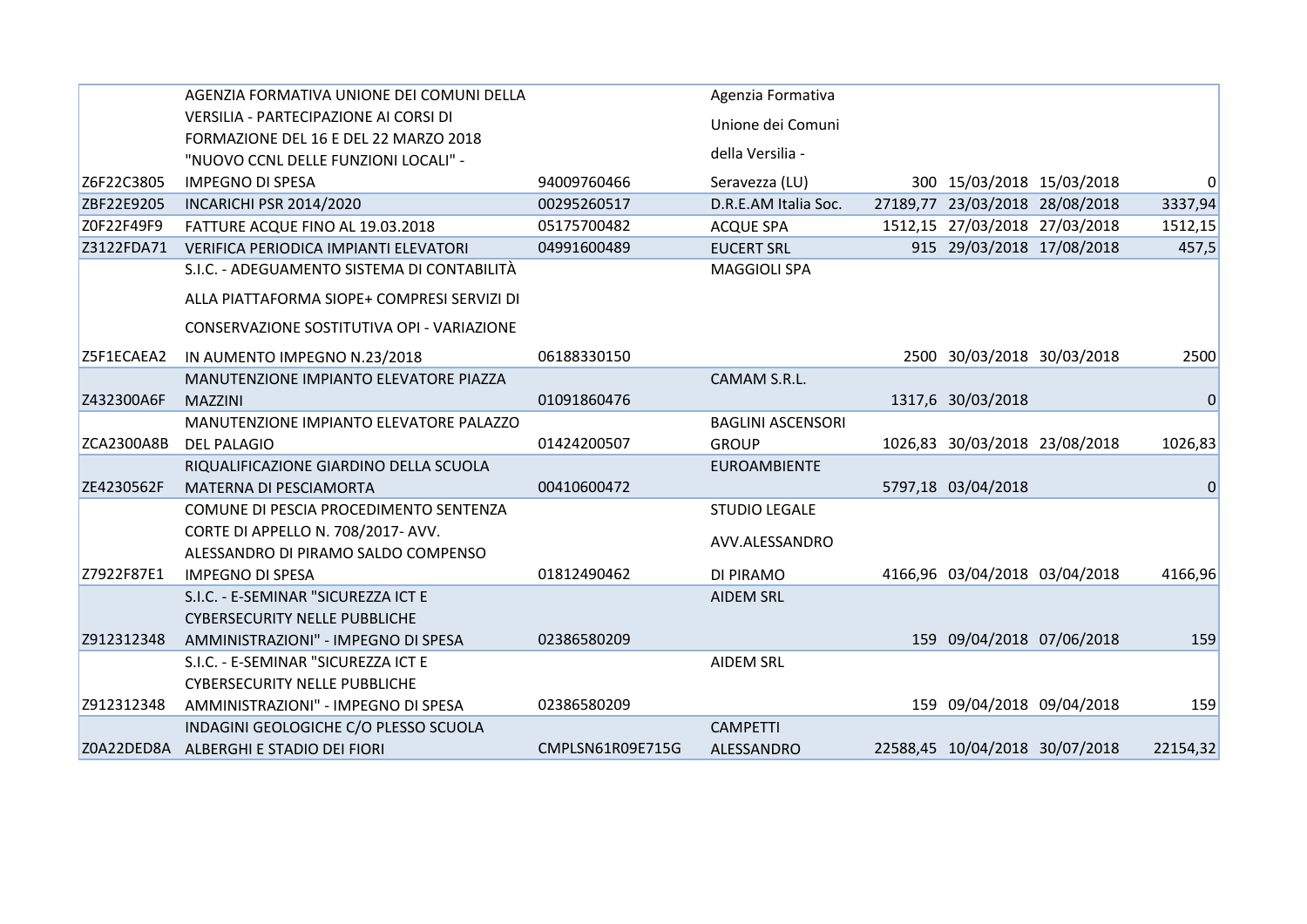|                      | RICORSO EX ART. 700 C.P.C.-RESISTENZA IN    |                  | Studio Legale           |                                |          |
|----------------------|---------------------------------------------|------------------|-------------------------|--------------------------------|----------|
|                      | GIUDIZIO- AFFIDAMENTO INCARICO AVV. LORENZO |                  |                         |                                |          |
|                      | MAGRINI DI MONSUMMANO TERME- NOMINA E       |                  |                         |                                |          |
| ZA7233117C           | <b>IMPEGNO DI SPESA</b>                     | 01634080475      | Magrini & Associati     | 614,56 16/04/2018 16/04/2018   | 614,56   |
| Z292332187           | UTENZA GAS VIA SISMONDI                     | 06655971007      | <b>ENEL ENERGIA SPA</b> | 215,49 24/04/2018 18/07/2018   | 171,1    |
|                      | CORSO OBBLIGATORIO DI TIRO CON L' ARMA      |                  | Tiro a Segno            |                                |          |
| ZDB2352A17           |                                             | 01583020472      | Nazionale Sezione       | 989,78 24/04/2018 31/12/2018   | $\Omega$ |
|                      | SERVIZIO DI RECUPERO, CUSTODIA,             |                  | Rifugio Valdiflora srl  |                                |          |
|                      | MANTENIMENTO E CURA DI CANI E GATTI         |                  |                         |                                |          |
| Z6D23527E5           | RANDAGI                                     | 01321740472      |                         | 7377,05 24/04/2018 31/12/2018  | 6756,76  |
|                      | INCARICO ASSISTENZA AL RUP PER PROCEDURA    |                  | AVV. ANDREA             |                                |          |
| ZDD236CE45           | LAVORI IN VIA AMENDOLA                      | 05204730484      | <b>FANTAPPIE'</b>       | 1649,44 04/05/2018 22/10/2018  | 1649,44  |
|                      | ATTIVAZIONE TEMPORANEA LINEA TELEFONICA     |                  | <b>TIM SPA</b>          |                                |          |
|                      |                                             |                  |                         |                                |          |
| Z262376300           | PONTITO PER ELEZIONI AMMINISTRATIVE         | 00488410010      |                         | 183,6 08/05/2018 06/09/2018    | 183,6    |
|                      | ELEZIONI AMMINISTRATIVE DEL 10/06/2018 -    |                  | <b>MAGGIOLI SPA</b>     |                                |          |
| ZEA2382BE1           | ACQUISTO MATERIAL ELETTORALE                | 06188330150      |                         | 719 10/05/2018 27/07/2018      | 719      |
|                      | ACQUISTO MATERIALE DI CONSUMO PER           |                  | <b>MICROREX SPA</b>     |                                |          |
|                      | MANUTENZIONE SISTEMA RILEVAMENTO            |                  |                         |                                |          |
| Z5E2389355           | <b>INFRAZIONI SEMAFORICHE</b>               | 01180690479      |                         | 1079 11/05/2018 31/07/2018     | 1079     |
|                      | ACQUISTO MATERIALE DI CONSUMO PER           |                  | Microrex S.p.A          |                                |          |
|                      | MANUTENZIONE SISTEMA RILEVAMENTO            |                  |                         |                                |          |
| Z5E2389355           | INFRAZIONI SEMAFORICHE IN VIALE EUROPA      | 04270970488      |                         | 1316,38 11/05/2018 30/06/2018  | 1316,38  |
| Z882558E18           | LIBRI DI TESTO A.S. 2018-19                 | 01822700470      | <b>CART-OFFICE</b>      | 4073,95 18/05/2018 04/12/2018  | 4073,95  |
|                      | INTERVENTO C/O COMPLESSO SCOLASTICO         |                  | PARRI COSTRUZIONI       |                                |          |
| Z2B23B0ABC VALCHIUSA |                                             | 01712790508      |                         | 22940,04 22/05/2018 30/07/2018 | 22940,04 |
|                      | INTERVENTO PRESSO IL COMPLESSO SCOLASTICO   |                  | LA FERLA SRL            |                                |          |
| ZA723B0AD2           | FRAZ. ALBERGHI                              | 01673020473      |                         | 4977,26 22/05/2018 13/07/2018  | 4977,26  |
| ZAA23B0AA6           | INTERVENTO C/O PALAZZO DEL PODESTA'         | 01673020473      | LA FERLA SRL            | 4107,38 22/05/2018 13/07/2018  | 3107,38  |
| Z7E23B0A8E           | INTERVENTI C/O IL PALAZZO DEL PALAGIO       | 00157350471      | <b>F.LLI GLIORI SRL</b> | 2424 22/05/2018 22/11/2018     | 2424     |
| ZF123AECC3           | SENTENZA TRIBUNALE PISTOIA N. 891/2017      | LVOMRC68L19B950F | AVV. MARCO LOVO         | 17973,44 22/05/2018 30/05/2018 | 17973,44 |
| Z5A23AEC43           | SENTENZA TRIBUNALE PISTOIA N. 891/2017      | 01546280478      | <b>BLU BUS SCARL</b>    | 23030,38 22/05/2018 30/05/2018 | 23090,38 |
|                      | SERVIZIO PULIZIA SEGGI ELEZIONI             |                  | COOPERATIVA             |                                |          |
| ZA523AF2C0           | AMMINISTRATIVE DEL 10.06.2018               | 00932450471      | SOCIALE PROD 84         | 820 22/05/2018 24/07/2018      | 820      |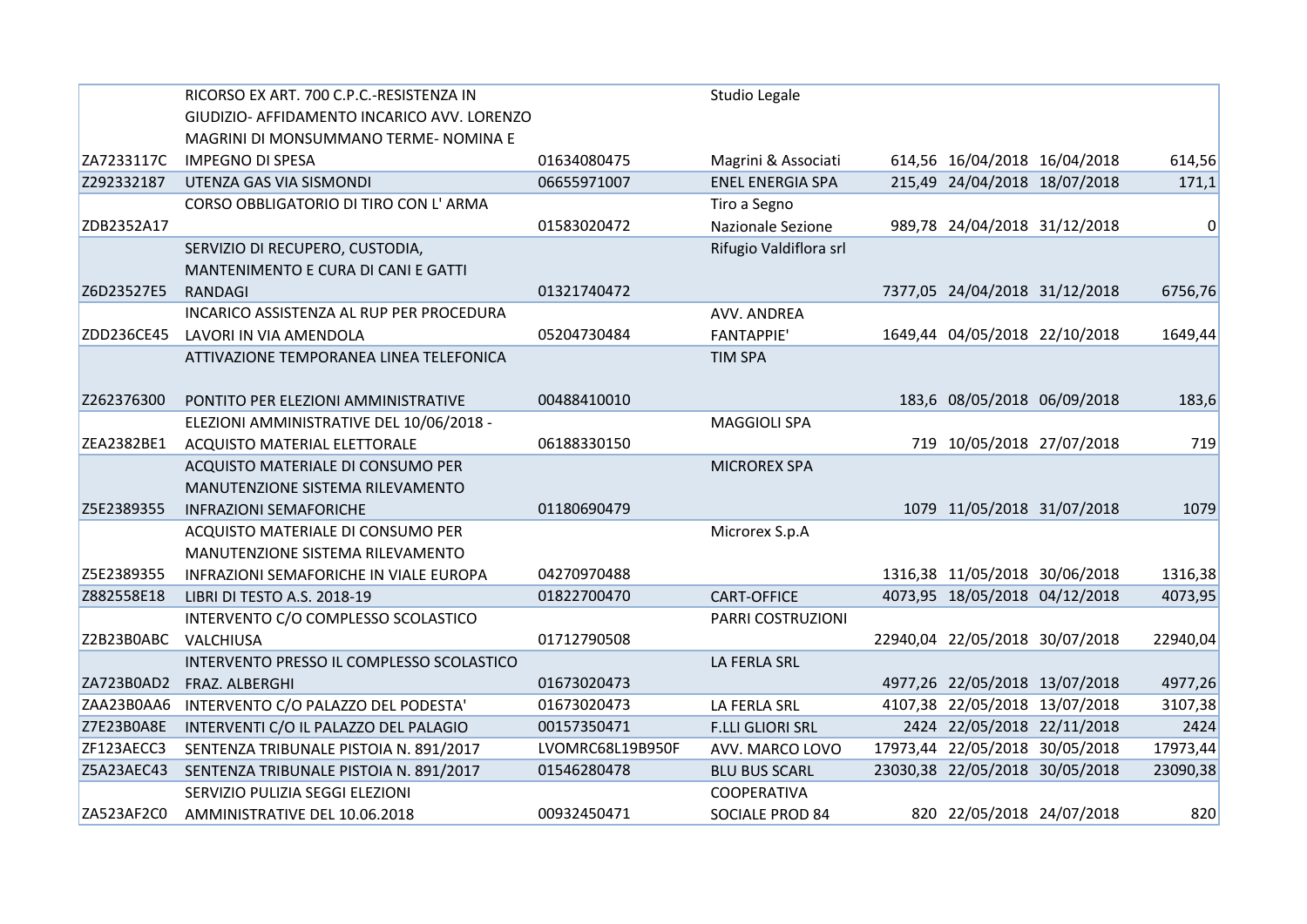|            | INTERVENTI SU VARIE VIABILITA' COMUNALI ZONA              |                  | <b>F.LLI GLIORI SRL</b>   |                                |          |
|------------|-----------------------------------------------------------|------------------|---------------------------|--------------------------------|----------|
| Z1E23B0B27 | <b>SAN QUIRICO</b>                                        | 00157350471      |                           | 860,66 22/05/2018 22/11/2018   | 860,66   |
|            | INTERVENTI SU VARI IMPIANTI DI PUBBLICA                   |                  | <b>BTEC SRL</b>           |                                |          |
| Z7D23B0B44 | ILLUMINAZIONE                                             | 01800430462      |                           | 3050 22/05/2018 13/07/2018     | 3050     |
|            | INTERVENTO C/O SCUOLA MATERNA CARDINO                     |                  | <b>COESCO</b>             |                                |          |
| Z4123B0AC8 |                                                           | 01809720475      | <b>COSTRUZIONI SRL</b>    | 6484,93 22/05/2018 13/08/2018  | 6484,93  |
|            | INTERVENTO C/O STADIO COMUNALE DEI FIORI                  |                  | <b>BTEC SRL</b>           |                                |          |
| Z6323B0B1F |                                                           | 01800430462      |                           | 4600 22/05/2018 13/07/2018     | 4600     |
|            | INTERVENTI SU VIABILITA' COMUNALI VIA PER                 |                  | <b>CINELLI</b>            |                                |          |
| Z8423B0B31 | MEDICINA E VIA VAL DI TORBOLA                             | 01840580474      | <b>COSTRUZIONI SRL</b>    | 11139,34 22/05/2018 16/07/2018 | 11139,34 |
|            | NOLEGGIO MULTIFUNZIONE PER A.O. OPERE                     |                  | <b>SHARP</b>              |                                |          |
| Z3123A95B7 | <b>PUBBLICHE</b>                                          | 09275090158      | <b>ELECTRONICS ITALIA</b> | 3463 23/05/2018                | 0        |
|            | PROROGA NOLEGGIO MULTIFUNZIONE A.O. OPERE                 |                  | F.T.S. DI FERRI           |                                |          |
| Z5723ACB19 | PUBBLICHE E PROTEZIONE CIVILE FTS                         | 01577580473      | <b>SERGIO E TIZIANO</b>   | 200 23/05/2018 12/07/2018      | 200      |
| Z3323B8387 | attività di supporto A.O. Entrate Comunali                | 02510481209      | CO.SE.A. Tariffe &        | 20491,8 24/05/2018 31/12/2018  | 20491,8  |
|            | S.I.C. - ELEZIONI AMMINISTRATIVE DEL 10/06/2018           |                  | <b>KIBERNETES srl</b>     |                                |          |
|            | ED EVENTUALE BALLOTTAGGIO DEL 24/06/2018 -                |                  |                           |                                |          |
|            | ACQUISIZIONE SOFTWARE PER LA GESTIONE ON-                 |                  |                           |                                |          |
|            | LINE IN TEMPO REALE DEI RISULTATI ELETTORALI E            |                  |                           |                                |          |
| Z6023B24C9 | DEI SERVIZI WEB DI HOSTING - IMPEGNO DI SPESA 00758400527 |                  |                           | 300 24/05/2018 24/05/2018      | 0        |
|            | S.I.C. - SERVIZI ASSISTENZA SISTEMISTICA                  |                  | SYSTEM CHECK DI           |                                |          |
|            | HARDWARE E SOFTWARE ON SITE SULLE                         |                  |                           |                                |          |
|            | POSTAZIONI LAVORO, SERVER E NETWORKING -                  |                  |                           |                                |          |
| Z452285A31 | <b>IMPEGNO DI SPESA -</b>                                 | GNTSFN76B02A561D | <b>STEFANO GIUNTOLI</b>   | 17100 24/05/2018 24/05/2018    | 11400    |
|            | ELEZIONI AMMINISTRATIVE DEL 10/06/2018 -                  |                  | <b>CNP CONSORZIO</b>      |                                |          |
| Z8023B4EBF | SERVIZIO TRASPORTO ELETTORI                               | 01441160478      | <b>NOLEGGIATORI</b>       | 1280 24/05/2018 23/07/2018     | 1280     |
|            | aggio su canone occupazione spazi ed aree                 |                  | I.C.A. Srl                |                                |          |
| Z6823B8511 | pubbliche                                                 | 02478610583      |                           | 5043,51 24/05/2018             | 0        |
|            | NOLEGGIO FOTOCOPIATRICE MP2000 PER                        |                  | F.T.S. DI FERRI           |                                |          |
| ZF423AEE8D | <b>PORTINERIA</b>                                         | 01577580473      | <b>SERGIO E TIZIANO</b>   | 900 25/05/2018                 | 900      |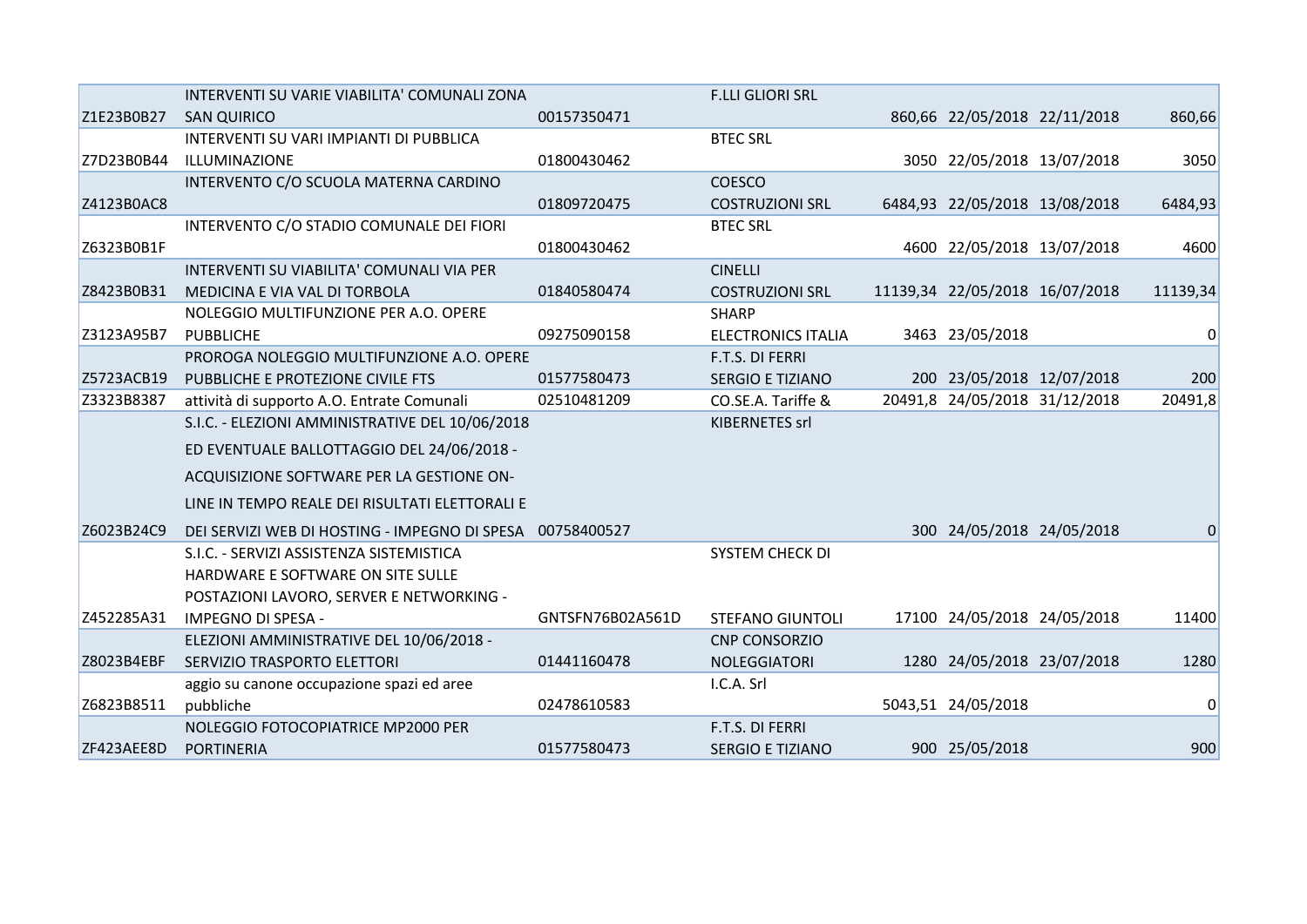|            | SEGRETERIA - ABBONAMENTO ALLE ATTIVITA' DI         |                                | PROMO P.A.                                  |                               |                |
|------------|----------------------------------------------------|--------------------------------|---------------------------------------------|-------------------------------|----------------|
|            | PROMO P.A. FONDAZIONE - PROMO CARD PER             |                                |                                             |                               |                |
|            | L'ANNO 2018 - IMPEGNO DI SPESA - CIG:              |                                |                                             |                               |                |
| Z6F23BA945 | Z6F23BA945.                                        | 01922510464                    | Fondazione                                  | 1950 25/05/2018 31/12/2018    | 1950           |
|            | SEGRETERIA - QUOTA ASSOCIATIVA PER L'ANNO          |                                | <b>ISTITUTO STORICO</b>                     |                               |                |
|            | 2018 A ISTITUTO STORICO DELLA RESISTENZA E         |                                | <b>DELLA RESISTENZA</b>                     |                               |                |
|            | DELL'ETA' CONTEMPORANEA IN PROVINCIA DI            |                                | E DELLETA                                   |                               |                |
|            | PISTOIA I.S.R.PT. (ONLUS) - IMPEGNO DI SPESA E     |                                | CONTEMPORANEA                               |                               |                |
|            | LIQUIDAZIONE - CIG: Z6F23BB11D - SCADENZA          |                                | <b>IN PROVINCIA DI</b><br>PISTOIA I.S.R.Pt. |                               |                |
| Z6F23BB11D | PAGAMENTO 31/05/2018.                              | 01245520471                    | <b>ONLUS</b>                                | 992,5 28/05/2018 31/12/2018   | 992,5          |
|            | MANUTENZIONE IMPIANTO ELEVATORE SCUOLA             |                                | Baglini Ascensori                           |                               |                |
| Z4623CA4FC | <b>MATERNA CALAMARI</b>                            | 01424200507                    | Group s.r.l.                                | 355 29/05/2018                | $\overline{0}$ |
|            | MANUTENIZONE ORDINARIA ESTINTORI C/O               |                                | M.ANT.ES. Estintori                         |                               |                |
| ZF723CAD79 | <b>EDIFICI COMUNALI</b>                            | 00392780482                    | Nuti s.r.l.                                 | 4278,48 29/05/2018 21/09/2018 | 3667,82        |
|            | informatizzazione pagamenti fatturazione lampade   |                                | <b>ETRURIA PA</b>                           |                               |                |
| ZF223CE308 | votive 2018                                        | 05883740481                    |                                             | 409,83 30/05/2018 29/06/2018  | 409,83         |
|            | ZDD23CC3E1 ACQUISTO CARTA A4 VARI UFFICI           | 01077280475                    | MISTER WIZARD                               | 516 30/05/2018 10/07/2018     | 516            |
|            | servizio di stampa, imbustamento e postalizzazione |                                | <b>ETRURIA PA</b>                           |                               |                |
|            |                                                    |                                |                                             |                               |                |
| Z661E6A652 | modelli per il pagamento TA.RI. 2018               | 05883740481                    |                                             | 4015,8 30/05/2018 22/10/2018  | 4015,8         |
| Z1E25F0C84 | LIBRI DI TESTO A.S. 2018-19                        | BNCMSM69M28D815X CARTOLIBRERIA |                                             | 49,59 31/05/2018 11/12/2018   | 49,59          |
| Z3E25F0B5C | LIBRI DI TESTO A.S. 2018-19                        | LCCLCU78A09G628G               | CARTOLIBRERIA                               | 49,47 31/05/2018 11/12/2018   | 49,47          |
|            | LIBRI DI TESTO PER IPOVEDENTI                      |                                | BIBL.ITAL.PER                               |                               |                |
| ZDC242504F |                                                    | 85005190153                    | <b>CIECHI REGINA</b>                        | 1875,64 31/05/2018 26/06/2018 | 1857,64        |
| ZB023D2C6D | ANALISI HACCP ASILO NIDO IL CUCCIOLO               | BRDGLI18B65D612C               | <b>BARDUCCI GIULIA</b>                      | 292 31/05/2018 27/06/2018     | 292            |
| ZB92553555 | LIBRI DI TESTO A.S. 2017-18                        | TCULBT60H60G713C               | CARTOLIBRERIA                               | 25,58 31/05/2018 16/11/2018   | 25,58          |
| Z55257755E | LIBRI DI TESTO A.S. 2017-18                        | 01520740471                    | <b>CARTOLERIA LES</b>                       | 1534,06 31/05/2018 16/11/2018 | 1534,06        |
| ZBB257746D | LIBRI DI TESTO A.S. 2017-18                        | 00374520476                    | <b>CARTOLIBRERIA</b>                        | 53,29 31/05/2018 16/11/2018   | 53,29          |
| Z002601310 | LIBRI DI TESTO A.S. 2018-19                        | CEISFN69C48E625C               | <b>EDICOLA</b>                              | 912,97 31/05/2018 18/12/2018  | 912,97         |
| Z1725A9E36 | LIBRI DI TESTO A.S. 2017-18                        | 01245620479                    | <b>CARTOLERIA SILVY</b>                     | 49,47 31/05/2018 16/11/2018   | 49,47          |
| Z7C2577613 | LIBRI DI TESTO A.S. 2017-18                        | 01659390460                    | CARTOLIBRERIA                               | 433,57 31/05/2018             | $\Omega$       |
| ZF32619045 | LIBRI DI TESTO A.S. 2018-19                        | DLMVLR50H14F384R               | <b>CARTOLIBRERIA DEL</b>                    | 4278,74 31/05/2018 18/12/2018 | 4278,74        |
| ZA1257F5B4 | LIBRI DI TESTO A.S. 2017-18                        | 01791250473                    | <b>CARTOLIBRERIA</b>                        | 327,68 31/05/2018 16/11/2018  | 327,68         |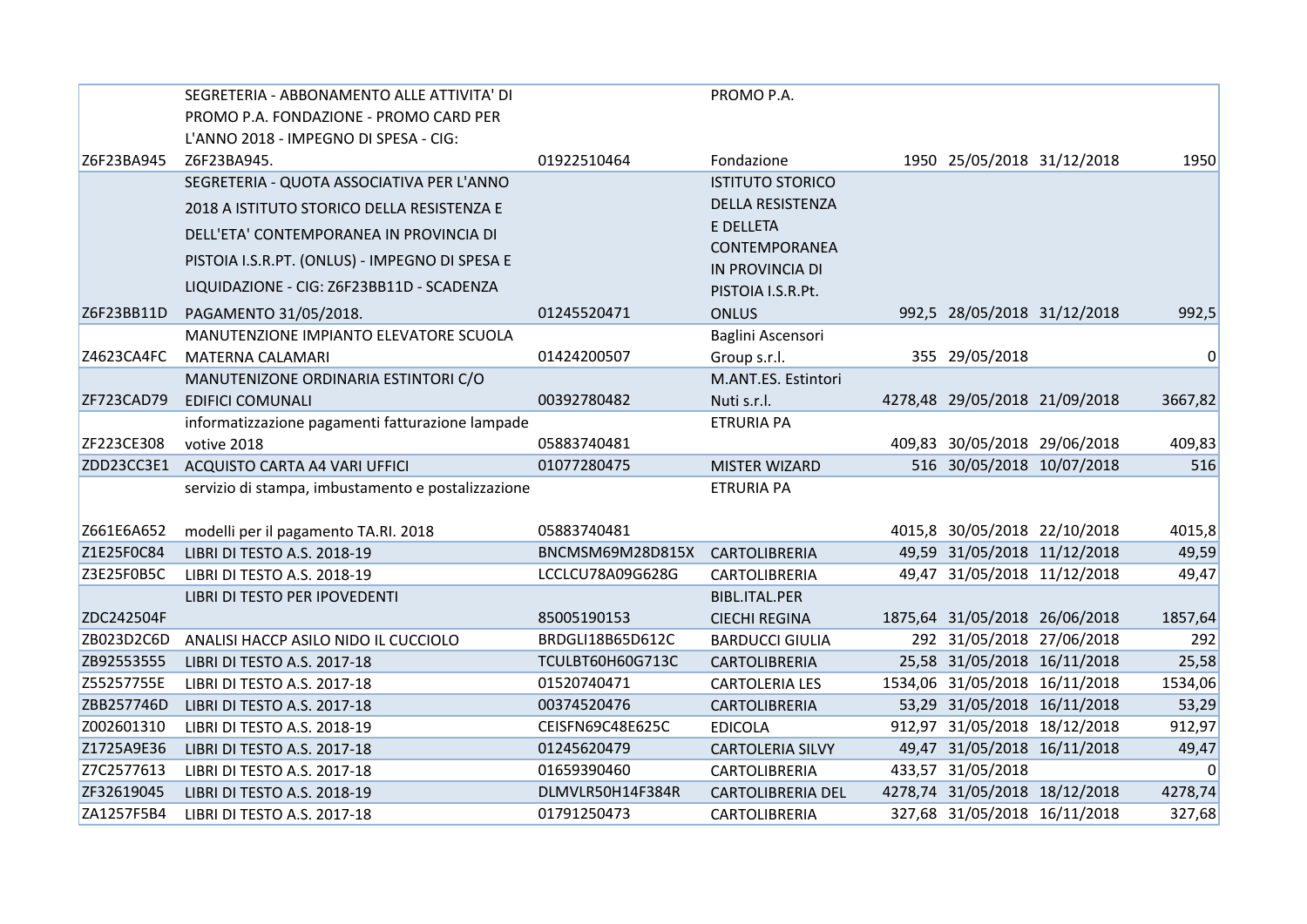| ZF123D13C9 | ACQUISTO CANCELLERIA MYO SPA                 | 03222970406      | <b>MYO SPA</b>            | 713 31/05/2018 12/07/2018      | 713          |
|------------|----------------------------------------------|------------------|---------------------------|--------------------------------|--------------|
| Z8A2306CFD | ELEZIONI POLITICHE 4 MARZO 2018              | 08786190150      | <b>SIRAM SPA</b>          | 1278,62 31/05/2018 31/05/2018  | 1278,62      |
| Z6A24CC69E | LIBRI DI TESTO PER IPOVEDENTE A.S. 2018-19   | 85005190153      | <b>BIBLIOTECA ITALINA</b> | 556,62 31/05/2018              | 0            |
| ZDE24CC682 | LIBRI DI TESTO PER IPOVEDENTE A.S. 2018-19   | 85005190153      | <b>BIBLIOTECA ITALINA</b> | 520,12 31/05/2018              | 0            |
| Z2825618F0 | LIBRI DI TESTO A.S. 2018-19                  | 00000000000      | CARTOLIBRERIA             | 292 31/05/2018                 | $\mathbf 0$  |
| Z6D25A98F5 | LIBRI DI TESTO A.S. 2018-19                  | 00978220473      | LIBRERIA                  | 30,69 31/05/2018               | $\mathbf{0}$ |
| Z5425A9D01 | LIBRI DI TESTO A.S. 2018-19                  | 00000000000      | <b>CARTOLERIA</b>         | 3124,16 31/05/2018 22/01/2019  | 3124,16      |
| Z9025D6B31 | LIBRI DI TESTO A.S. 2018-19                  | GLLNCS46T21F384W | CARTOLIBRERIA             | 48,54 31/05/2018               | $\mathbf{0}$ |
| ZAD2536B29 | FORNITURA LIBRI DI TESTO A.S. 2018-19        | MDRLNE74S44G713L | <b>CARTOL.IL</b>          | 9655,26 31/05/2018 16/10/2018  | 9655,26      |
| Z3923D6593 | <b>ACQUISTO TONER VARI UFFICI</b>            | DCNCST85M65G491R | <b>DICUONZO</b>           | 761 01/06/2018 12/07/2018      | 761          |
| ZDE23D96F3 | ACQUISTO BUSTE CON E SENZA FINESTRA          | 05883740481      | ETRURIA P.A. SRL          | 333,5 04/06/2018 25/07/2018    | 333,5        |
| ZDE23E195A | SPALATURA NEVE E SPARGIMENTO SALE            | 01904540463      | <b>COSTRUIRE SRL</b>      | 3688,52 05/06/2018 01/08/2018  | 3688,52      |
| ZCE23E19F1 | FRANA VIA DI MEDICINA                        | 01840580474      | <b>CINELLI</b>            | 18030 05/06/2018 30/07/2018    | 18030        |
| Z7A23E19DA | FRANA VIA SANTA MARGHERITA                   | 01904540463      | <b>COSTRUIRE SRL</b>      | 13700 05/06/2018 07/10/2018    | 13700        |
| ZB923E192F | SPALATURA NEVE E SPARGIMENTO SALE            | 01809720475      | COESCO                    | 4980 05/06/2018 01/08/2018     | 4980         |
| Z0423E196C | SPALATURA NEVE E SPARGIMENTO SALE            | MRNSRG74B14A561H | aZIENDA AGRICOLA          | 7630,46 05/06/2018 01/08/2018  | 7630,46      |
| Z4423E1906 | SPALATURA NEVE E SPARGIMENTO SALE            | 00157350471      | <b>F.LLI GLIORI SRL</b>   | 1725,02 05/06/2018 16/11/2018  | 1725,02      |
| ZE423DECE3 | FORNITURA TONER UFFICIO RAGIONERIA           | DCNCST85M65G491R | <b>DICUONZO</b>           | 38 05/06/2018 31/08/2018       | 38           |
|            | SPARGIMENTO SALE E SPALATURA NEVE            |                  | AZIENDA AGRICOLA          |                                |              |
| ZC023E191C |                                              | 01306980473      | <b>BARIGNANO DI</b>       | 1976 05/06/2018 01/08/2018     | 1976         |
|            | FORNITURA E POSA INOPERA PAVIMENTAZIONE      |                  | MACAR di Carli            |                                |              |
| Z5523EBE67 |                                              | 00352880470      | Roberto, Stefanelli       | 280 07/06/2018 04/10/2018      | 280          |
| Z5923EA407 | FATTURE ACQUE FINO AL 17.05.2018             | 05175700482      | <b>ACQUE SPA</b>          | 10959,14 07/06/2018 07/06/2018 | 10959,14     |
| Z8123EBE7F | INTERVENTO C/O IMMOBILI COMUNALI             | 01673020473      | LA FERLA SRL              | 980 07/06/2018 01/08/2018      | 980          |
|            | MANUTENZIONE ANNUALE POMPE DELLE             |                  | ALESSANDRO                |                                |              |
| ZA0242A134 | FONTANE NEL FIUME PESCIA                     | RGNLSN69C18D815Z | <b>RAGIONIERI</b>         | 2000 07/06/2018 24/08/2018     | 2000         |
|            | <b>FORNTURA TENDAGGI</b>                     |                  | Pucci Tende Snc di        |                                |              |
| Z8423EBE53 |                                              | 00497930479      | Marco Pucci ed            | 300 07/06/2018 11/09/2018      | 300          |
|            | FORNITURA MATERIALE DIDATTICO ED             |                  | <b>ELIOGRAFICA</b>        |                                |              |
| Z7623EC265 | <b>ELIOGRAFICO</b>                           | 01418050470      | VALDINIEVOLE              | 300 08/06/2018 09/07/2018      | 300          |
|            | COORDINATORE ALLA SICUREZZA RECUPERO         |                  | <b>ERICA CANTATORE</b>    |                                |              |
| ZF023F755E | MUSEO GALEOTTI PESCIA                        | 01900380476      | <b>VIALE GARIBALDI</b>    | 5000 12/06/2018 26/11/2018     | 5000         |
|            | ACQUISTO VESTIARIO USCIERI SOCIETA' ORSI SNC |                  | <b>CONFEZIONI ORSI</b>    |                                |              |
| ZBF23EEBA4 |                                              | 02289740488      | <b>SNC</b>                | 326,64 12/06/2018 12/07/2018   | 380,4        |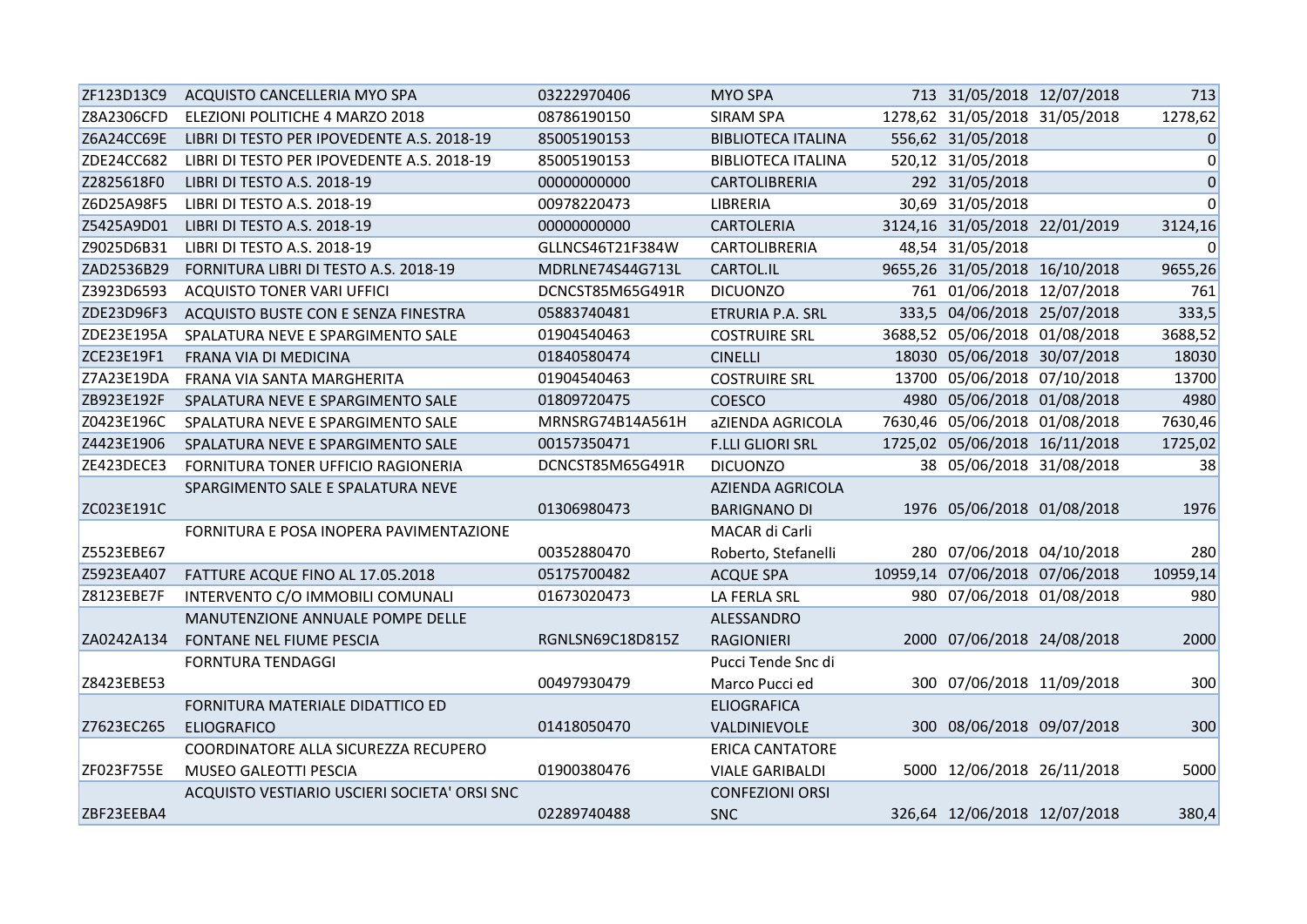|                   | FORNITURA CONTRASSEGNI INVALIDI PER POLIZIA |                  | ETRURIA P.A. SRL           |                                |                |
|-------------------|---------------------------------------------|------------------|----------------------------|--------------------------------|----------------|
| Z7A23F16D0        | <b>MUNICIPALE</b>                           | 05883740481      |                            | 142,6 12/06/2018 25/07/2018    | 142,6          |
|                   | ACQUISTO MANIFESTI COPIE E PLOTTAGGI        |                  | <b>ELIOGRAFICA</b>         |                                |                |
| ZB22306429        |                                             | 01418050470      | <b>VALDINIEVOLE VIA</b>    | 600 14/06/2018 07/08/2018      | 600            |
|                   | FORNITURA SERVIZIO REVISIONE ETILOMETRO     |                  | <b>B.M. SERVIZI SRL DI</b> |                                |                |
| ZE623D0704        |                                             | 03084000128      | <b>ORIGGIO</b>             | 370 15/06/2018 31/12/2018      | 0              |
| Z8C240903E        | LAVORI PER BONIFICA AMBIENTALE              | 01641790702      | PALMA SERVICE SRL          | 11353,43 18/06/2018 04/09/2018 | 11353,43       |
|                   | RIPRISTINO PAVIMENTAZIONE CONGLOMERATO      |                  | <b>BINDI SPA</b>           |                                |                |
|                   |                                             |                  |                            |                                |                |
| Z612408F70        | BITUMINOSO IN VIABILITA' COMUNALI           | 00167570514      |                            | 14003,03 18/06/2018            |                |
|                   | SAN QUIRICO RIPRISTINO FOGNATURA COMUNALE   |                  | <b>F.LLI FERHATI SRL</b>   |                                |                |
| Z1B2408F33        |                                             | 02223260460      |                            | 2386,15 18/06/2018 01/10/2018  | 2386,15        |
| Z422408EED        | LAVORI SU VARIE BIABILITA' COMUNALI         | 01809720475      | COESCO                     | 18655,57 18/06/2018 14/12/2018 | 18655,57       |
| Z51240A3A3        | TAGLIO ERBA SU BANCHI STRADALI              | MRNSRG74B14A561H | AZIENDA AGRICOLA           | 11679,68 18/06/2018 23/01/2019 | 11679,68       |
|                   | MANUTENZIONE ATTREZZATURE PER LA            |                  | <b>MAIONCHI NELLO E</b>    |                                |                |
| Z6924120BE        | MANUTENZIONE DEL VERDE PUBBLICO             | 00454150475      | <b>FIGLIO</b>              | 900 20/06/2018 30/10/2018      | 900            |
|                   | FORNITURA MATERIALE PER MANUTENZIONE        |                  | <b>AGRARIA DI VITA</b>     |                                |                |
| Z472411B80        | <b>VERDE PUBBLICO</b>                       | 00977790476      |                            | 950 20/06/2018 04/09/2019      | 950            |
|                   | LAVORI COMPLEMENTARI VIA DELLE BOTTEGHE     |                  | SA.SI.T. S.r.l.            |                                |                |
| ZD92418586        | <b>PONTITO</b>                              | 00195870464      |                            | 15541 21/06/2018 21/09/2018    | 15541          |
|                   | INTERVENTO CONGIUNTO PER TORRENTE PESCIA    |                  | PALMA SERVICE SRL          |                                |                |
| Z2D2419CC7        | DI COLLODI                                  | 01641790702      |                            | 3443,75 21/06/2018 04/09/2018  | 3443,75        |
|                   | SERVIIZO MANUTENZIONE VERDE PUBBLICO        |                  | Agricola Barignano         |                                |                |
| ZB22429B45        |                                             | 01306980473      | di Papini L. & F.          | 3000 27/06/2018 11/09/2018     | 3000           |
| Z832429B59        | SERVIZIO DI MANUTENZIONE AREE A VERDE       | 01204450470      | Valdinievole Coop.         | 3500 27/06/2018 22/11/2018     | 3072           |
|                   | OLOGRAMMA PER CONTRASSEGNI                  |                  | ETRURIA P.A. SRL           |                                |                |
| ZEF243CDEE        | ANTIFALSIFICAZIONE POLIZIA MUNICIPALE       | 05883740481      |                            | 42 04/07/2018 26/07/2018       | 42             |
|                   | ELEZIONI AMMINISTRATIVE 2018 TURNO DI       |                  | <b>MAGGIOLI SPA</b>        |                                |                |
|                   | BALLOTTAGGIO ACQUISTO VERBALI PER UFFICIO   |                  |                            |                                |                |
| Z15243AF9B        | <b>CENTRALE</b>                             | 06188330150      |                            | 138 04/07/2018 23/07/2018      | 138            |
|                   | FORNITURA COPIE ELIOGRAFICHE E              |                  | <b>ELIOGRAFICA</b>         |                                |                |
| Z3B2441AEA        | CARTELLONISTICA STRADALE                    | 01418050470      | VALDINIEVOLE               | 183 05/07/2018                 | $\overline{0}$ |
|                   | BENEFICI CONTRATTUALI - LIQUIDAZIONE RUOLI  |                  | INPS di Pistoia            |                                |                |
| ZC7243D4CC INPDAP |                                             | 02121151001      |                            | 535,88 05/07/2018 05/07/2018   | 535,88         |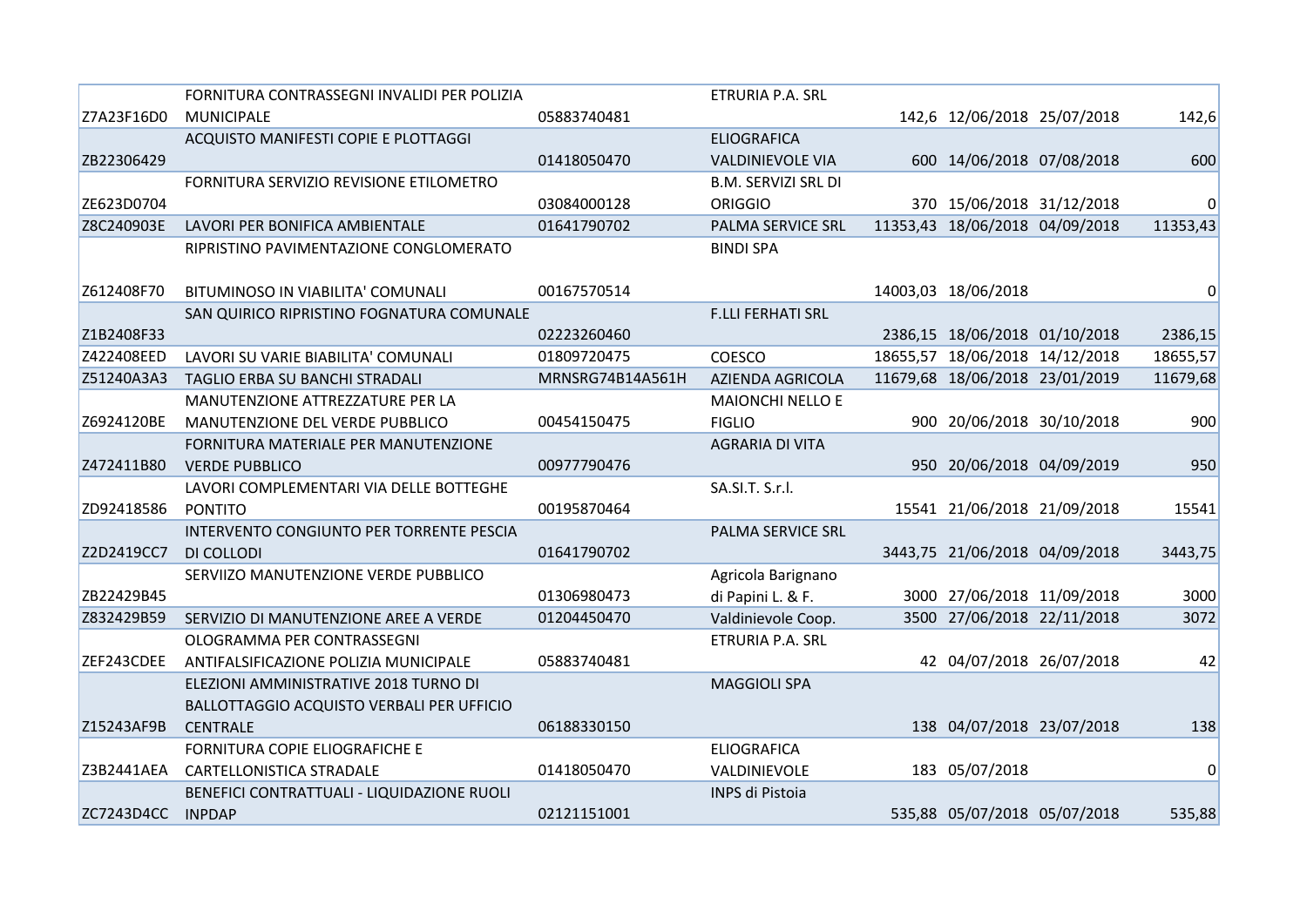| Z602440779 | ACQUISTO ABBIGLIAMENTO PER OPERAI                        | 01254540477 | TE.MA. S.A.S. DI         | 819 05/07/2018 08/08/2018     | 819      |
|------------|----------------------------------------------------------|-------------|--------------------------|-------------------------------|----------|
|            | MANIFESTI CONSIGLIO COMUNALE TIPOLITO                    |             | <b>TIPO-LITO VANNINI</b> |                               |          |
| Z9D243F599 | <b>VANNINI</b>                                           | 00942640475 | DI BIAGI E.& C. SNC      | 120 05/07/2018 08/08/2018     | 120      |
|            | MANUTENZIONE IMPIANTO ELEVATORE SCUOLA                   |             | <b>SCHINDLER SRL</b>     |                               |          |
| Z922440F11 | ELEMENTARE VIA BOITO                                     | 00842990152 |                          | 156 05/07/2018 12/09/2018     | 156      |
|            | NOLEGGIO MULTIFUNZIONE KYOCERA FTS SNC                   |             | F.T.S. DI FERRI          |                               |          |
| Z93243F2E7 |                                                          | 01577580473 | SERGIO E TIZIANO         | 1800 05/07/2018               | 1800     |
|            | PUBBLICAZIONE BANDOI E ESITO GARA VETRI                  |             | LEXMEDIA                 |                               |          |
| Z0E2447E8F | <b>COMICENT</b>                                          | 09147251004 |                          | 1561,44 06/07/2018 28/08/2018 | 908,7    |
|            | S.I.C. - APPARATO DI STREAMING/BACKUP                    |             | T.T. TECNOSISTEMI        |                               |          |
|            | "EPIPHAN" UTILIZZATO PER LE REGISTRAZIONI                |             |                          |                               |          |
|            | AUDIO/VIDEO - INTERVENTO DI RIPARAZIONE-                 |             |                          |                               |          |
| Z5924550FC | <b>IMPEGNO DI SPESA</b>                                  | 00305120974 | S.P.A                    | 517,9 12/07/2018 12/07/2018   | 517,9    |
|            | S.I.C. - OROLOGI DIGITALI MARCATEMPO -                   |             | <b>SCALI OROLOGI SNC</b> |                               |          |
|            | INTERVENTO STRAORDINARIO PER NUOVE                       |             |                          |                               |          |
|            |                                                          |             |                          |                               |          |
| Z622432877 | CONFIGURAZIONI DI HOSTING - IMPEGNO DI SPESA 00262710973 |             |                          | 160 12/07/2018 12/07/2018     | 160      |
|            | REDAZIONE PERIZIA GEOLOGICA VELLANO 2 LOTTO              |             | <b>STUDIO GEOLOGICO</b>  |                               |          |
| Z322458D11 |                                                          | 03970540963 | <b>SIGMA</b>             | 4590 12/07/2018 18/10/2018    | 4590     |
| Z76246121C | FATTURE ACQUE FINO AL 05.07.2018                         | 05175700482 | <b>ACQUE SPA</b>         | 6644,28 17/07/2018 17/07/2018 | 6644,28  |
| ZCB2468434 | MANTENZIONE IMPIANTI DI PI E LUCI VOTIVE                 | 01800430462 | <b>BTEC SRL</b>          | 13121,7 18/07/2018            | $\Omega$ |
|            | REVISIONE IMBRACATURA ANTICADUTA UFFICIO                 |             | SIR SAFETY SYSTEM        |                               |          |
| ZB5246795F | <b>TECNICO</b>                                           | 03359340458 | <b>SPA</b>               | 80,4 19/07/2018               | 80,4     |
|            | PUBBLICAZIONE BANDO ED ESITO LAVORI                      |             | <b>INFO SRL</b>          |                               |          |
| Z372477E88 | PRINCIPALI COMICENT                                      | 01641790702 |                          | 1426,23 24/07/2018 04/09/2018 | 763,11   |
|            | MANIFESTI CONSIGLIO COMUNALE 25 LUGLIO                   |             | <b>TIPO-LITO VANNINI</b> |                               |          |
| Z4A24746DD | <b>TIPOLITO VANNINI</b>                                  | 00942640475 | DI BIAGI E.& C. SNC      | 120 24/07/2018 08/08/2018     | 120      |
|            | integrazione attività di supporto A.O. Entrate           |             | CO.SE.A. Tariffe &       |                               |          |
| Z1D247A4A0 | Comunali                                                 | 02510481209 | Servizi S.r.l.           | 8640 25/07/2018 31/12/2018    | 8640     |
|            | S.I.C. - ACQUISTO DISPOSITIVI OTP CON DISPLAY E          |             | Aruba Pec S.P.A.         |                               |          |
|            |                                                          |             |                          |                               |          |
| Z132480CCD | CERTIFICATO DI FIRMA - IMPEGNO DI SPESA                  | 01879020517 |                          | 150 27/07/2018 27/07/2018     | 150      |
|            | PARTECIPAZIONE CONVEGNO NAZIONALE DI                     |             | <b>VENTURINI BRUNO</b>   |                               |          |
| Z8E24804C6 | <b>RICCIONE</b>                                          | 02180980407 | E C. SNC                 | 168,54 27/07/2018 31/12/2018  | 160,36   |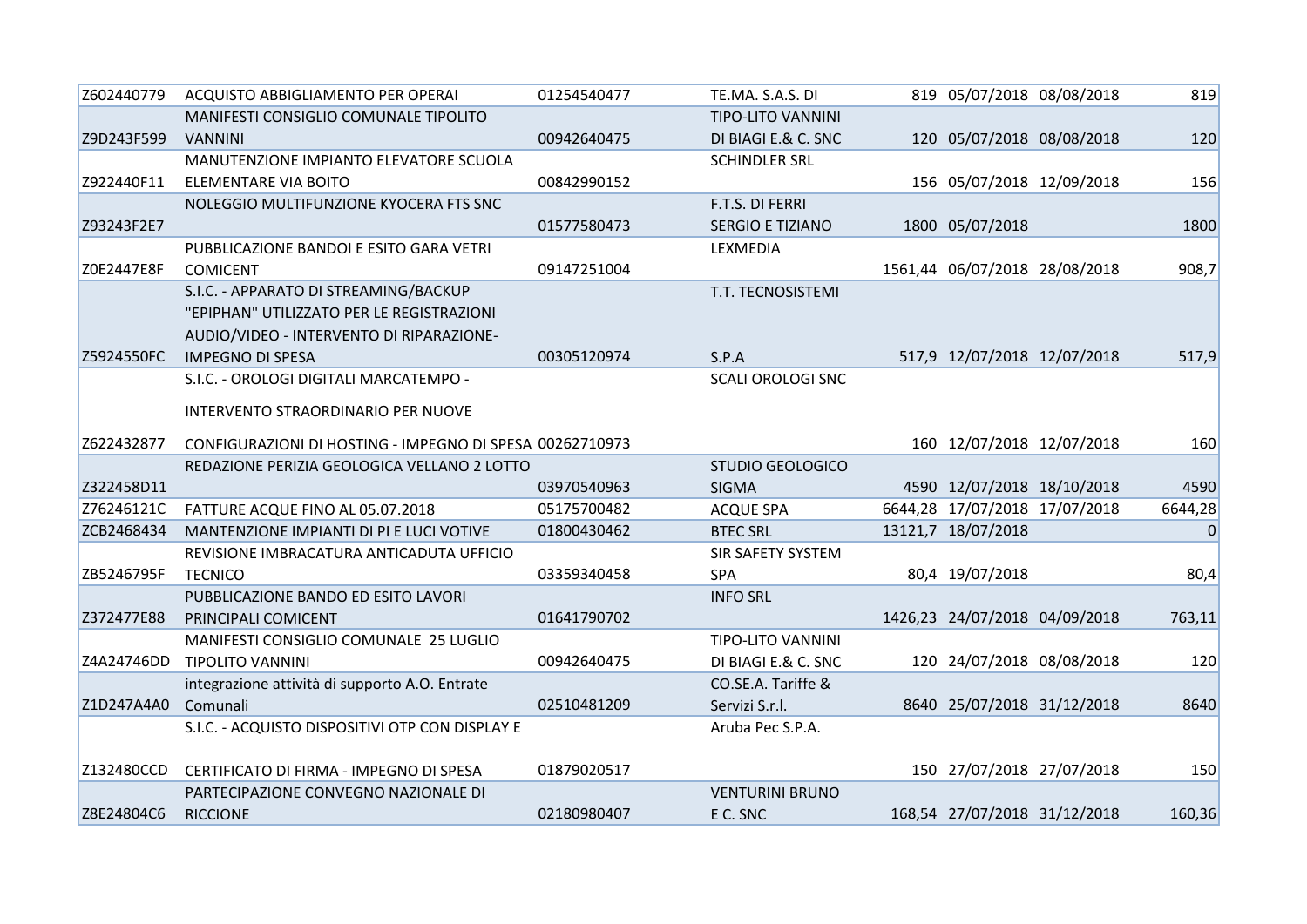|            | AZIENDA DASEIN SRL APPLICATIVO PER LA         |             | Azienda Dasein srl      |                               |                 |
|------------|-----------------------------------------------|-------------|-------------------------|-------------------------------|-----------------|
|            | <b>GESTIONE DEL FONDO DI PRODUTTIVITA'-</b>   |             |                         |                               |                 |
| ZF624818F6 | IMPEGNO DI SPESA PER GLI ANNI 2018 2019 -     | 06367820013 | <b>TORINO</b>           | 2700 27/07/2018 27/07/2018    | 1350            |
|            | S.I.C. - ACQUISTO MATERIALE INFORMATICO E     |             | <b>COMPUTER SHOP</b>    |                               |                 |
|            | COMPONENTISTICA ELETTRONICA PER               |             | DI COMPARINI            |                               |                 |
|            | RIPARAZIONE E RICONDIZIONAMENTO SISTEMI -     |             |                         |                               |                 |
| ZB224831C6 | <b>IMPEGNO DI SPESA</b>                       | 01268220504 | PAOLO & C. S.N.C.       | 805,78 30/07/2018 30/07/2018  | 805,78          |
|            | SENTENZA N. 108 - CAUSA COMUNE DI PESCIA/L.G- |             | Studio Legale           |                               |                 |
|            | D.M. - SALDO SPETTANZE AVV. LORENZO MAGRINI   |             |                         |                               |                 |
| ZB8248AFE9 | <b>IMPEGNO DI SPESA</b>                       | 01634080475 | Magrini & Associati     | 6131,49 31/07/2018 31/07/2018 | 6131,49         |
|            | REALIZZAZIONE RAMPA DI ACCESSO PER DISABILI   |             | <b>EUROEDIL SNC</b>     |                               |                 |
|            |                                               |             | <b>LARGO PADRE</b>      |                               |                 |
| Z9823F1FE1 | SCUOLA MATERNA VALCHIUSA                      | 01444740474 | BALDUCCI, 3 51010       | 25000 01/08/2018 09/10/2018   | 21424           |
|            | SOSTITUZIONE VETRO RESINATO C/O COMICENT      |             | <b>IDROTECH SNC</b>     |                               |                 |
| ZB62495FDB |                                               | 01447930478 |                         | 550 03/08/2018 12/09/2018     | 550             |
|            | MANIFESTI CONSIGLIO COMUNALE 24 AGOSTO        |             | <b>ELIOGRAFICA</b>      |                               |                 |
| ZEA2496120 | ELIOGRAFICA VALDINIERVOLE SAS                 | 01418050470 | <b>VALDINIEVOLE SAS</b> | 105 06/08/2018 31/08/2018     | 105             |
|            | VALUTAZIONE TECNICO ARCHITETTONICA VETRATE    |             | <b>FONDAZIONE</b>       |                               |                 |
| Z8B24995F5 | <b>COMICENT</b>                               | 94007610481 | <b>GIOVANNI</b>         | 2000 06/08/2018 25/10/2018    | 2000            |
|            | PIANO DI AZIONE NAZIONALE PLURIENNALE PER LA  |             | SO.COOP.GLI ALTRI       |                               |                 |
|            | PROMOZIONE DEL SISTEMA INTEGRATO DEI          |             |                         |                               |                 |
|            |                                               |             |                         |                               |                 |
| ZC8247B83E | SERVIZI DI EDUCAZIONE E ISTRUZIONE            | 00000000000 |                         | 39000 06/08/2018              | $\overline{0}$  |
|            | PIANO DI AZIONE NAZIONALE PLURIENNALE PER LA  |             | <b>SANTA MARIA</b>      |                               |                 |
|            | PROMOZIONE DEL SISTEMA INTEGRATO DEI          |             |                         |                               |                 |
|            |                                               |             |                         |                               |                 |
| Z80247B872 | SERVIZI DI EDUCAZIONE E ISTRUZIONE            | 00000000000 | <b>ASSUNTA</b>          | 10252,67 06/08/2018           | 0               |
|            | <b>INCARICO RSPP PER 12 MESI</b>              |             | <b>STUDIO ASSOCIATO</b> |                               |                 |
|            |                                               |             | <b>CONSIGLIERI</b>      |                               |                 |
| Z9924990E8 |                                               | 05226460961 | <b>INDIPENDENTI</b>     | 4000 06/08/2018               | $\Omega$        |
|            | PIANO DI AZIONE NAZIONALE PLURIENNALE PER LA  |             | <b>ASILI INFANTILI</b>  |                               |                 |
|            | PROMOZIONE DEL SISTEMA INTEGRATO DEI          |             |                         |                               |                 |
| Z72247B898 | SERVIZI DI EDUCAZIONE E ISTRUZIONE            | 00000000000 |                         | 10252,68 06/08/2018           | $\vert 0 \vert$ |
|            |                                               |             |                         |                               |                 |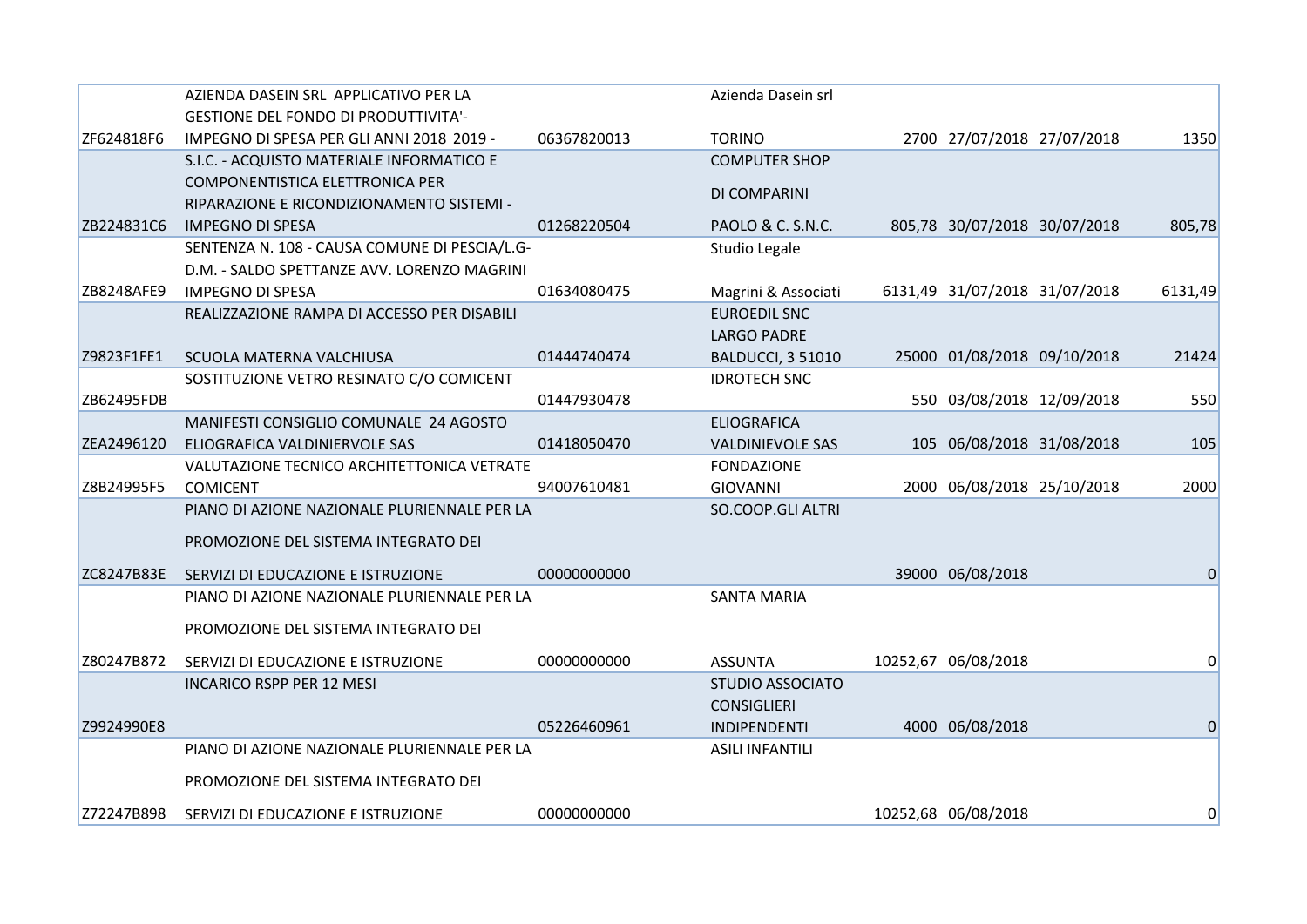| ZDC24A5373 | SFALCIO DEL FOSSO IN VIA DEL TOMOLO            | 00132240474      | SA.CA. SRL              | 1800 10/08/2018              | $\Omega$        |
|------------|------------------------------------------------|------------------|-------------------------|------------------------------|-----------------|
|            | ZC224A37DA FATTURE ACQUE FINO AL 18.07.2018    | 05175700482      | <b>ACQUE SPA</b>        | 771,16 10/08/2018 10/08/2018 | 771,16          |
|            | copie eccedemti GBR ROSSETTO DAL 01.01.2018 AL |                  | <b>GBR ROSSETTO</b>     |                              |                 |
| Z042474E78 | 30.06.2018                                     | 00304720287      | S.P.A.                  | 323,28 13/08/2018 06/09/2018 | 323,28          |
|            | <b>VERIFICA AZIONI SISMICHE</b>                |                  | <b>STUDIO GEOLOGICO</b> |                              |                 |
|            |                                                |                  | SIGMA MENETTI           |                              |                 |
| ZF0242C965 |                                                | MNTFNC53R30E715F | <b>FRANCO VIA SALVO</b> | 1244,4 17/08/2018 18/09/2018 | 1244,4          |
|            | INCARICO DL, COORDINATORE SICUREZZA IN FASE    |                  | Ing. Francesco          |                              |                 |
|            | DI ESECUZIONE E COLLAUDO TECNICO PARETI        |                  |                         |                              |                 |
| Z1924AAC14 | <b>VETRATE COMICENT</b>                        | 01231960475      | Sadovsky                | 37887,21 17/08/2018          | $\Omega$        |
|            | POLIZZA R.C.T/R.C.O. N.361387076 STIPULATA CON |                  | Compagnia               |                              |                 |
|            | GENERALI ITALIA SPA CHIUSURA SINISTRI -        |                  |                         |                              |                 |
|            | LIQUIDAZIONE FRANCHIGIE IMPEGNO DI SPESA E     |                  | Assicurativa            |                              |                 |
| ZC824AE9F4 | LIQUIDAZIONE                                   | 00409920584      | Generali Italia Spa     | 736 22/08/2018 22/08/2018    | 736             |
|            | POLIZZA R.C.T/R.C.O. N.50/12071VR STIPULATA    |                  | Sara Assicurazioni      |                              |                 |
|            | CON SARA ASSICURAZIONI - FRANCHIGIA SINISTRI   |                  |                         |                              |                 |
|            | N. S1317587100010 E N. S1317587100012          |                  |                         |                              |                 |
| Z2D24AE95B | <b>IMPEGNO E LIQUIDAZIONE</b>                  | 00408780583      |                         | 8500 22/08/2018 22/08/2018   | 8500            |
|            | BENEFICI CONTRATTUALI - LIQUIDAZIONE RUOLI     |                  | INPS di Pistoia         |                              |                 |
| Z4224B59E3 | INPS SCADENZA 17/09/2018.                      | 02121151001      |                         | 535,88 27/08/2018 27/08/2018 | 535,88          |
|            | TELEFONIA MOBILE SOLUZIONE PA MESI GIUGNO -    |                  | <b>TIM SPA</b>          |                              |                 |
| Z8B24B8809 | <b>LUGLIO 2018</b>                             | 00488410010      |                         | 707,22 28/08/2018 28/08/2018 | 707,22          |
| Z6524B6839 | ACQUISTO CARTA A4 VARI UFFICI                  | 00936630151      | <b>CORPORATE</b>        | 560 29/08/2018 06/09/2018    | 560             |
| ZF524C02BB | TARATURA TELELASER ULTRALYTE                   | 01447450477      | Euro 2000 -             | 790 30/08/2018 31/12/2018    | 790             |
| ZF424BECE4 | VERIFICA TELELASER ULTRALYTE                   | 00917650962      | Ditta Eltraff S.r.l.    | 560 30/08/2018 31/12/2018    | 560             |
|            | FORNITURA MANIFESTI TRICOLORE PER 8            |                  | <b>ELIOGRAFICA</b>      |                              |                 |
| Z1A24C047E | SETTEMBRE                                      | 01418050470      | <b>VALDINIEVOLE SAS</b> | 135 30/08/2018 06/09/2018    | 134,51          |
|            | FORNITURA DERRATE ALIMENTARI ASILO NIDO A.E.   |                  | <b>TEMPERANI</b>        |                              |                 |
| Z5A24CC24E | 2018-19                                        | 01446340471      |                         | 1230,11 05/09/2018           | $\vert 0 \vert$ |
|            | FORNITURA DERRATE ALIMENTARI ASILO NIDO A.E.   |                  | <b>EDEN FRUTTA</b>      |                              |                 |
| Z2324CC230 | 2018-19                                        | 01244980478      |                         | 4301,78 05/09/2018           | $\overline{0}$  |
|            | FORNITURA DERRATE ALIMENTARI ASILO NIDO A.E.   |                  | <b>PREGIS</b>           |                              |                 |
| Z6B24CC1FC | 2018-19                                        | 00440600229      |                         | 6929,49 05/09/2018           | 0               |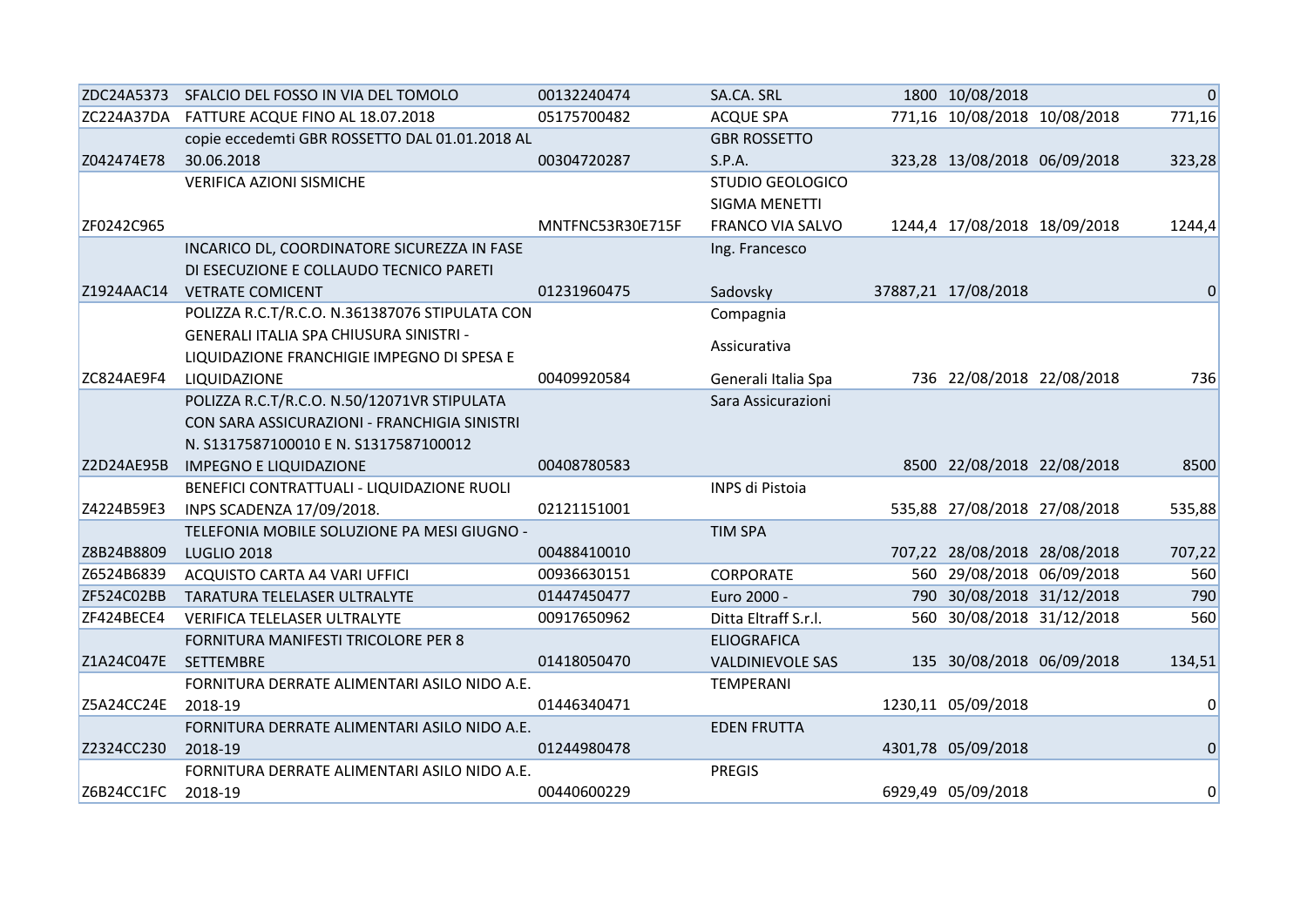|                        | FORNITURA DERRATE ALIMENTARI ASILO NIDO A.E.  |                  | <b>DAMAZ</b>              |                              |                 |
|------------------------|-----------------------------------------------|------------------|---------------------------|------------------------------|-----------------|
| Z6D24CC286             | 2018-19                                       | 01244980478      |                           | 1823,54 05/09/2018           | 0               |
|                        | ACQUISTO ARREDI SCOLASTICI E COMPLEMENTI      |                  | VASTOARREDO               |                              |                 |
| Z6324CE516             | <b>BAGNO</b>                                  | 00000000000      |                           | 4095,75 06/09/2018           | $\overline{0}$  |
|                        | LUMINARIA NATALIZIA 2017-2018                 |                  | <b>CONSORZIO</b>          |                              |                 |
|                        |                                               |                  | <b>DEICENTRI</b>          |                              |                 |
| Z36239E985             |                                               | 01755600473      | <b>COMMERCIALI</b>        | 4270 06/09/2018 27/09/2018   | 4270            |
|                        | INCARICO PRESIDENTE COMMISSIONE DI GARA       |                  | <b>BURATTI GIOVANNI</b>   |                              |                 |
| ZA424D4701             |                                               | BRTGNN71L27G628X |                           | 3150 06/09/2018 17/01/2019   | 3150            |
|                        | NOLEGGIO MULTIFUNZIONE A.O. ENTRATE           |                  | <b>SHARP</b>              |                              |                 |
|                        | ZC224DCB9C COMUNALE PER 60 MESI               | 09275090158      | <b>ELECTRONICS ITALIA</b> | 3463 11/09/2018              | $\vert 0 \vert$ |
|                        | NOLEGGIO MULTIFUNZIONE PUBBLICA ISTRUZIONE    |                  | <b>OLIVETTI SPA</b>       |                              |                 |
| Z6224DF854             | PER 60 MESI                                   | 02298700010      |                           | 2020 11/09/2018              | 2020            |
|                        | TELEFONIA MOBILE SOLUZIONE PA MESI GIUGNO -   |                  | <b>TIM SPA</b>            |                              |                 |
| ZDD24E5A31 LUGLIO 2018 |                                               | 00488410010      |                           | 239,69 13/09/2018 13/09/2018 | 239,69          |
|                        | MANIFESTI CONSIGLIO COMUNALE 18 SETTEMBRE     |                  | <b>ELIOGRAFICA</b>        |                              |                 |
|                        |                                               |                  |                           |                              |                 |
| Z5B24E7FB5             | 2018 ELIOGRAFICA VALDINIEVOLE SAS             | 01418050470      | <b>VALDINIEVOLE SAS</b>   | 105 14/09/2018 08/10/2018    | 105             |
|                        | AZIENDA DASEIN SRL - APPLICATIVO PER LA       |                  | DASEIN s.r.l.             |                              |                 |
|                        | <b>GESTIONE DEL FONDO DI PRODUTTIVITA' -</b>  |                  |                           |                              |                 |
| Z7024EF524             | IMPEGNO DI SPESA PER L'ANNO 2020              | 06367820013      | <b>TORINO</b>             | 1350 19/09/2018 19/09/2018   | $\Omega$        |
|                        | OPERE DI COMPLETAMENTO REALIZZAZIONE          |                  | MACAR E C SAS VIA         |                              |                 |
|                        |                                               |                  | DEL CALDERAIO,            |                              |                 |
| Z0B24EAEC7             | RAMPA DISABILI SCUOLA MATERNA VALCHIUSA       | 00352880470      | 42/B 51010 MASSA          | 1421,2 20/09/2018 16/11/2018 | 1421,2          |
|                        | PAVIMENTAZIONE RAMPE E MARCIAPIEDI SCUOLA     |                  | <b>CINELLI OSTRUZIONI</b> |                              |                 |
| Z2225024A7             | ALBERGHI                                      | 01840580474      | <b>SRL</b>                | 4350 21/09/2018 09/11/2018   | 4350            |
|                        | RIPARAZIONE OROLOGIO PALAZZO COMUNALE         |                  | Cav. Roberto              |                              |                 |
| Z0625025EE             |                                               | 02717980102      | Trebino S.n.c. con        | 1345 21/09/2018 29/11/2018   | 1345            |
| Z4D25106F7             | FORNITURA MAETRIALE ELIOGRAFICA               | 01418050470      | <b>ELIOGRAFICA</b>        | 286,89 26/09/2018 18/10/2018 | 286,86          |
|                        | INCARICO PRESIDENTE DI COMMISSIONE DI GARA    |                  | <b>GIOVANNI BURATTI</b>   |                              |                 |
| Z9125135BA             |                                               | BRTGNN71L27G628X |                           | 3150 27/09/2018 17/01/2019   | 3150            |
|                        | <b>MANIFESTI CONSIGLIO COMUNALE SETTEMBRE</b> |                  | <b>ELIOGRAFICA</b>        |                              |                 |
| Z74250AE73             | ELIOGRAFICA VALDINIEVOLE SAS                  | 01418050470      | <b>VALDINIEVOLE SAS</b>   | 161 27/09/2018 08/10/2018    | 161             |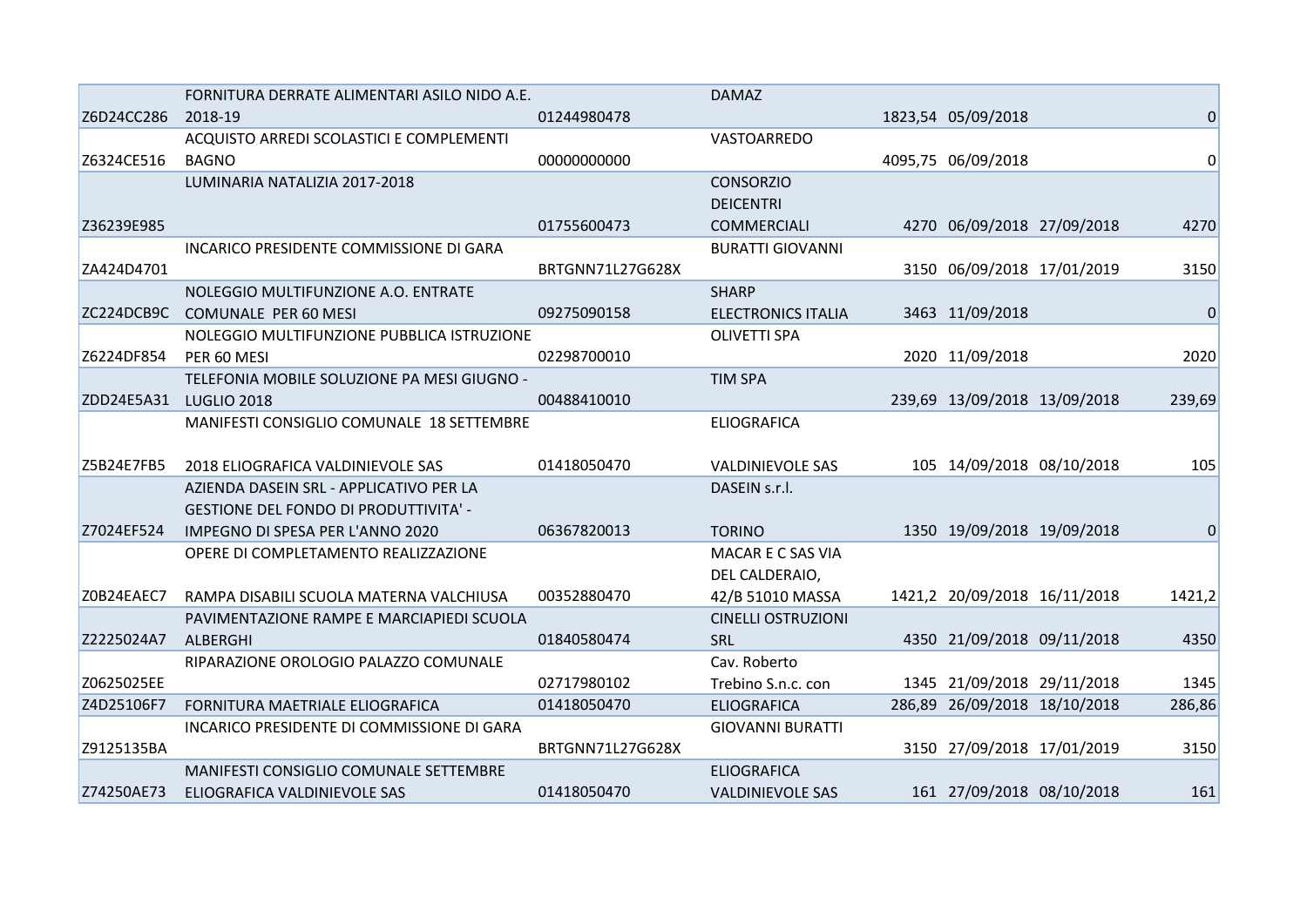|            | RIPARAZIONE LAVATRICE ASILO NIDO IL CUCCIOLO    |             | <b>MARCHESCHI</b>       |                               |              |
|------------|-------------------------------------------------|-------------|-------------------------|-------------------------------|--------------|
| ZA62516396 |                                                 | 00496240466 | <b>MAURIZIO</b>         | 123,45 28/09/2018 27/10/2018  | 123,45       |
|            | U.O.S. LAVAGGIO TENDE SALA CONSILIARE -         |             | LAVANDERIA              |                               |              |
|            | AFFIDAMETO DIRETTO A LAVANDERIA MINGHI DI       |             | LAVANOVA DI             |                               |              |
| ZD52493249 | PESCIA- IMPEGNO DI SPESA                        | 01844770477 | <b>MINGHI ABA</b>       | 160 30/09/2018 30/09/2018     | 160          |
|            | ACQUISTO TIMBRI PER UFFICIO RELAZIONI CON IL    |             | <b>ELIOGRAFICA</b>      |                               |              |
| Z6F2516182 | <b>PUBBLICO</b>                                 | 01418050470 | <b>VALDINIEVOLE SAS</b> | 73 01/10/2018 16/10/2018      | 73           |
|            | U.O.S-FORNITURA ACQUA MINERALE PER              |             | MO.BE SRL               |                               |              |
|            | CONSIGLIO COMUNALE E RIUNIONI ISTITUZIONALI-    |             |                         |                               |              |
|            | AFFIDAMENTO DIRETTO ALLA DITTA MO.BE DI         |             |                         |                               |              |
| Z0F251CEF0 | PIEVE A NIEVOLE - IMPEGNO DI SPESA              | 01415410479 |                         | 88,8 02/10/2018 02/10/2018    | 88,8         |
|            | MANIFESTI CONSIGLIO COMUNALE PER 6 SEDUTE       |             | <b>ELIOGRAFICA</b>      |                               |              |
| ZA8252178D | 2018 ELIOGRAFICA VALDINIEVOLE SAS               | 01418050470 | <b>VALDINIEVOLE SAS</b> | 630 02/10/2018                | 630          |
| Z1A251499E | FOGLI STATO CIVILE ANNO 2019                    | 05883740481 | ETRURIA P.A. SRL        | 413 02/10/2018                | 413          |
|            | LAVORI AGGIUNTIVI SCUOLA MATERNA SILARIO        |             | <b>CAMPIGLI LEGNAMI</b> |                               |              |
| Z9D24199A1 |                                                 | 00443660485 | E C SNC SAS VIA 1       | 46153,8 02/10/2018            | $\mathbf{0}$ |
|            | ZAB2514D67 STAMPANTE UFFICIO RAGIONERIA         | 00304720287 | <b>GBR ROSSETTO</b>     | 720 02/10/2018                | 720          |
|            | S.I.C. - ANPR (ANAGRAFE NAZIONALE DELLA         |             | KIBERNETES srl          |                               |              |
|            | POPOLAZIONE RESIDENTE) EX ART.62 DEL CODICE     |             |                         |                               |              |
|            | DELL'AMMINISTRAZIONE DIGITALE - ACQUISIZIONE    |             |                         |                               |              |
| Z852527DE4 | MODULO DI GESTIONE - IMPEGNO DI SPESA           | 00758400527 |                         | 3390 04/10/2018 04/10/2018    | 0            |
|            | S.I.C. - ACQUISTO DISPOSITIVI OTP CON DISPLAY E |             | Aruba Pec S.P.A.        |                               |              |
| Z71252BC27 | CERTIFICATO DI FIRMA - IMPEGNO DI SPESA         | 01879020517 |                         | 300 05/10/2018 05/10/2018     | 120          |
|            | STUDIO E PREPARAZIONE PIANO DEL COMMERCIO       |             | SIMURG VIA              |                               |              |
| Z9125358D4 |                                                 | 01387870494 | PIERONI, 27             | 4880 08/10/2018               | 0            |
|            | TELEFONIA MOBILE CONSIP 5 MESI GIUGNO -         |             | <b>TIM SPA</b>          |                               |              |
| Z612537803 | <b>LUGLIO 2018</b>                              | 00488410010 |                         | 191,93 08/10/2018 08/10/2018  | 191,93       |
|            | PUBLIKA SRL - ACQUISTO ABBONAMENTO 50           |             | <b>PUBLIKA SRL</b>      |                               |              |
| ZBA253EE20 | CREDITI FORMATIVI - IMPEGNO DI SPESA            | 02213820208 |                         | 900 09/10/2018 09/10/2018     | 900          |
|            | FORNITURA MATERIALE SISTEMAZIONE AREA           |             | <b>AGRARIA</b>          |                               |              |
| Z45253CF92 | <b>SCUOLA PESCIAMORTA</b>                       | 01210190474 | CASTELLARE              | 2338,25 09/10/2018 20/11/2018 | 2338,25      |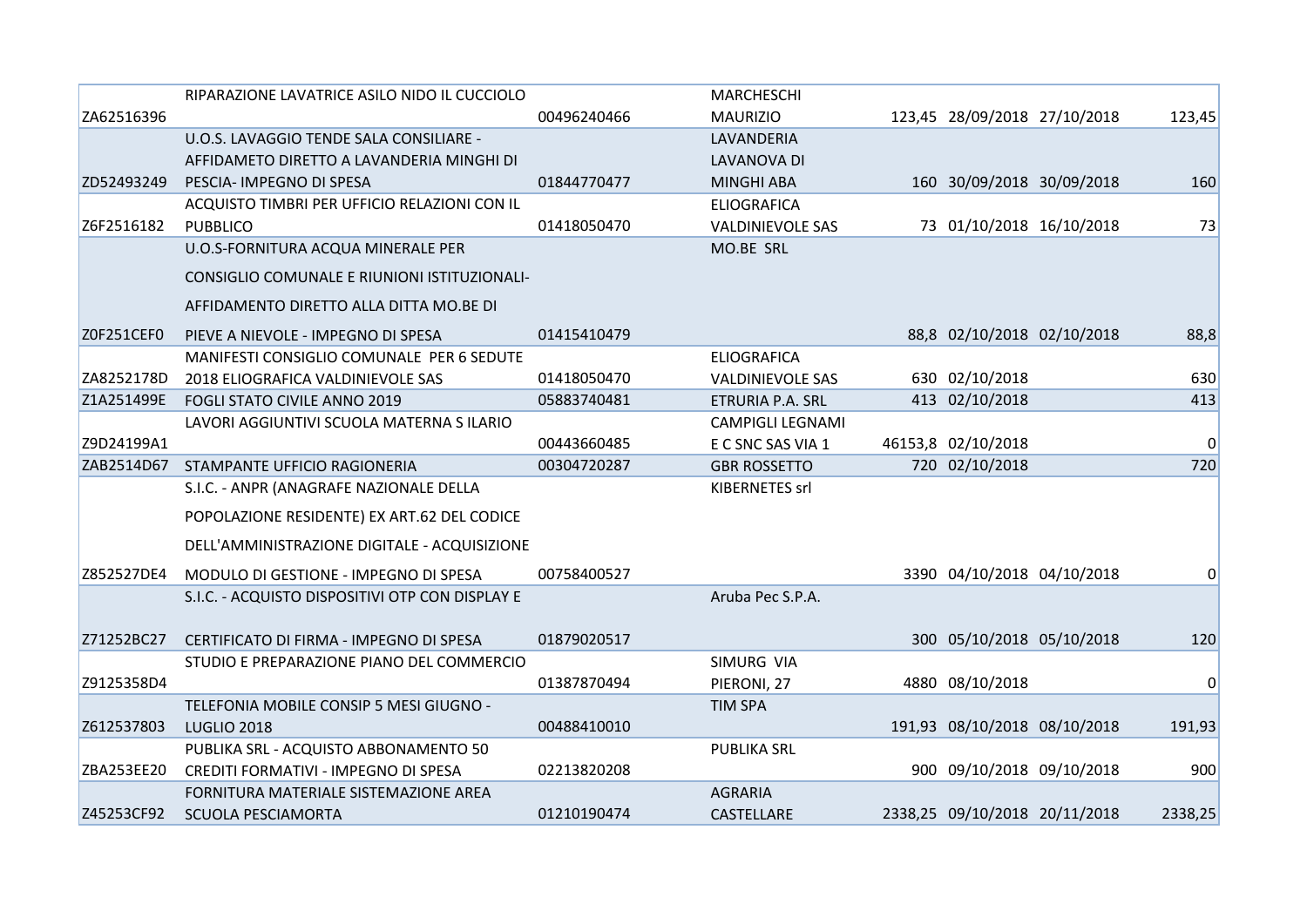|            | PUBLICAZIONE BANDO ED ESITO DL E CSE      |                  | <b>INFO SRL</b>        |                               |                |
|------------|-------------------------------------------|------------------|------------------------|-------------------------------|----------------|
| Z07253F7BA | <b>COMICENT</b>                           | 01641790702      |                        | 1376,23 09/10/2018 09/11/2018 | 626,23         |
|            | PARERE LEGALE PER ASSISTENZA AL RUP       |                  | AVV. GAETANO           |                               |                |
| Z7423F9E76 |                                           | 04822920486      | VICICONTE VIALE        | 1903,2 10/10/2018             | $\overline{0}$ |
|            | INTERVENTO ADEGUAMENTO CABINA DI          |                  | RIDOLFI & C. SRL       |                               |                |
| Z40254A6E8 | TRASFORMAZIONE TEATRO PACINI              | 01821300488      |                        | 21338,9 11/10/2018            | 0              |
| Z01254A59D | LAVORI DI ASFALTATURA 1º INTERVENTO       | 02481120463      | <b>GENERAL WORKS</b>   | 6952 11/10/2018 22/11/2018    | 6952           |
|            | RIMOZIONE CARCASSE DI ANIMALI IN AREE A   |                  | Rifugio Valdiflora     |                               |                |
| Z322552684 | <b>VERDE</b>                              | 01321740472      | S.r.I.                 | 150 15/10/2018 17/01/2019     | 150            |
| ZC52552109 | RILIEVO 3D PONTE DEL MARCHI               | 01044850475      | C.S.M. snc di          | 3800 15/10/2018               | 0              |
| Z472552164 | INCARICO STABILITA' PONTE DEL MARCHI      | 01577610478      | Prof. Ing. Enrico      | 15500 15/10/2018              | 0              |
|            | S.I.C. - APPLICATIVO SOFTWARE "SVIEC" DI  |                  | <b>SITER Sistemi</b>   |                               |                |
|            | <b>GESTIONE SPORTELLO UNICO ATTIVITÀ</b>  |                  |                        |                               |                |
|            | PRODUTTIVE - CANONE MANUTENZIONE E        |                  | Informativi            |                               |                |
| ZCA254D5E8 | ASSISTENZA ANNO 2018 - IMPEGNO DI SPESA   | 01074090505      | Territoriali S.r.l.    | 2650 15/10/2018 15/10/2018    | 2650           |
|            | ANCI TOSCANA QUOTA BOTTEGHE DELLA SALUTE  |                  | <b>ANCI TOSCANA</b>    |                               |                |
| Z0A25516D5 |                                           | 84033260484      |                        | 1000 16/10/2018 30/10/2018    | 1000           |
| ZC4255646B | ACQUISTO CANCELLERIA MYO SPA              | 03222970406      | <b>MYO SPA</b>         | 81,95 16/10/2018 31/10/2018   | 81,95          |
|            | LEZIONE SU IMPIEGO DEL LEGNO IN EDILIZIA  |                  | <b>GABRIELE</b>        |                               |                |
| ZE82540F1D |                                           | 02194190506      | <b>BONOMINI</b>        | 146,4 16/10/2018              | $\Omega$       |
|            | REDAZIONE PROGETTO ESECUTIVO E DIREZIONE  |                  | ARCH.                  |                               |                |
|            |                                           |                  | MASSIMILIANO           |                               |                |
| Z0B25585E5 | LAVORI AMPLIAMENTO CIMITERO URBANO        | GCHMSM69P24G491C | <b>GIACCHINI</b>       | 5940,99 16/10/2018            | $\Omega$       |
|            | MANUTENZIONE STRAORDINARIA ESTERNA VILLA  |                  | ITAF SRL VIA           |                               |                |
| Z012532B27 | SISMONDI                                  | 00498610476      | PRATESE, 527           | 1059,93 16/10/2018            | 0              |
|            | INSTALLAZIONE E FORNITURA PANNELLI PER    |                  | <b>FERMARC SRL</b>     |                               |                |
| ZA8253291A | RECINZIONE SCUOLA MATERNA VALCHIUSA       | 01851450476      | UNIPERSONALE VIA       | 1114,8 17/10/2018             | $\mathbf 0$    |
|            | DIVERSA SISTEMAZIONE RECINZIONE ESTERNA   |                  | <b>EUROEDIL SNC</b>    |                               |                |
| ZD52688299 | SCUOLA MATERNA VALCHIUSA                  | 01444740474      | <b>LARGO PADRE</b>     | 1040 17/10/2018 14/01/2019    | 1040           |
|            | INCARICO TRASCRIZIONE PROPRIETA' COMICENT |                  | <b>STUDIO TECNICO</b>  |                               |                |
| ZF1255B338 |                                           | FRTGLC83S25E715K | INGEGNERE              | 6990,16 17/10/2018 11/12/2018 | 6990,16        |
|            | ACQUISTO TESTO PER SERVIZIO FINANZIARIO - |                  | <b>CEL NETWORK SRL</b> |                               |                |
| Z50255696E | <b>CELNETWORK -</b>                       | 01913760680      |                        | 87,2 18/10/2018 09/11/2018    | 87,2           |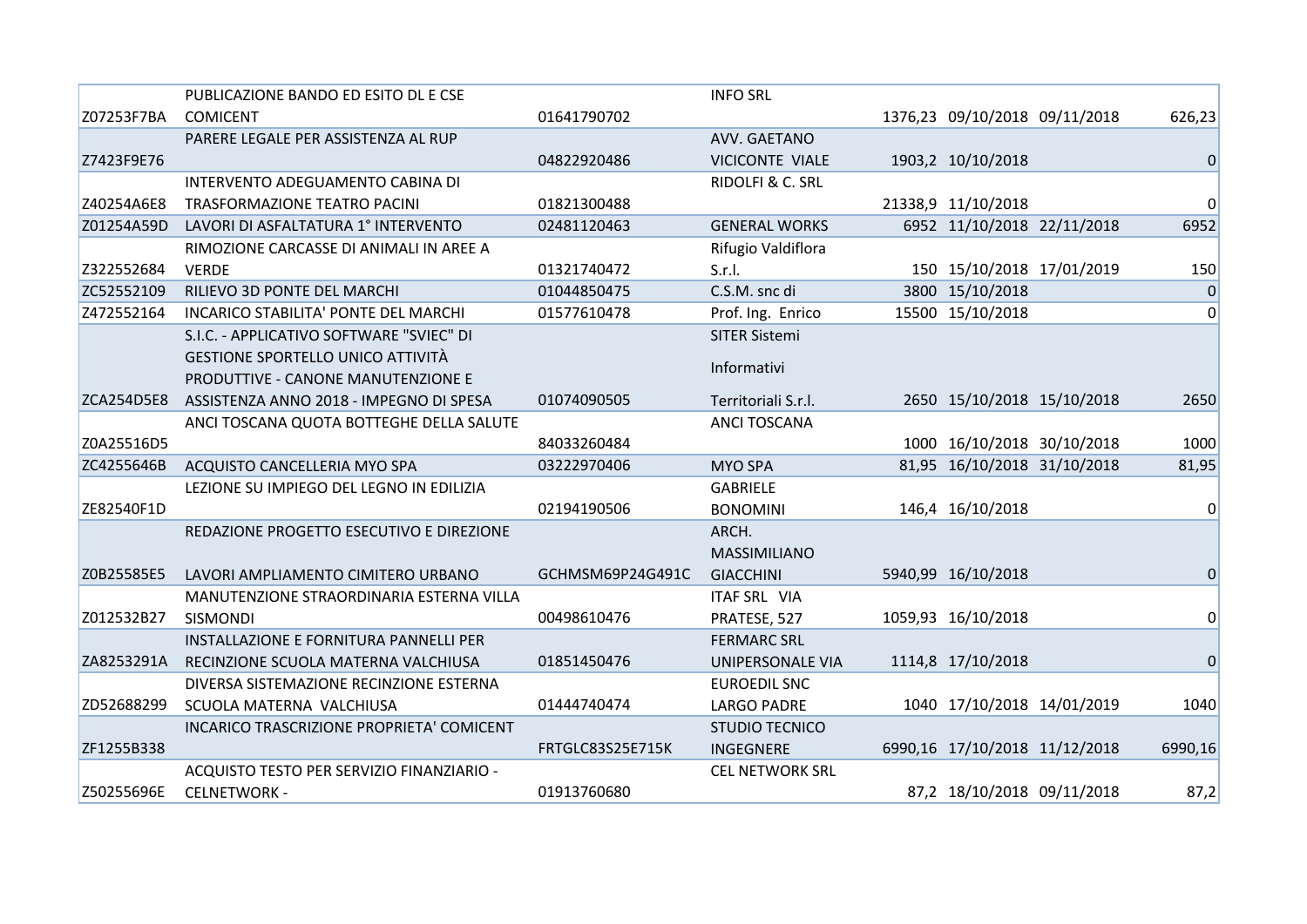|            | INDAGINI GEOLOGICHE E GEOTECNICHE PSR CROCE  |                  | <b>BRUNELLO FORFORI</b>                 |                               |                 |
|------------|----------------------------------------------|------------------|-----------------------------------------|-------------------------------|-----------------|
| ZF12562CCC | A VEGLIA                                     | FRFBNL70C06B832K |                                         | 3839,9 18/10/2018             | $\vert 0 \vert$ |
| Z4F25613C3 | <b>FORNITURA TONER VARI UFFICI</b>           | DCNCST85M65G491R | <b>DICUONZO</b>                         | 661 19/10/2018 06/11/2018     | 661             |
|            | <b>INCARICO TECNICO INERENTE E VERIFICHE</b> |                  | <b>STUDIO TECNICO</b>                   |                               |                 |
|            | FUNZIONALI E DI RESISTENZA AL FUOCO RELATIVO |                  | <b>DEL PERITO</b>                       |                               |                 |
|            | IMPIANTO RILEVAZIONE FUMO E ALLARME          |                  | <b>INDUSTRIALE</b><br><b>BONOFIGLIO</b> |                               |                 |
| Z06256990A | INCENDIO A SERVIZIO TEATRO PACINI            | BNFGRL75D11G491N | <b>GABRIELE</b>                         | 5000 19/10/2018               | $\Omega$        |
|            | U.O.S.- OPPOSIZIONE ALL'ATTO DI CITAZIONE    |                  | Rossella Piattelli                      |                               |                 |
|            | TRIBUNALE DI PISTOIA PER RICORSO             |                  |                                         |                               |                 |
|            | R.G.2339/2018 - AFFIDAMENTO INCARICO         |                  |                                         |                               |                 |
|            | AVV.ROSSELLA PIATTELLI DI PESCIA- IMPEGNO DI |                  |                                         |                               |                 |
| Z39256CB10 | <b>SPESA</b>                                 | PTTRSL66R57G491V |                                         | 3274,65 22/10/2018 22/10/2018 | $\overline{0}$  |
|            | FORNITURA MANIFESTI TRICOLORE PER 2 - 4      |                  | <b>TIPO-LITO VANNINI</b>                |                               |                 |
| Z8625773DE | NOVEMBRE                                     | 00942640475      | DI BIAGI E.& C. SNC                     | 120 24/10/2018 09/11/2018     | 120             |
|            | ACQUISTO ARTICOLI PER ALIMENTAZIONE E PRIMO  |                  | <b>FARMACIA</b>                         |                               |                 |
| Z7125786B8 | SOCCORSO ASILO NIDO IL CUCCIOLO              | 01621350477      | LAVORINI                                | 92,82 24/10/2018 30/11/2018   | 92,82           |
|            | S.I.C. - INTERVENTI SUI SISTEMI DI SICUREZZA |                  | <b>ALCIONE SAS DI</b>                   |                               |                 |
| Z0D257F40D | INFORMATICA - IMPEGNO DI SPESA               | 01665900476      | <b>BOSIO MAURIZIO &amp;</b>             | 480 26/10/2018 26/10/2018     | $\Omega$        |
|            | FORNITURA SERVIZIO CUSTODIA VEICOLI          |                  | <b>OFFICINA</b>                         |                               |                 |
|            | SOTTOPOSTI A SEQUESTRO E FERMO               |                  |                                         |                               |                 |
|            | Z4D2585A9A AMMINISTRATIVO                    | 00373870476      | <b>AUTOSTRADA SRL</b>                   | 1019,34 29/10/2018 31/12/2018 | 1019,34         |
|            | ASSISTENZA E PUBBLICAZIONE NUOVO PIANO       |                  | GIS 3W DI                               |                               |                 |
|            |                                              |                  | <b>LORENZETTI</b>                       |                               |                 |
| ZD0255DB59 | <b>OPERATIVO</b>                             | 01782000473      | <b>WALTER E C SAS</b>                   | 3000 29/10/2018               |                 |
|            | TELEFONIA MOBILE SOLUZIONE TOP HOLDING       |                  | <b>TIM SPA</b>                          |                               |                 |
|            | ZD6258A2D3 MESI AGOSTO - SETTEMBRE 2018      | 00488410010      |                                         | 877,46 30/10/2018 30/10/2018  | 877,46          |
|            | FORNITURA BATTERIE PER TEATRO PACINI         |                  | Accumulatori Elios                      |                               |                 |
| Z1F2590A74 |                                              | 01670160405      | di Grossi Sisto e                       | 1176 30/10/2018 06/12/2018    | 1176            |
|            | RIPARAZIONE ATTREZZATURE PER CUCINA          |                  | <b>DUSSMANN</b>                         |                               |                 |
| Z47258F3E6 | CENTRALIZZATA                                | 00000000000      |                                         | 2980 31/10/2018               | 0               |
|            | TAGLIO E PULIZIA TERRENO INCOLTO PROPRIETA'  |                  | Azienda Agricola                        |                               |                 |
| Z98259291B | <b>COMUNALE</b>                              | 01306980473      | Barignano di Papini                     | 854 31/10/2018 22/11/2018     | 854             |
| Z41258F72F | INTERVENTO IMPIANTI ELEVATORI COMICENT       | 02307380481      | PROFILI ASCENSORI                       | 8700 31/10/2018               | 0               |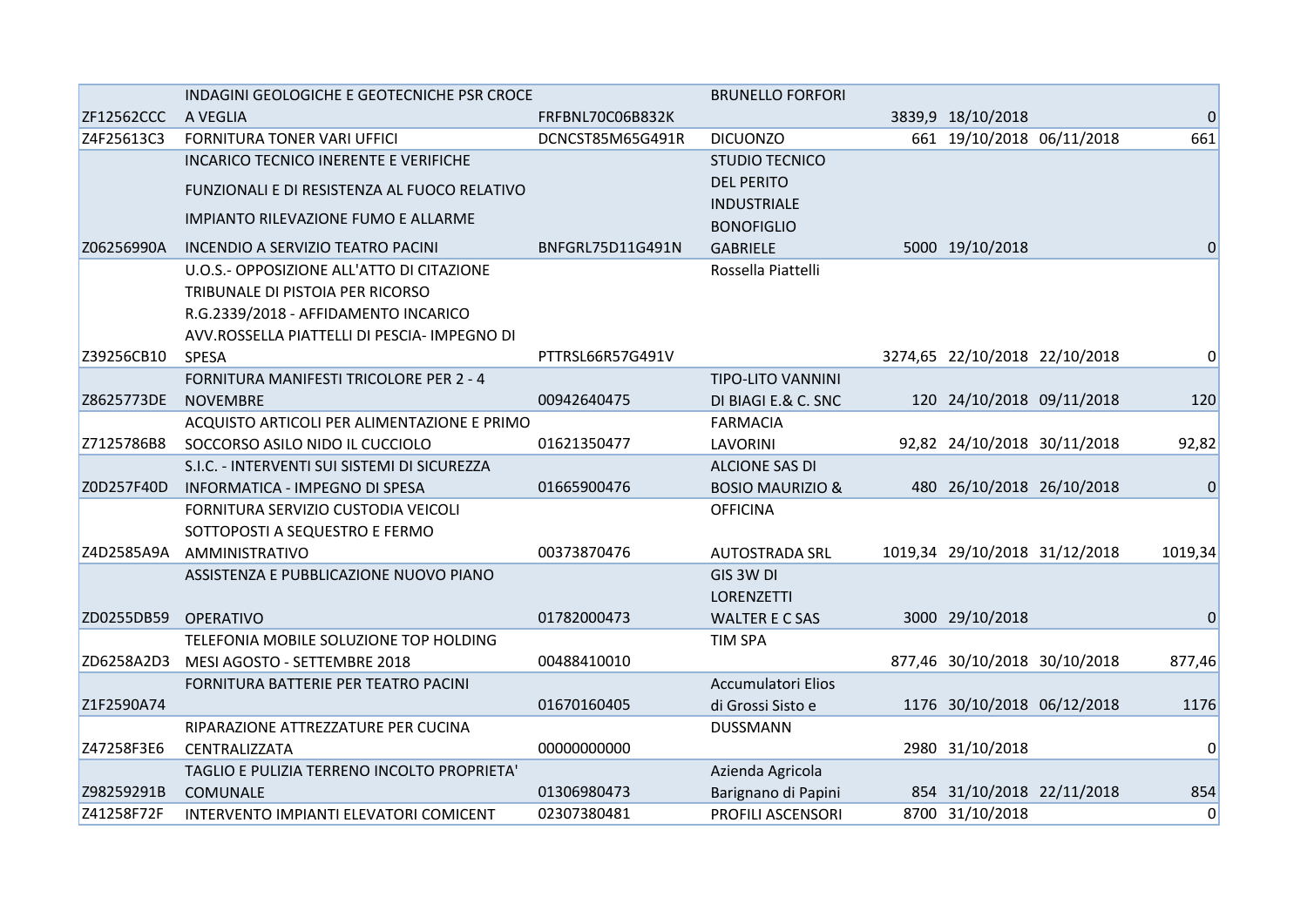| ZDB258F688 | INTERVENTO RIPRISTINO ASCENSORE COMICENT     | 01248470526      | RG Impianti S.r.l.       | 2490 31/10/2018 06/12/2018     | 2490     |
|------------|----------------------------------------------|------------------|--------------------------|--------------------------------|----------|
|            | S.I.C. - SISTEMA DI REGISTRAZIONE -          |                  | CEDAT 85 srl             |                                |          |
|            | VERBALIZZAZIONE - VIDEOSTREAMING -           |                  |                          |                                |          |
|            | ARCHIVIAZIONE SEDUTE CONSILIARI -            |                  |                          |                                |          |
|            | MANUTENZIONE ED ASSISTENZA - SALDO 2018 - 1° |                  |                          |                                |          |
| Z3925A27EA | TRIMESTRE 2019                               | 01322700749      |                          | 1245 01/11/2018 31/03/2019     |          |
|            | S.I.C. - ACQUISTO COMPONENTISTICA            |                  | <b>COMPUTER SHOP</b>     |                                |          |
|            | ELETTRONICA E MATERIALE DI RETE PER LA       |                  |                          |                                |          |
|            | RIPARAZIONE E IL RICONDIZIONAMENTO DI        |                  | DI COMPARINI             |                                |          |
| Z4C258C243 | SISTEMI INFORMATICI - IMPEGNO DI SPESA       | 01268220504      | PAOLO & C. S.N.C.        | 699,59 02/11/2018 02/11/2018   | 699,59   |
|            | S.I.C. - SERVIZI A DOMANDA INDIVIDUALE -     |                  | PA DIGITALE SPA          |                                |          |
|            |                                              |                  |                          |                                |          |
|            | PACCHETTO SMS PER RISCOSSIONE QUOTE MENSA    |                  |                          |                                |          |
| Z0F2592C61 | E TRASPORTO SCOLASTICO - IMPEGNO DI SPESA    | 06628860964      |                          | 515 02/11/2018 02/11/2018      | 515      |
|            | <b>COMPENSI PER COMPONENTI COMMISSIONE</b>   |                  | <b>STUDIO TECNICO</b>    |                                |          |
|            |                                              |                  | <b>BERTINIE</b>          |                                |          |
|            |                                              |                  | <b>BALDINOTTI</b>        |                                |          |
|            | Z1A2578DAA EDILIZIA COMUNALE                 | BRTDRA75S29G702X | <b>BERTINI DARIO VIA</b> | 317,2 05/11/2018               | 0        |
|            | <b>COMPENSI PER COMPONENTI COMMISSIONE</b>   |                  | PAOLO MINGRINO           |                                |          |
| Z86259893E | <b>EDILIZIA COMUNALE</b>                     | MNGPLA47L12G713S | VIA GUICCIARDINI,        | 329,89 05/11/2018              | 0        |
|            | COMPENSI PER COMPONENTI COMMISSIONE          |                  | PETRALLI MARCO           |                                |          |
|            | Z7225989BC EDILIZIA COMUNALE                 | PTRMRC85S18G491C | VIA DI BRUCETO, 24       | 355,26 05/11/2018              | $\Omega$ |
| Z3E2599C13 | FATTURE ACQUE FINO AL 30.10.2018             | 05175700482      | <b>ACQUE SPA</b>         | 6615,51 05/11/2018 05/11/2018  | 6615,51  |
|            | ATTRAVERSAMENTI PEDONALI OPERE               |                  | Benedetti Vasco          |                                |          |
| Z96259FE4F | <b>COMPLEMENTARI</b>                         | 01727930479      | Eredi S.r.l.             | 23209,32 06/11/2018 18/12/2018 | 9637,56  |
|            | CONVENZIONE FRA IL COMUNE DI PESCIA E        |                  | <b>ASSOCIAZIONE</b>      |                                |          |
|            |                                              |                  | <b>IMMOBILIARE IL</b>    |                                |          |
| Z3D259E74D | L'ASSOCIAZIONE IMMOBILIARE IL PONTE ONLUS    | 90044480474      | <b>PONTE</b>             | 3500 06/11/2018 06/11/2018     | 3500     |
|            | SERVIZIO DI TAGLIO ERBA, POTATURA SIEPI E    |                  | Azienda Agricola         |                                |          |
|            | SPOLLONATURA DI ALBERI NELLE AREE A VERDE    |                  | Barignano di Papini      |                                |          |
| Z5A2556F11 | COMUNALI                                     | 01306980473      | L. & F. Società          | 13805,84 07/11/2018 03/01/2019 | 4752,73  |
|            | <b>CORSODI FORMAZIONE PER PROCEDURE</b>      |                  | SOFIS DI MICHELE         |                                |          |
| ZF22597845 | SICUREZZA SPETTACOLI VIAGGIANTI              | 04994851212      | <b>MAJETTA VIA</b>       | 290 08/11/2018                 | 0        |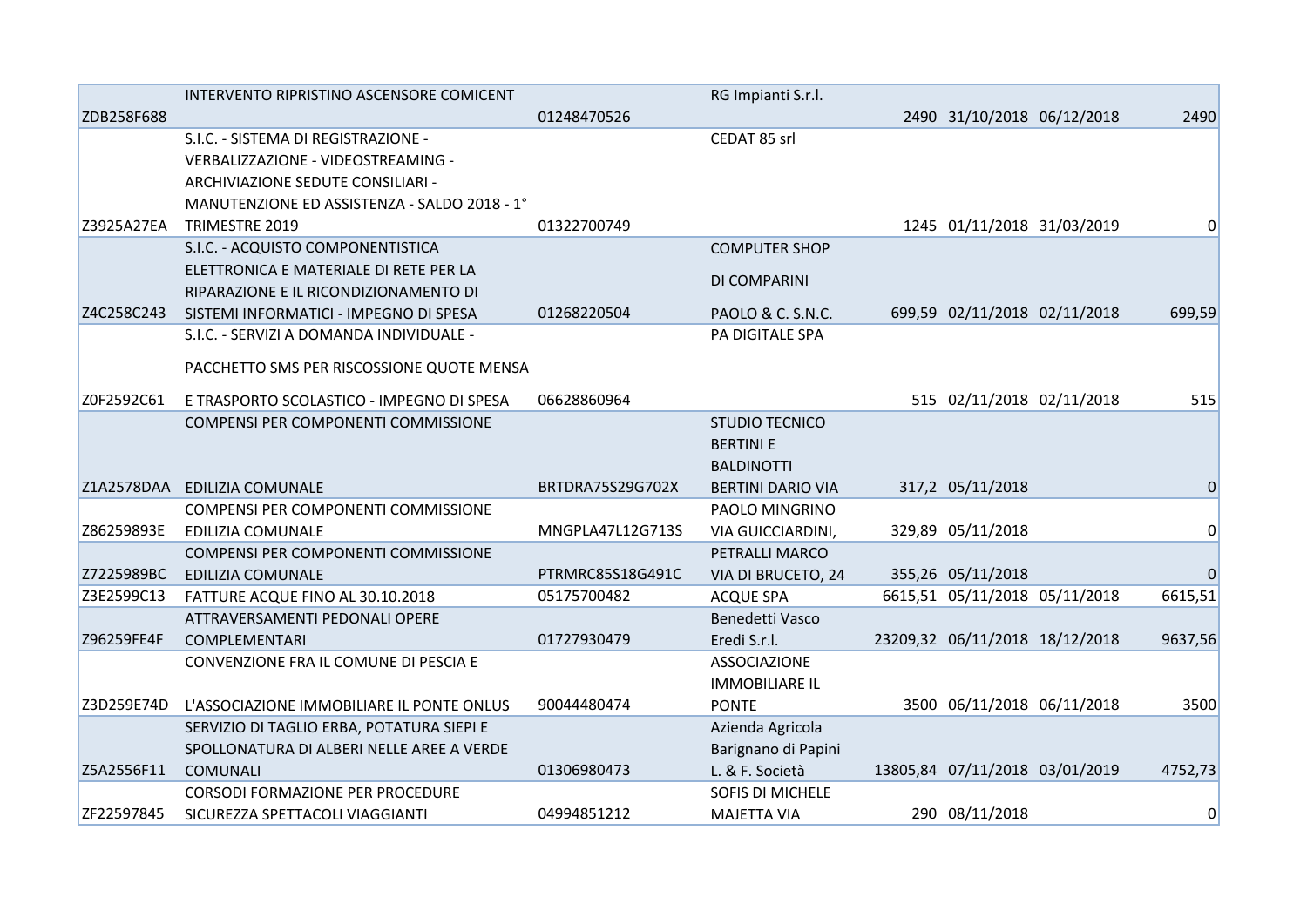|            | INTERVENTI DI MANUTENZIONE STRADALE          |                  | <b>CINELLI</b>         |                               |          |
|------------|----------------------------------------------|------------------|------------------------|-------------------------------|----------|
| ZD325B06CF | <b>COLLODI E FIBBIALLA</b>                   | 01840580474      | <b>COSTRUZIONI SRL</b> | 8196,72 09/11/2018 29/01/2019 | 8196,72  |
|            | TELEFONIA MOBILE CONSIP 5 MESI AGOSTO -      |                  | <b>TIM SPA</b>         |                               |          |
| ZF425ADFA9 | SETTEMBRE 2018                               | 00488410010      |                        | 190,5 12/11/2018 12/11/2018   | 190,5    |
|            | S.I.C. - ACQUISTO URGENTE SCHEDE DI RETE,    |                  | <b>COMPUTER SHOP</b>   |                               |          |
|            | ADATTATORI E CAVI PER RIPARAZIONE PC -       |                  | DI COMPARINI           |                               |          |
| Z0325B29EE | <b>IMPEGNO DI SPESA</b>                      | 01268220504      | PAOLO & C. S.N.C.      | 109,01 12/11/2018 12/11/2018  | 109,01   |
|            | PROROGA PULIZIE LOCALI COMUNALI DAL 01.11 AL |                  | <b>COOPERATIVA</b>     |                               |          |
| ZF425ADFA9 | 31.12.2018                                   | 00932450471      | SOCIALE PROD84         | 5774,18 13/11/2018            | 5774,18  |
|            | REDAZIONE FILE DI CUI ALLA LF 2010 BENI      |                  | GIES S.r.l.            |                               |          |
| Z9F25C6F55 | <b>IMMOBILIARI</b>                           | 00000000000      |                        | 500 13/11/2018 19/01/2019     | 500      |
| ZEC25BEF02 | ABBONAMENTO A LEGGI D'ITALIA PER 3 ANNI      | 10209790152      | <b>WOLTERS KLUMER</b>  | 8940 15/11/2018               | 8940     |
| ZAE25C801F | ASSITENZA CORSO ANTICENDIO                   | 00392780482      | M.ANT.ES. Estintori    | 600 15/11/2018 19/01/2019     | 600      |
|            | INCARICO FORMAZIONE DIPENDENTI               |                  | Studio Associato       |                               |          |
| Z9F25C6F55 |                                              | 05226460961      | Consiglieri            | 2213,11 15/11/2018 22/01/2019 | 2213,11  |
| Z0B25BCFD3 | <b>ACQUISTO 2 REGISTRI CIMITERIALE</b>       | 06188330150      | <b>MAGGIOLI SPA</b>    | 198 15/11/2018 29/01/2019     | 198      |
| Z9325C042B | adesione corsi videoconferenze Etruria srl   | 05883740481      | ETRURIA P.A. SRL       | 400 15/11/2018 27/11/2018     | 400      |
| Z0125BD7EA | ACQUISTO 100 BLOCCHI BUONI MENSA             | 05883740481      | ETRURIA P.A. SRL       | 115 15/11/2018 27/11/2018     | 115      |
|            | MANUTENZIONE STRAORDINARIA FONTANE           |                  | Alessandro             |                               |          |
| Z8C25C76F5 | <b>SCENOGRAFICHE</b>                         | RGNLSN69C18D815Z | Ragionieri             | 1200 15/11/2018 19/01/2019    | 1200     |
|            | U.O.S.- PROCEDURA ESECUTIVA SENTENZA N.      |                  | Rossella Piattelli     |                               |          |
|            | 996/2017 - AFFIDAMENTO INCARICO              |                  |                        |                               |          |
|            | AVV.ROSSELLA PIATTELLI DI PESCIA -IMPEGNO DI |                  |                        |                               |          |
| Z6025CADC5 | <b>SPESA</b>                                 | PTTRSL66R57G491V |                        | 956,8 16/11/2018 16/11/2018   | $\Omega$ |
|            | STAMPA BROCHURE PER ASILO NIDO -             |                  | CARTOTECNICA           |                               |          |
| ZAD25989F3 | CARTOTECNICA                                 | 01716050479      |                        | 69 17/11/2018                 | $\Omega$ |
|            | <b>VERIFCHE IDRAULICHE</b>                   |                  | A4 INGEGNERIA STP      |                               |          |
| Z5425CA69D |                                              | 01973140971      | A R.L. VIA ROMA, 26    | 2537,6 19/11/2018 28/11/2018  | 2537,6   |
|            | SEGRETERIA - AMMINISTRATORI COMUNALI -       |                  | <b>ESSELUNGA SPA</b>   |                               |          |
|            | RIMBORSO ONERI AI DATORI DI LAVORO ANNO      |                  |                        |                               |          |
|            | 2018 - ESSELUNGA SPA - IMPEGNO DI SPESA E    |                  |                        |                               |          |
|            | LIQUIDAZIONE - CIG: ZE625CC429 - SCADENZA DI |                  |                        |                               |          |
| ZE625CC429 | PAGAMENTO 19/11/2018                         | 04916380159      |                        | 320,34 19/11/2018 19/11/2018  | 320,34   |
| ZD725D8B13 | FATTURE ACQUE FINO AL 14.11.2018             | 05175700482      | <b>ACQUE SPA</b>       | 3432,2 20/11/2018 20/11/2018  | 3432,2   |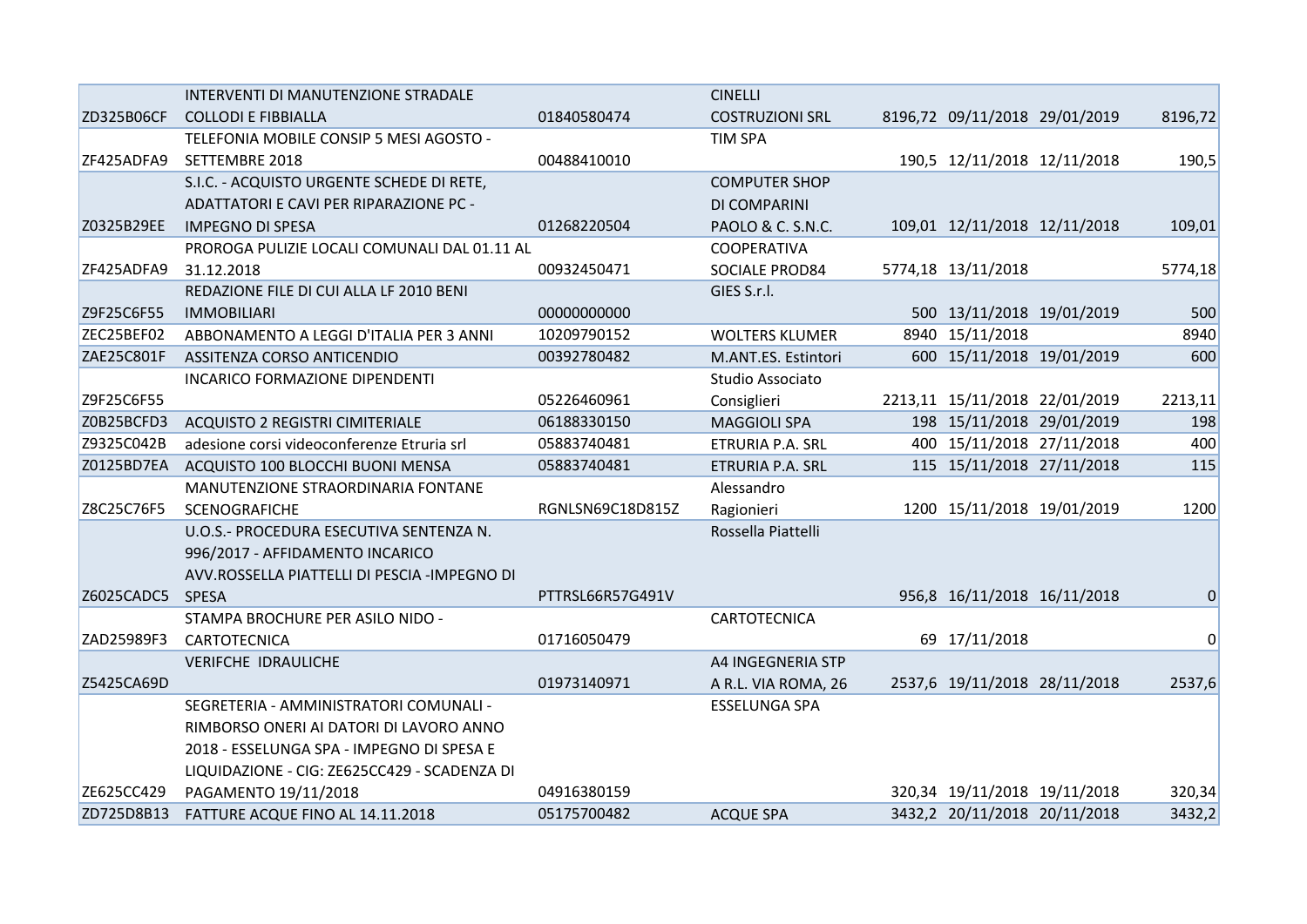|                   | COPIE PLOTTAGGI CARTELLI                        |                  | <b>ELIOGRAFICA SAS</b>    |                                |             |
|-------------------|-------------------------------------------------|------------------|---------------------------|--------------------------------|-------------|
| Z952568B9E        |                                                 | 01418050470      | VIA AMENDOLA, 29          | 827,6 22/11/2018               | 0           |
|                   | SISTEMAZIONI ESTERNE S. ILARIO                  |                  | <b>ITAF SRL VIA</b>       |                                |             |
| Z4725CF76E        |                                                 | 00498610476      | PRATESE, 527              | 3845,6 22/11/2018 14/01/2019   | 3845,6      |
|                   | INTERVENTI DI MESSA IN SICUREZZA TRATTI DI      |                  | <b>COESCO Costruzioni</b> |                                |             |
| ZB525E2C83        | <b>VIABILITA'</b>                               | 01809720475      | S.r.l.                    | 7951,02 22/11/2018 29/01/2019  | 7951,02     |
|                   | MEDILAV - SORVEGLIANZA SANITARIA AI SENSI DEL   |                  | Medilav Srl               |                                |             |
|                   | D. LGS 81/2008 - AFFIDAMENTO INCARICO PER       |                  |                           |                                |             |
|                   | ESPLETAMENTO DI ANALISI CLINICHE AI             |                  |                           |                                |             |
| ZF725D90C2        | DIPENDENTI.                                     | 02112320839      | <b>MESSINA</b>            | 400 23/11/2018 23/11/2018      | 363,85      |
| ZE625E9CBF        | FORNITURA MATERIALE DI MESTICHERIA              | CCCTTV58H25E715Y | Cecchi Ottavio            | 990 26/11/2018 29/01/2019      | 898         |
|                   | INCARICO VULNERABILITA' SISMICAISTITUTO         |                  | Ing. Bernardini           |                                |             |
| Z4525EA64C        | COMPRENSIVO RITA LEVI MONTALCINI                | BRNFRC87M01E715B | Federico                  | 22159,93 26/11/2018            | $\mathbf 0$ |
|                   | <b>INTERVENTO LOGGIATO CHIOSTRO SAN</b>         |                  | Costruire s.r.l.          |                                |             |
| <b>ZED25E8B06</b> | <b>FRANCESCO</b>                                | 01904540463      |                           | 12249,02 26/11/2018 06/12/2018 | 12249,02    |
|                   | FORNITURA MATERIALE ELIOGRAFICA                 |                  | <b>ELIOGRAFICA</b>        |                                |             |
| Z5B25E9C8A        |                                                 | 01418050470      | <b>VALDINIEVOLE SAS</b>   | 900 26/11/2018 16/01/2019      | 900         |
|                   | SERVIZIO DIPULIZIA E DISOSTRUZIONE CONDOTTA     |                  | Ecospurghi S.r.l          |                                |             |
| Z0E25E9D5B        | <b>FOGNARIA</b>                                 | 01816790461      |                           | 1069,5 26/11/2018 29/01/2019   | 544,78      |
|                   | ACQUISTO CELLULARE PER SEGRETARIO E             |                  | <b>ZEMA SRL</b>           |                                |             |
| Z0825E6CAD        | PROTEZIONE CIVILE                               | 00141930479      |                           | 201,6 27/11/2018               | 201,6       |
|                   | U.O.S.- AFFIDAMENTO DIRETTO, AI SENSI DELL'ART. |                  | Paolo Carrozza            |                                |             |
|                   | 36 CO 2 LETT. A) DEL D. LGS. N. 50/2016, COME   |                  |                           |                                |             |
|                   | MODIFICATO DAL D. LGS. 56/2017 DEL SERVIZIO DI  |                  |                           |                                |             |
|                   | ASSISTENZA LEGALE IN VARI PROCEDIMENTI, ALLO    |                  |                           |                                |             |
|                   | STUDIO LEGALE PROF.AVV. PAOLO CARROZZA DI       |                  |                           |                                |             |
| ZAA25F2A6E        | <b>PISA</b>                                     | CRRPLA53R09G702S |                           | 20000 27/11/2018 31/12/2020    |             |
|                   | ATTRAVERSAMENTI PEDONALI ULTERIORI OPERE +      |                  | <b>BENEDETTI VASCO</b>    |                                |             |
|                   | NUOVI INTERVENTI SULLA PUBBLICA                 |                  |                           |                                |             |
| Z5B25F5FA7        | ILLUMINAZIONE                                   | 01727930479      | <b>EREDI SRL</b>          | 22446,77 27/11/2018 18/12/2018 | 10688,94    |
|                   | ACQUISTO MINUTERIE PER FINE LAVORI              |                  | <b>ELIOGRAFICA SAS</b>    |                                |             |
| Z7E25CF887        |                                                 | 01418050470      | VIA AMENDOLA, 29          | 373,32 27/11/2018              | $\Omega$    |
| ZC425F8BA4        | FORNITURA SEGNALETICA VERTICALE                 | 01777310465      | Panza s.r.l.              | 5393,5 27/11/2018 20/12/2018   | 5393,5      |
| Z4825E7FE3        | SERVIZIO NUMERO VERDE ANNO 2019                 | 00488410010      | <b>TELECOM ITALIA</b>     | 368,85 27/11/2018              | 368,85      |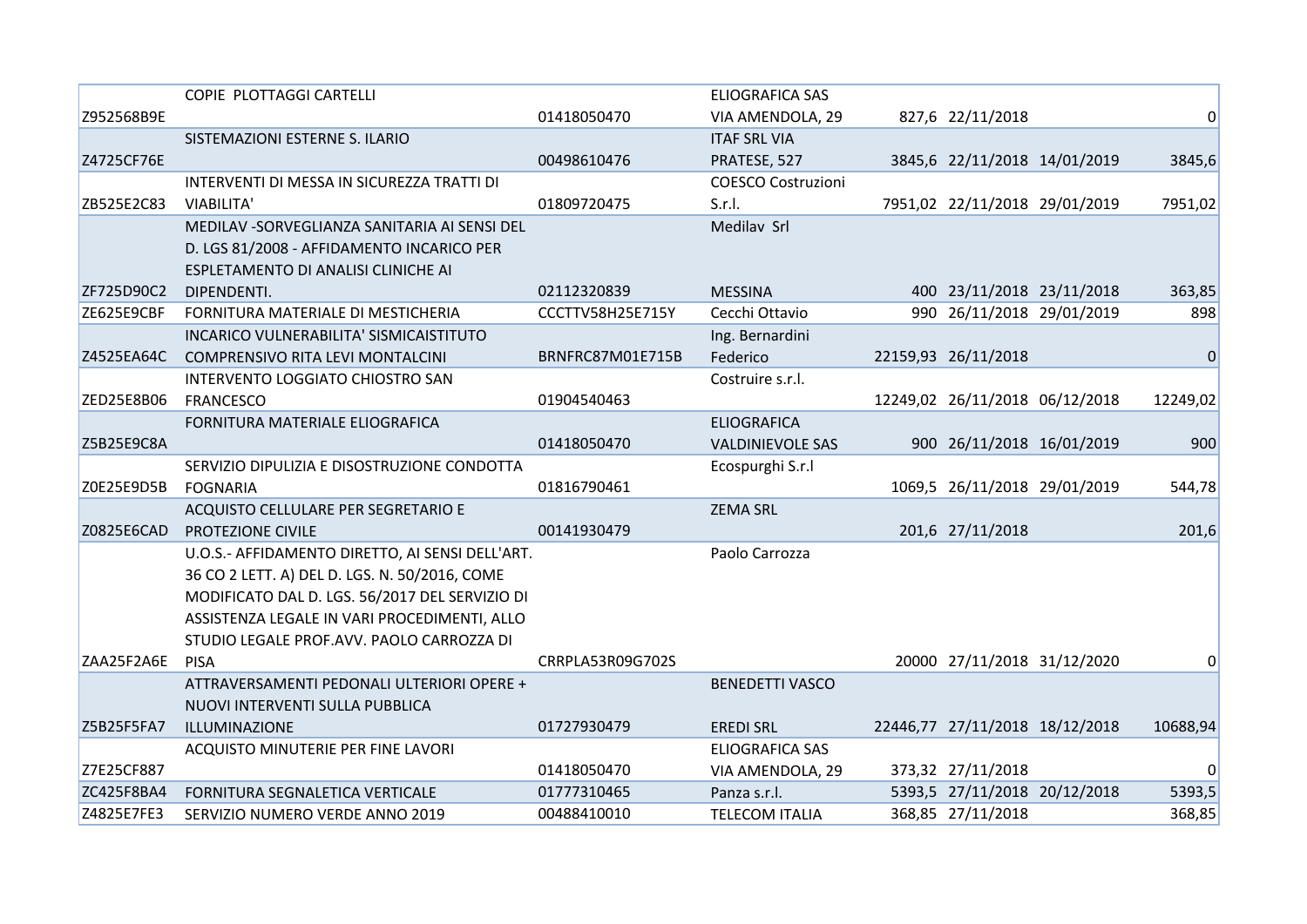|            | OPERE RELATIVE A RINNOVO/FORMAZIONE EX        |                  | Mondosegnaletica      |                               |          |
|------------|-----------------------------------------------|------------------|-----------------------|-------------------------------|----------|
| Z92260076E | NOVO DI SEGNALETICA ORIZZONTALE               | 02187140468      | di Mokadami           | 2910,45 28/11/2018 17/12/2018 | 2910,45  |
|            | FORMAIZONE DI MURETTO DI CONTENIMENTO IN      |                  | F.lli Ferhati S.r.l.  |                               |          |
| Z1225FF985 | PIETRA VIA FIORENTINA                         | 02223260460      |                       | 3961,98 28/11/2018 17/12/2018 | 3961,98  |
|            | S.I.C. - SUITE SOFTWARE URBI - INTERVENTI     |                  | PA DIGITALE SPA       |                               |          |
|            | FORMATIVI GESTIONE E FUNZIONALITÀ AFFERENTI   |                  |                       |                               |          |
| ZC225F1281 | DIVERSE AREE APPLICATIVE - IMPEGNO DI SPESA   | 06628860964      |                       | 1560 28/11/2018 28/11/2018    | 0        |
|            | SERVIZIO DI INDAGINE PRELIMINARE SU SITO DA   |                  | PALMA SERVICE SRL     |                               |          |
| Z922606784 | <b>BONIFICA IN LOC. SORANA</b>                | 01641790702      |                       | 14963,68 29/11/2018           | 0        |
|            | FORNITURA ARREDI SCUOLA MATERNA S. ILARIO     |                  | Spazio Arredo Srl     |                               |          |
| Z1D25CF8DB |                                               | 00360710511      | Via Aldo Moro, 4/11   | 1844,64 29/11/2018            | $\Omega$ |
|            | U.O.S. CAUSA CIVILE RG N. 3069/2015 TRIBUNALE |                  |                       |                               |          |
|            | DI PISTOIA- SENTENZA N. 996/2017. PAGAMENTO   |                  |                       |                               |          |
| ZE22602DA9 | SPESE. IMPEGNO E LIQUIDAZIONE                 |                  |                       | 6600 29/11/2018 29/11/2018    | 6600     |
|            | LUMINARIE NATALIZIE 2018-2019                 |                  | <b>CONSORZIO</b>      |                               |          |
|            |                                               |                  | <b>DEICENTRI</b>      |                               |          |
| Z40260AF8A |                                               | 01755600473      | <b>COMMERCIALI</b>    | 6710 30/11/2018 31/12/2018    | 6710     |
| Z73260D3D6 | <b>INTERVENTO PONTE DEL MARCHI</b>            | 01904540463      | <b>COSTRUIRE srl</b>  | 2943,44 30/11/2018 10/12/2018 | 2943,44  |
|            | U.O.S.- SENTENZA 879/2017 PAGAMENTO SPESE     |                  | Riccardo Guidi        |                               |          |
|            | LEGALI A SALDO AVV. RICCARDO GUIDI - IMPEGNO  |                  |                       |                               |          |
| Z3E2608AB9 | <b>DI SPESA</b>                               | GDURCR64E11E715H |                       | 4884,88 30/11/2018 30/11/2018 | 0        |
|            | S.I.C. - ADEMPIMENTI REGOLAMENTO UE 2016/679  |                  | Halley Toscana S.r.l. |                               |          |
|            | - SERVIZI DI ASSESTMENT E COMPLIANCE          |                  |                       |                               |          |
| Z6726031C4 | FORMAZIONE DI BASE DPO - IMPEGNO DI SPESA     | 05068820488      |                       | 5300 01/12/2018 31/12/2019    |          |
|            | SERVIZIO DI CATTURA, RICOVERO,                |                  | <b>RIFUGIO</b>        |                               |          |
| 769742540E | MANTENIMENTO E CURA DI CANI E GATTI           | 1321740472       | <b>VALDIFLORA SRL</b> | 125255 01/12/2018 30/04/2021  | 0        |
|            | SERVIZIO DI CATTURA, RICOVERO,                |                  |                       |                               |          |
| 769742540E | MANTENIMENTO E CURA DI CANI E GATTI           |                  |                       | 125255 01/12/2018 30/04/2021  | 0        |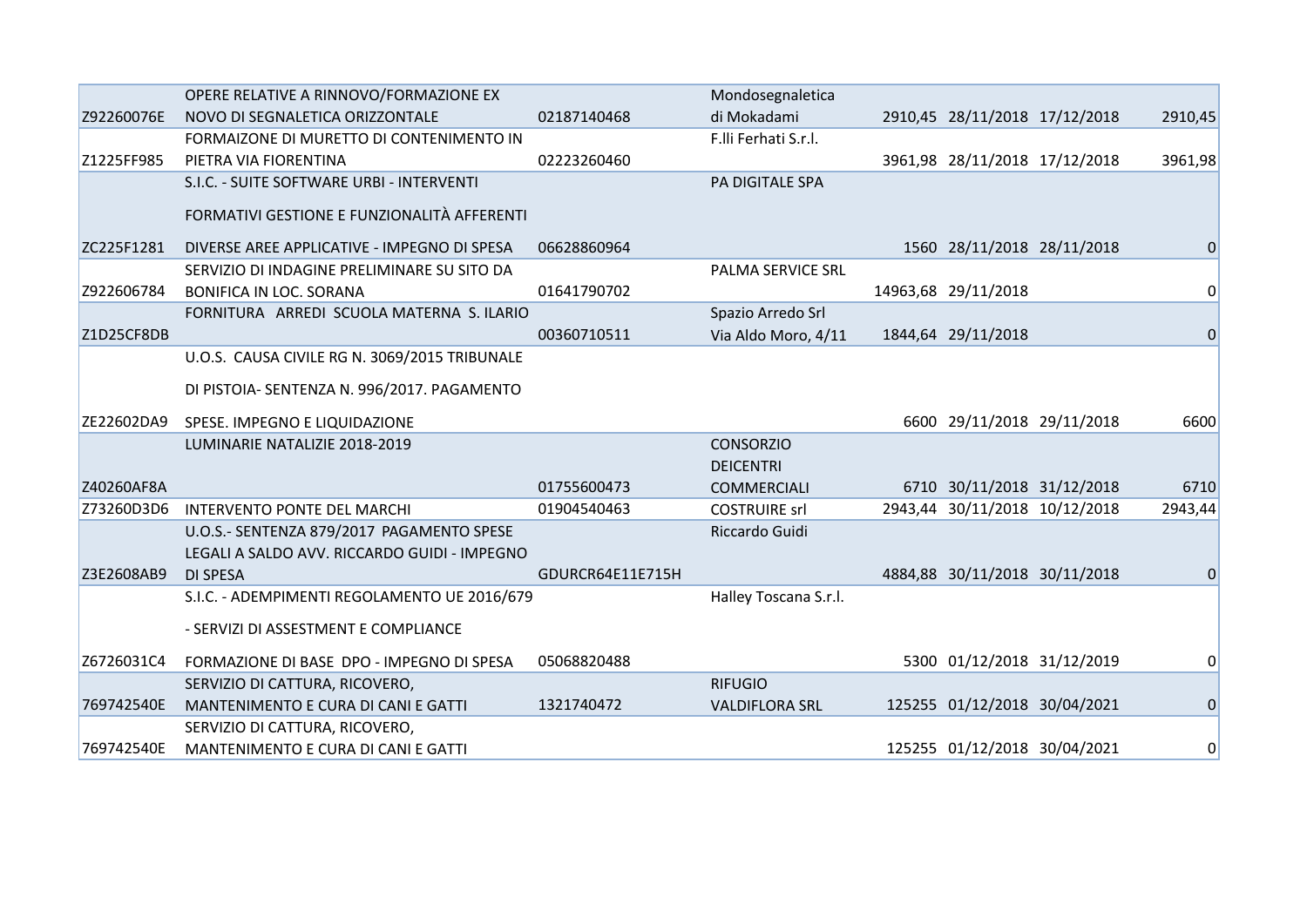|            | REDAZIONE PROGETTO VALUTAZIONE                |                  | Carlo Silvestrini      |                                |          |
|------------|-----------------------------------------------|------------------|------------------------|--------------------------------|----------|
|            | ANTINCENDIO, SCIA ANTINCENDIO E               |                  |                        |                                |          |
|            | DICHIARAZIONE RISPONDENZA IMPIANTO            |                  |                        |                                |          |
| ZD9260FD0E | <b>ELETTRICO</b>                              | SLVCRL60L20E715H |                        | 4656 03/12/2018                |          |
|            | SISTEMAZIONE E MESSA IN SICUREZZA ASSE VIARIO |                  | <b>COSTRUIRE SRL</b>   |                                |          |
| Z3E261655E | AI FINI ANTINCENDIO                           | 01904540463      |                        | 17959 04/12/2018 29/01/2019    | 17959    |
|            | NUOVA PAVIMENTAZIONE IN PVC PALESTRA          |                  | <b>Ennova Solution</b> |                                |          |
| Z1A261A729 | VALCHIUSA                                     | 03502420361      | S.r.l.                 | 39300,68 04/12/2018            | 0        |
|            | U.O.S.- COMUNE DI PESCIA PROCESSO PENALE      |                  | Vito Di Berardino      |                                |          |
|            | PRESSO PROCURA REPUBBLICA DI PISTOIA RGNR.    |                  |                        |                                |          |
|            | 4462/2012 SENTENZA DEL 20/01/2017 ED APPELLO  |                  |                        |                                |          |
|            | RGAPP N. 4499/2017 - AVV. VITO DI BERARDINO   |                  |                        |                                |          |
|            | PAGAMENTO ATTIVITA' LEGALE DI                 |                  |                        |                                |          |
| ZC2254B26A | APPELLOIMPEGNO DI SPESA                       | DBRVTI68R18G713L |                        | 1996,4 04/12/2018 04/12/2018   | 1996,4   |
|            | U.O.S.- COMUNE DI PESCIA PROCESSO PENALE      |                  | Vito Di Berardino      |                                |          |
|            | PRESSO PROCURA REPUBBLICA DI PISTOIA RGNR.    |                  |                        |                                |          |
|            | 4462/2012 SENTENZA DEL 20/01/2017 ED APPELLO  |                  |                        |                                |          |
|            | RGAPP N. 4499/2017 - AVV. VITO DI BERARDINO   |                  |                        |                                |          |
|            | PAGAMENTO ATTIVITA' LEGALE DI                 |                  |                        |                                |          |
|            | ZC2254B26A APPELLOIMPEGNO DI SPESA            | DBRVTI68R18G713L |                        | 1996,4 04/12/2018 04/12/2018   | 1996,4   |
|            | S.I.C. - IMPLEMENTAZIONE SISTEMA DI           |                  | CEDAT 85 srl           |                                |          |
|            | VIDEOREGISTRAZIONE DELLA SALA CONSILIARE -    |                  |                        |                                |          |
| Z8E261393D | <b>IMPEGNO DI SPESA</b>                       | 01322700749      |                        | 504 05/12/2018 05/12/2018      | 0        |
|            | INTERVENTO RELATIVO OPERE DI FINITURA         |                  | C.T.S. Eletronics      |                                |          |
| Z4226220BC | PERCORSO PEDONALE VIA FIORENTINA              | 02234270540      |                        | 14772,39 05/12/2018 17/12/2018 | 14772,39 |
|            | S.I.C. - PREDISPOSIZIONE MACCHINA CLOUD SU    |                  | <b>KIBERNETES srl</b>  |                                |          |
|            | PIATTAFORMA ESTERNA PER APPLICATIVI           |                  |                        |                                |          |
| Z8E260FC73 | ANAGRAFICI (ANPR) - IMPEGNO DI SPESA          | 00758400527      |                        | 300 05/12/2018 05/12/2018      | 0        |
| Z4026238B5 | attività di supporto A.O. Entrate Comunali    | 02510481209      | CO.SE.A. Tariffe &     | 10655,73 06/12/2018 31/12/2018 | 10655,73 |
|            | PROGETTO GESTIONE ASSOCIATA COMUNE DI         |                  | <b>COOPERATIVA</b>     |                                |          |
| Z0925A9298 | PESCIA E COMUNE DI MARLIANA                   | 01633770472      | SOCIALE ARKE'          | 3200 06/12/2018                | 3200     |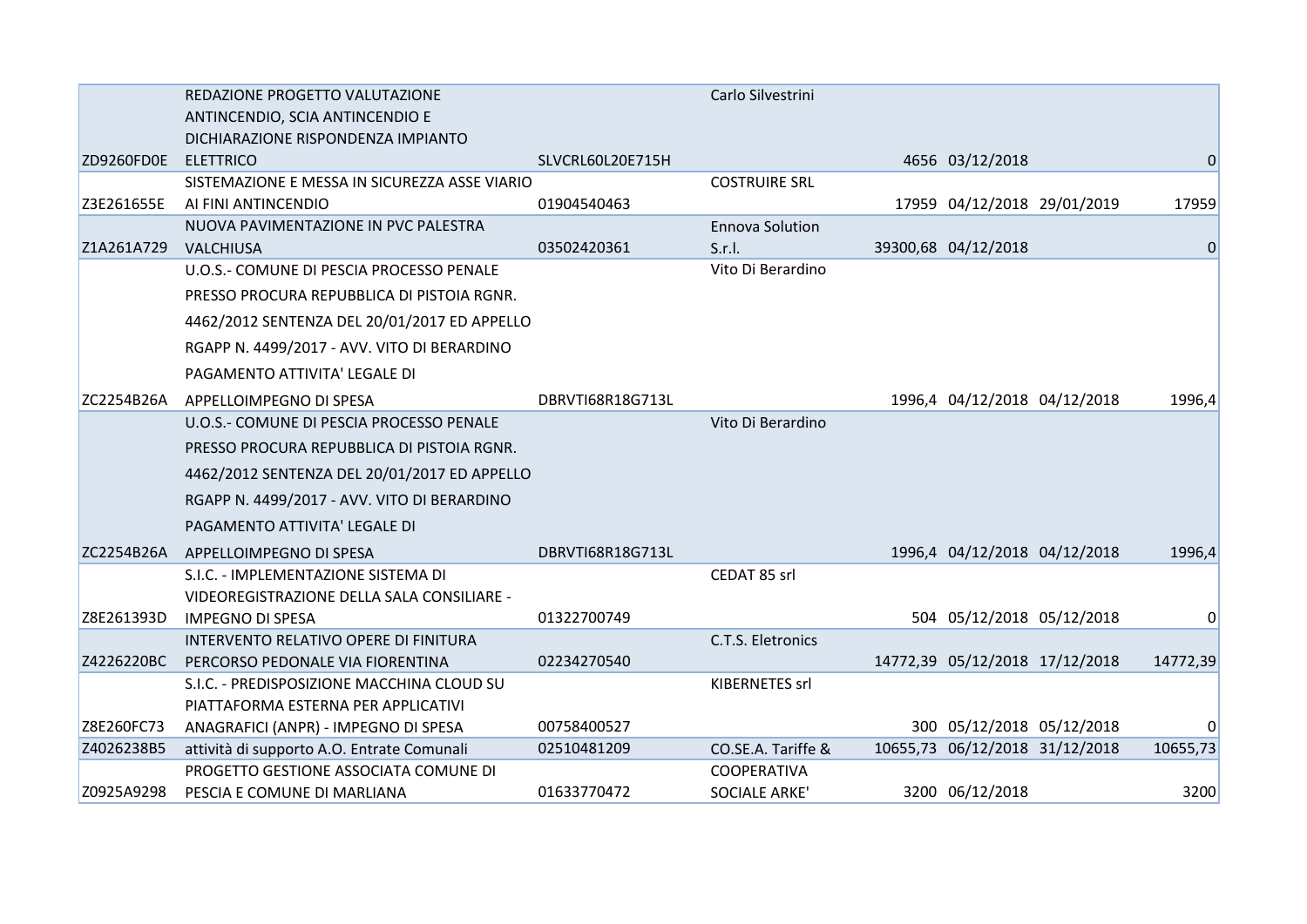|                  | NUOVE OEPRE OG 10 ATTRAVERSAMENTI                   |                  | <b>BTEC SRL</b>         |                               |                 |
|------------------|-----------------------------------------------------|------------------|-------------------------|-------------------------------|-----------------|
| Z052636F4D       | PEDONALI                                            | 01800430462      |                         | 6718,73 10/12/2018 17/12/2018 | 6718,73         |
| Z4B2635BEE       | ORDINE PER PRONTO SOCCORSO                          | 03359340458      | SIR SAFETY SYSTEM       | 1905,3 10/12/2018 30/01/2019  | 1905,3          |
|                  | S.I.C. - SITO WEB ISTITUZIONALE - INTERVENTI        |                  | <b>DEDAGROUP WIZ</b>    |                               |                 |
|                  | FORMATIVI E MODIFICHE GRAFICHE - IMPEGNO DI         |                  |                         |                               |                 |
| ZCE263AB5C SPESA |                                                     | 02047381203      | S.R.L.                  | 1300 11/12/2018 11/12/2018    | 0               |
|                  | INTERVENTI DI MESSA IN SICUREZZA DISCENDENTI        |                  | <b>IDROTECH SRL</b>     |                               |                 |
| Z49263F262       | PLUVIALI C/O IL COMICENT                            | 01447930478      |                         | 8196,72 11/12/2018            | 0               |
| Z302633547       | ACQUISTO CARTA A4 VARI UFFICI                       | 00936630151      | <b>CORPORATE</b>        | 585 11/12/2018 17/01/2019     | 585             |
| Z9A263E8D7       | <b>ACQUISTO TESTI</b>                               | 06188330150      | <b>MAGGIOLI SPA</b>     | 44,9 11/12/2018 17/01/2019    | 44,9            |
|                  | INSTALLAZIONE NUOVA BATTERIA PRERISCALDO            |                  | <b>SIRAM SPA</b>        |                               |                 |
|                  | IMPIANTO DI RISCALDAMENTO PLATEA TEATRO             |                  |                         |                               |                 |
| Z39263F1FE       | <b>PACINI</b>                                       | 08786190150      |                         | 3851,51 11/12/2018            | 0               |
| ZC5263F955       | FORNITURA ARREDOI URBANO                            | 02388410694      | <b>GREEN ARREDA SRL</b> | 5814,25 11/12/2018            | 0               |
|                  | ACQUISTO BANCO ERGOMICO PER BAMBINO                 |                  | <b>DITTA RANGONI</b>    |                               |                 |
| Z2B2644967       | <b>IPOVEDENTE</b>                                   | 03066760483      | <b>BASILIO</b>          | 787 12/12/2018                | 0               |
|                  | Nolo trattore con spalaneve e/o spargisale. Nolo    |                  | Az. Agricola Mariani    |                               |                 |
|                  | trattore con braccio caricatore per la rimozione di |                  |                         |                               |                 |
| ZE9264EA6D       | tronchi e alberature                                | MRNSRG74B14A561H | Sergio                  | 4319,67 13/12/2018            | 0               |
|                  | Nolo mezzi dopera per spalaneve e/o spargisale      |                  | Azienda Agricola        |                               |                 |
|                  |                                                     |                  | Barignano di Papini     |                               |                 |
| ZC5264EA87       | Nolo autocarro con braccio telescopico              | 01306980473      | L. & F. Società         | 1099,32 13/12/2018            | 0               |
|                  | Fornitura n° 8 pancali per complessivi 8.000        |                  | <b>CM CHIMICA srl</b>   |                               |                 |
| Z74264EA44       | chilogrammi di sale chimico per uso stradale        | 01945780474      |                         | 1120 13/12/2018               | $\Omega$        |
|                  | NUOVA PAVIMENTAZIONE IN PIETRA PRESSO IL            |                  | <b>ESMOTER</b>          |                               |                 |
| Z22264985B       | <b>TEATRO PACINI</b>                                | 01319390462      | <b>COSTRUZIONI SRL</b>  | 19784,88 13/12/2018           | $\mathbf 0$     |
|                  | ATTIVITA DI ANIMAZIONE PER BAMBINI                  |                  | <b>ASSOCIAZIONE</b>     |                               |                 |
|                  |                                                     |                  | <b>GALAXI VIA</b>       |                               |                 |
| Z71264F634       |                                                     | 01933160473      | <b>PROVINCIALE</b>      | 1000 14/12/2018               | 0               |
| Z3A264E761       | ACQUISTO ABBIGLIAMENTO PER OPERAI                   | 01254540477      | TE.MA. S.A.S. DI        | 999,4 14/12/2018 18/01/2019   | 999,4           |
|                  | SUPPORTO ALLA REDAZIONE E PUBBLICAZIONE             |                  | <b>ERICA CANTATORE</b>  |                               |                 |
| ZDD264F2F5       | DEL PIANO OPERATIVO                                 | 01900380476      | VIALE GARIBALDI,        | 3686 14/12/2018               | $\vert 0 \vert$ |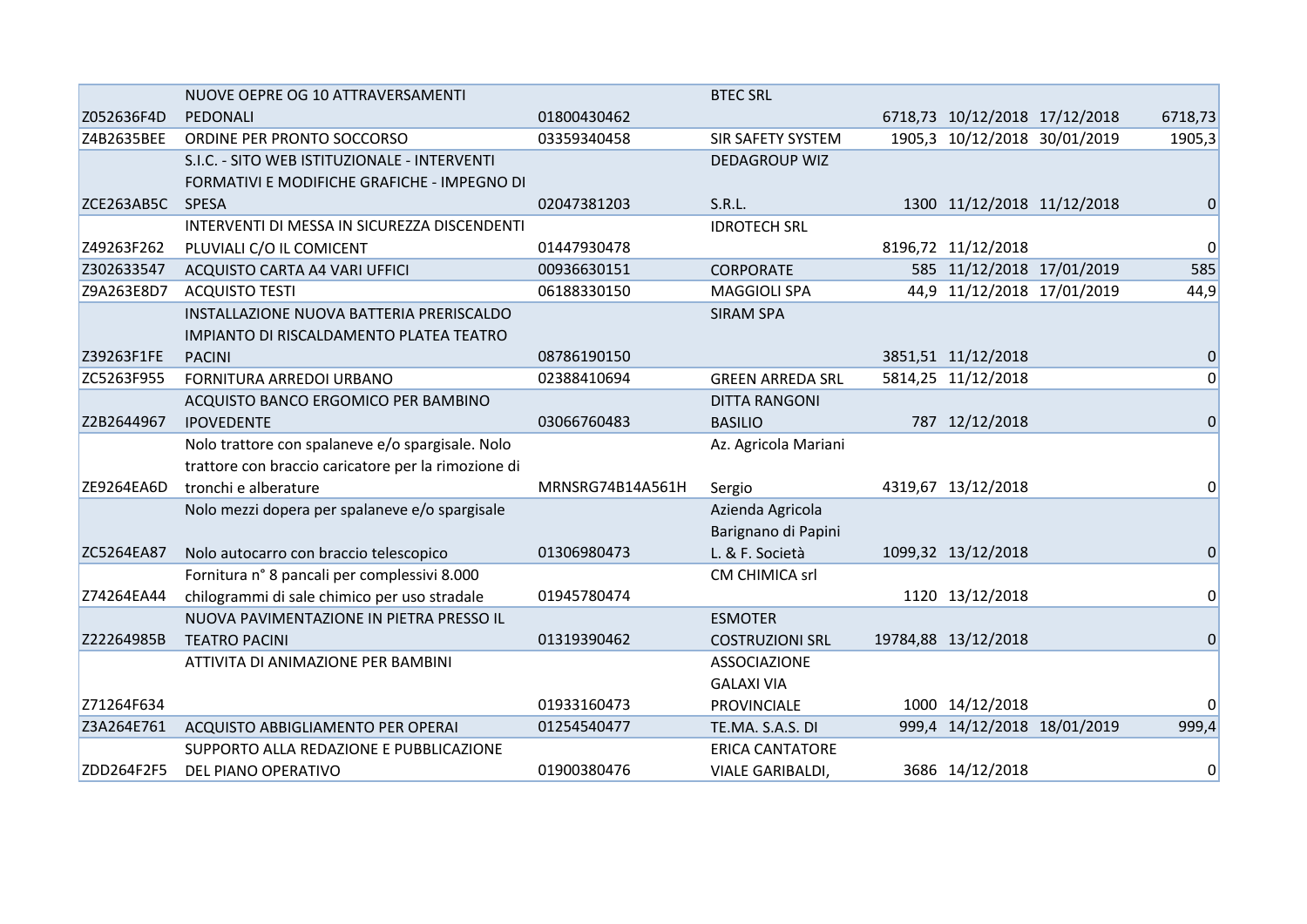|                     | U.O.S.- SERVIZI CIMITERIALI. ESTUMULAZIONE         |                  | Azienda USL                 |                               |                |
|---------------------|----------------------------------------------------|------------------|-----------------------------|-------------------------------|----------------|
|                     | STRAORDINARIA SALMA TUMULATA IN                    |                  |                             |                               |                |
|                     | COLOMBARIO PROVVISORIO NEL CIMITERIO DI            |                  |                             |                               |                |
|                     | VENERI - IMPEGNO DI SPESA IN FAVORE DI             |                  |                             |                               |                |
|                     | AZIENDA USL TOSCANA CENTRO PER DIRITTI             |                  |                             |                               |                |
| Z5B261E1DC SANITARI |                                                    | 06593810481      | <b>Toscana Centro</b>       | 136,46 16/12/2018 16/12/2018  | 0              |
|                     | EFFETTUAZIONE DIAGNOSI ENERGETICA ISTITUTO         |                  | Ing. Bartoli                |                               |                |
| ZE826591D1          | <b>COMPRENSIVO SIMONETTI</b>                       | BRTFNC77M25G491J | Francesco                   | 2000 17/12/2018               | $\Omega$       |
|                     | S.I.C. - ACQUISTO URGENTE NUOVO NAS                |                  | ALCIONE SAS DI              |                               |                |
|                     | (NETWORK ATTACHED STORAGE) - IMPEGNO DI            |                  | <b>BOSIO MAURIZIO &amp;</b> |                               |                |
| Z072659CBF          | <b>SPESA</b>                                       | 01665900476      | C.                          | 610 17/12/2018 17/12/2018     | $\overline{0}$ |
|                     | FORNITURA PIETRA SERENA PER PAVIMENTAZIONE         |                  | <b>NARDINI GERMANO</b>      |                               |                |
| Z7126574AF          | <b>ESTERNA TEATRO PACINI</b>                       | 01300450473      | DI NARDINI MARCO            | 7405 17/12/2018               | 0              |
|                     | RESTAURO ARREDI LIGNEI MUSEO GALEOTTI              |                  | LO STUDIOLO VIA             |                               |                |
| ZEE264F1A8          |                                                    | 01559350465      | DEL TIRASSEGNO,             | 21171,7 18/12/2018            | $\overline{0}$ |
| ZE1266369C          | Posa in opera di illuminazione su alberi           | 01800430462      | BTEC S.r.l.                 | 497,54 18/12/2018             | 0              |
|                     | Fornitura di n. 1 abete innevato di h 5/6 mt       |                  | Az. Agrituristica e         |                               |                |
| Z0A2663682          |                                                    | 01291570479      | Florovivaistica             | 100 18/12/2018                | $\Omega$       |
|                     | Fornitura n. 22 abeti di varie dimensioni compreso |                  | Azienda Agricola            |                               |                |
| Z562663667          | il trasporto                                       | 00903920476      | Sichi Elda                  | 1610 18/12/2018 15/01/2019    | 1610           |
|                     | ENI GAS LUCE CHIUSURA UTENZE CONGUAGLIO VIA        |                  | <b>ENI GAS E LUCE</b>       |                               |                |
|                     |                                                    |                  |                             |                               |                |
| Z7A26687AE          | FRATELLI ROSSELLI E VIA SISMONDI 44                | 00484960588      |                             | 4165,24 19/12/2018 19/12/2018 | 4165,24        |
| ZD3266AB6F          | FOPRNITURA MATERIALE PER SEGNALETICA               | 00210740476      | <b>VF VEZZANI</b>           | 350,9 19/12/2018              | $\overline{0}$ |
|                     | PULIZIE STRAORDINARIE MUSEO GALEOTTI               |                  | PROD. 84 VIA                |                               |                |
| ZA9266CE32          |                                                    | 00932450471      | <b>FONDA DI CITTA'</b>      | 644,16 20/12/2018             | $\Omega$       |
|                     | LAVORI DI SISTEMAIZONE AREA ADIACENTE              |                  | Ditta Aldo Gliori           |                               |                |
| ZB126747F8          | ROTATORIA DI ROCCONI                               | 01396450478      |                             | 3628 20/12/2018               | $\overline{0}$ |
|                     | FORNITURA E STAMPA MANIFESTI E LOCANDINE           |                  | <b>ELIOGRAFICA</b>          |                               |                |
| ZF5264F581          |                                                    | 01418050470      | <b>VALDINIEVOLE VIA</b>     | 693,99 20/12/2018             | $\overline{0}$ |
|                     | COLLAUDO ASCENSORE MUSEO GALEOTTI                  |                  | <b>MANGONI ENRICO</b>       |                               |                |
| Z8A266D973          |                                                    | MNGNRC67D15G999N | PIAZZA IV                   | 1992 20/12/2018               | 0              |
|                     | TELEFONIA MOBILE SOLUZIONE TOP HOLDING             |                  | <b>TIM SPA</b>              |                               |                |
| ZB526A858B          | MESI OTTOBRE - NOVEMBRE 2018                       | 00488410010      |                             | 759,43 20/12/2018 10/01/2019  | 759,43         |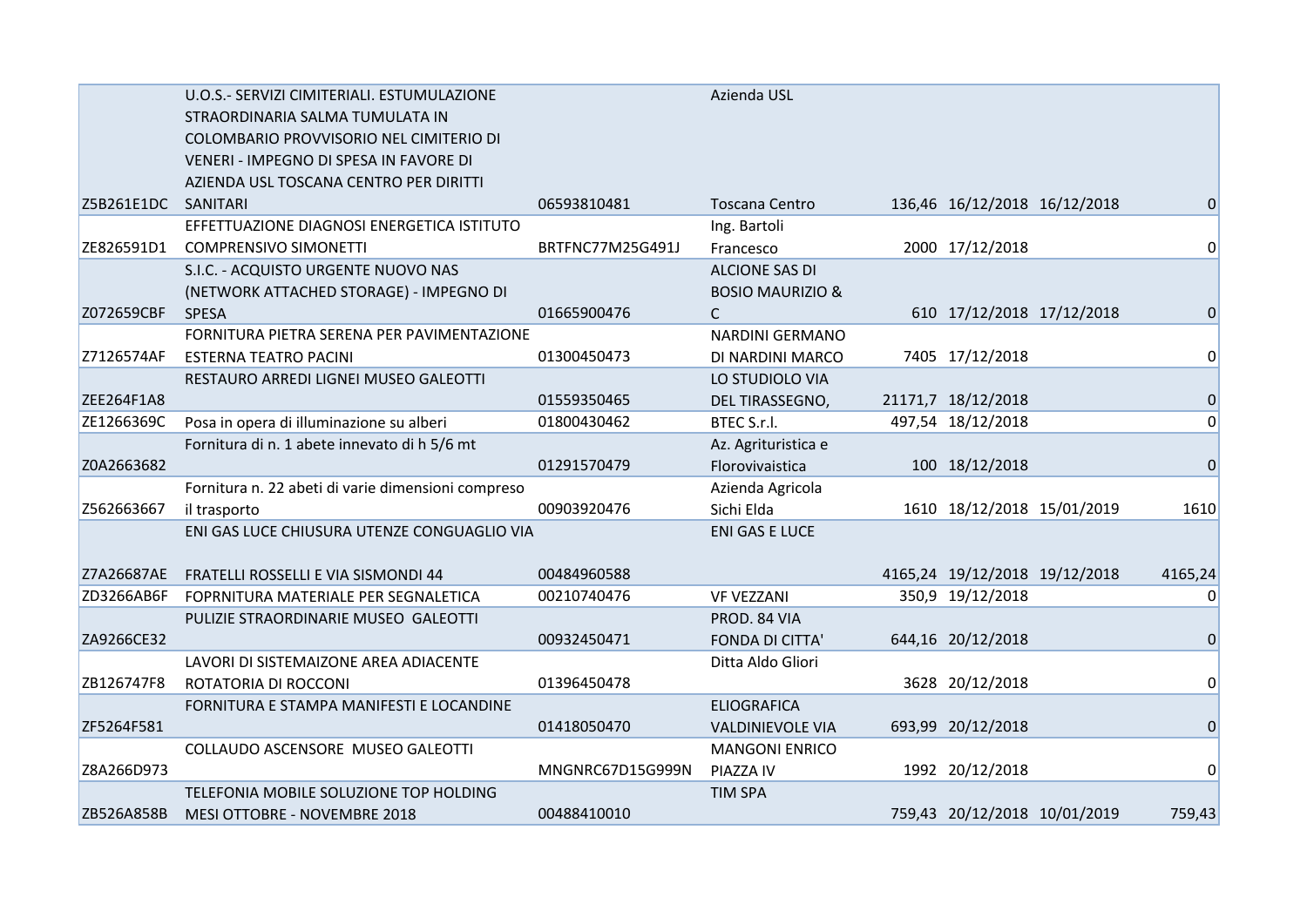|            | RESTAURO INFISSI E TINTEGGIATURA MUSEO                                  |                  | <b>COSTRUIRE SRL VIA</b>  |                              |                 |
|------------|-------------------------------------------------------------------------|------------------|---------------------------|------------------------------|-----------------|
| Z72266CE14 | <b>GALEOTTI</b>                                                         | 01904540463      | SAN GIUSEPPE, 76          | 23650 20/12/2018             | $\overline{0}$  |
|            | FORNITURA E STAMPA MANIFESTI E LOCANDINE                                |                  | <b>ARTI GRAFICHE ELIO</b> |                              |                 |
| Z18264F5BF |                                                                         | 00147160469      | <b>GALARDINI</b>          | 295,24 20/12/2018            | $\overline{0}$  |
|            | SERVIZIO MENSA MESE DI FEBBRAIO SETTEMBRE                               |                  | MASSIMILIANO              |                              |                 |
|            |                                                                         |                  |                           |                              |                 |
| Z01267310B | OTTOBRE NOVEMBRE MASSIMILIANO LAVORINI                                  | LVRMSM79C02G491Z | LAVORINI                  | 201,65 21/12/2018 21/12/2018 | 201,65          |
|            | AFFIDAMENTO PERIODO 07.01.19-31.12.19 PRE-                              |                  | COOP. LA SELVA            |                              |                 |
| ZD42675844 | POST SCUOLA                                                             | 00000000000      |                           | 3402 21/12/2018              | $\Omega$        |
|            | VELLANO FOSSO DELLA MORA NUOVE OPERE                                    |                  | C.T.V. Cooperative        |                              |                 |
| ZC1267A38B |                                                                         | 00787960525      | Forestali Toscana         | 11297,09 21/12/2018          | $\overline{0}$  |
|            | LAVORI AGGIUNTIVI CONSOLIDAMENTO                                        |                  | <b>COSTRUIRE SRL VIA</b>  |                              |                 |
| Z9D264F260 | STRUTTURALE MUSEO GALEOTTI                                              | 01904540463      | SAN GIUSEPPE, 76          | 42900 21/12/2018             | $\overline{0}$  |
|            | FORNITURA DI CARTELLINE ATTI DI MORTE E                                 |                  | <b>MAGGIOLI SPA</b>       |                              |                 |
|            | AUTORIZZAZIONI TRASPORTO SALMA - MAGGIOLI                               |                  |                           |                              |                 |
| Z7B264E063 | <b>SPA</b>                                                              | 06188330150      |                           | 245 24/12/2018               | 245             |
| Z882679333 | ACQUISTO CANCELLERIA MYO SPA                                            | 03222970406      | <b>MYO SPA</b>            | 589,65 24/12/2018            | $\vert 0 \vert$ |
|            | INCARICO PROFESSIONALE PER SUPPORTO RUP                                 |                  | Ing. Selena Gentili       |                              |                 |
| ZF9267A6DF |                                                                         | GNTSLN88E52G491R |                           | 14662,95 27/12/2018          | $\overline{0}$  |
|            | SERVIZIO DI SORVEGLIANZA GIARDINI PUBBLICI                              |                  | Il Globo Vigilanza        |                              |                 |
| Z6626826E9 |                                                                         | 01065300475      | S.r.l.                    | 1398,36 27/12/2018           | $\Omega$        |
|            | ATTIVITA' DI ASSISTENZA E SUPPORTO IN MATERIA                           |                  | <b>ANCI TOSCANA FI</b>    |                              |                 |
|            | PREVIDENZIALE E PENSIONISTICA - APPROVAZIONE                            |                  |                           |                              |                 |
|            | SCHEMA DI CONVENZIONE E IMPEGNO DI SPESA A                              |                  |                           |                              |                 |
|            |                                                                         | 01710310978      |                           |                              |                 |
| Z4D2680C90 | FAVORE DI ANCI TOSCANA<br>FORNITURA E POSA IN OPERA NUOVI OSSARI C/O IL |                  |                           | 7200 27/12/2018 27/12/2018   |                 |
| ZF926869FC | <b>CIMITERO URBANO</b>                                                  |                  |                           | 39449,62 28/12/2018          | $\Omega$        |
|            | PRATICA ANTINCENDIO MUSEO GALEOTTI                                      |                  | <b>STUDIO</b>             |                              |                 |
|            |                                                                         |                  | TECNICOD'ARRIGO           |                              |                 |
| Z32264F1F8 |                                                                         | 01762370466      | ZENOBI VIA DI             | 12692,14 28/12/2018          | 0               |
|            | INCARICO PROGETTO ESECUTIVO OPERE                                       |                  | <b>MANGONI ENRICO</b>     |                              |                 |
|            | STRUTTURALI E DIREZIONE LAVORI LAVORI III                               |                  | PIAZZA IV                 |                              |                 |
| Z642687F98 | LOTTO VALCHIUSA                                                         | MNGNRC67D15G999N | NOVEMBRE, 19              | 32988,8 28/12/2018           | 0               |
|            |                                                                         |                  |                           |                              |                 |